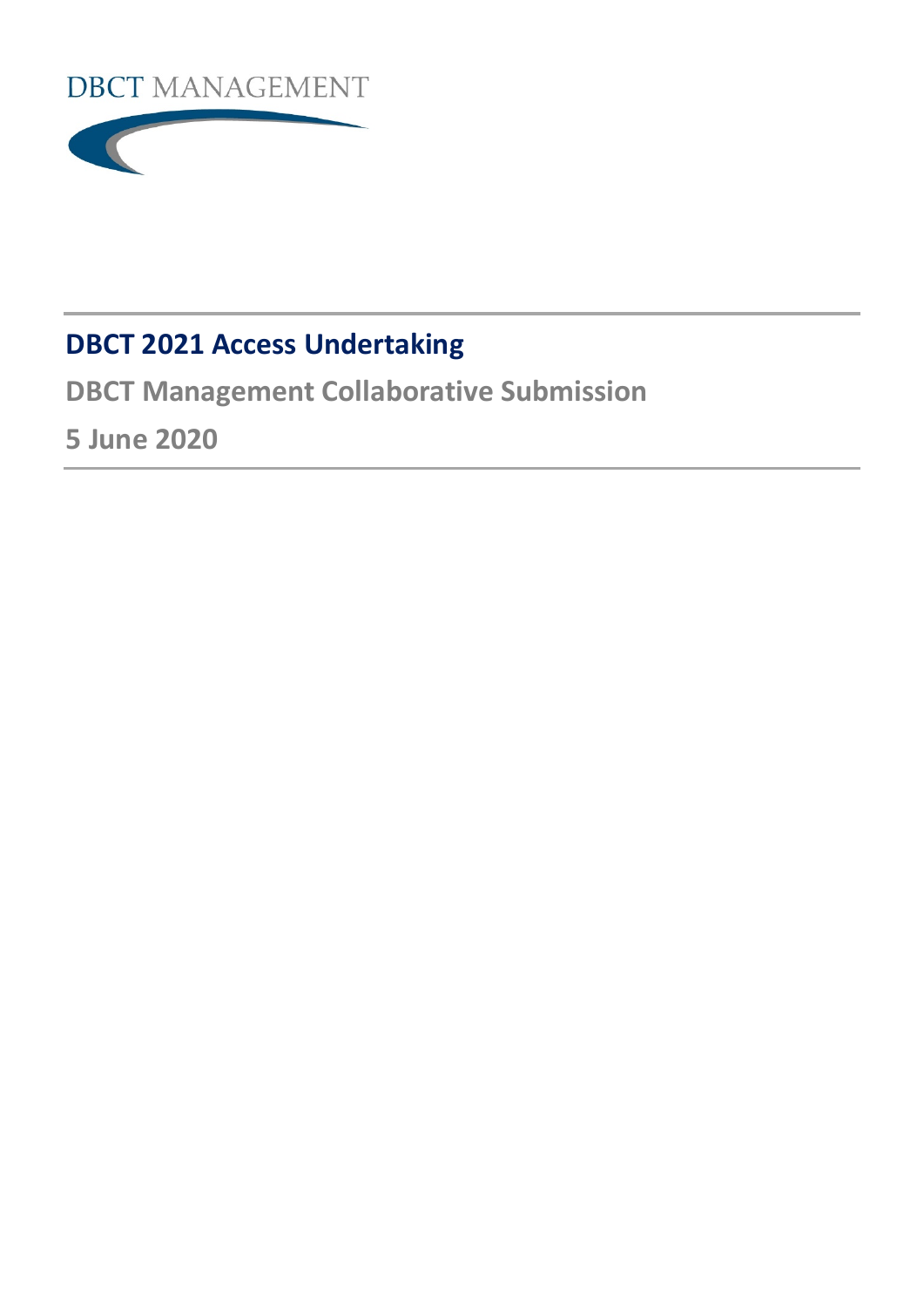## <span id="page-1-0"></span>**Contents**

| 1              |            |                                                                            |  |  |  |
|----------------|------------|----------------------------------------------------------------------------|--|--|--|
| $\overline{2}$ |            |                                                                            |  |  |  |
|                | 2.1        |                                                                            |  |  |  |
|                | 2.2        |                                                                            |  |  |  |
|                | 2.3        |                                                                            |  |  |  |
|                | 2.4        |                                                                            |  |  |  |
| 3              |            |                                                                            |  |  |  |
|                | 3.1        |                                                                            |  |  |  |
|                | 3.2        |                                                                            |  |  |  |
|                | 3.3        |                                                                            |  |  |  |
|                | 3.4        |                                                                            |  |  |  |
|                | 3.5        |                                                                            |  |  |  |
|                | 3.6        | User Group's misleading comments regarding Conditional Access Agreements26 |  |  |  |
| Appendix 1     |            | Response to User Group comments re non-pricing 2019 DAU amendments30       |  |  |  |
|                | Appendix 2 |                                                                            |  |  |  |
| Appendix 3     |            |                                                                            |  |  |  |
| Appendix 4     |            |                                                                            |  |  |  |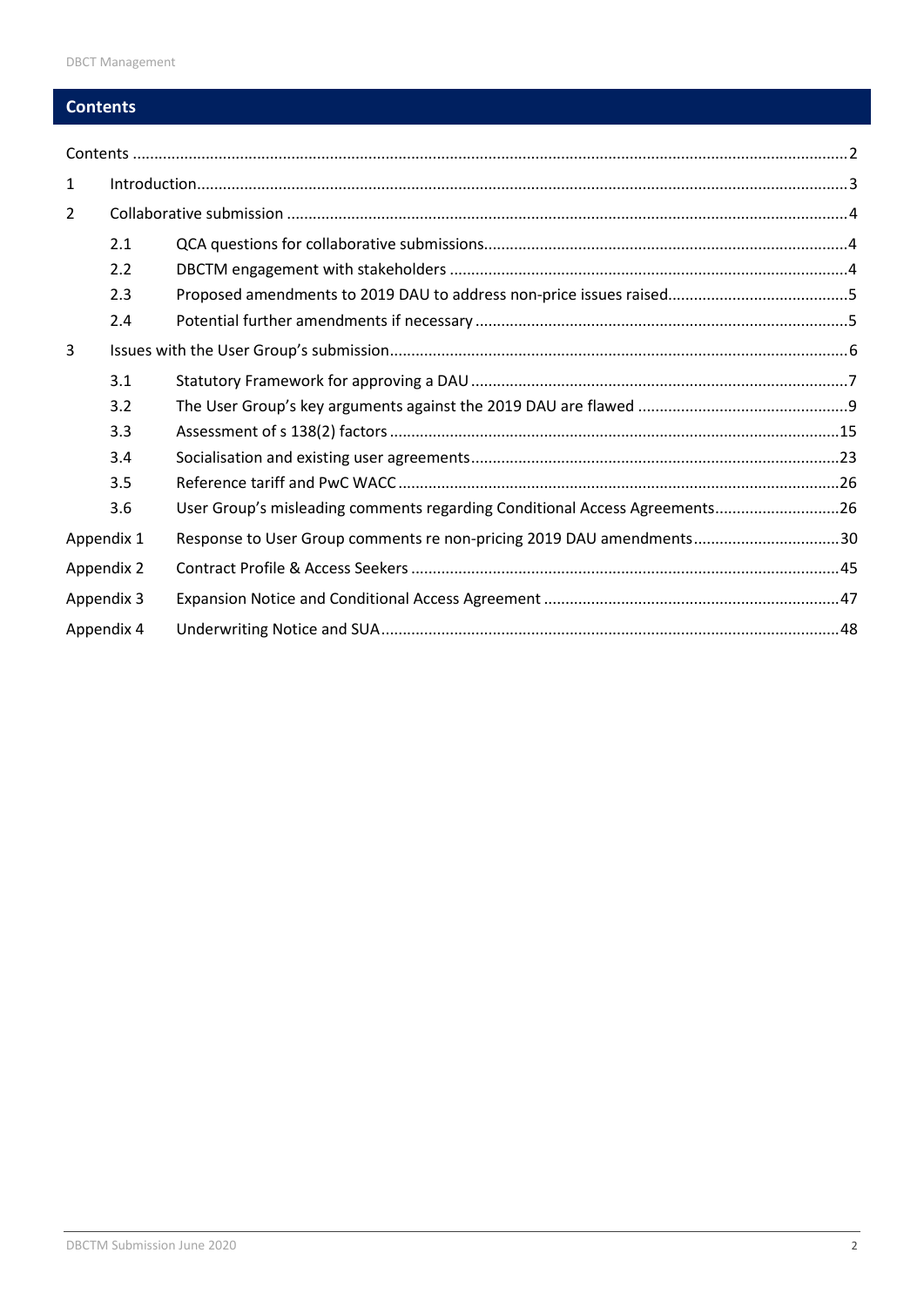## <span id="page-2-0"></span>**1 Introduction**

- 1 On 29 April 2020, following submissions on its Interim Draft Decision (**Interim Decision**), the QCA invited stakeholders to provide collaborative submissions on DBCT Management's 2019 draft access undertaking (**2019 DAU**).
- 2 Section 2 of this submission addresses the QCA's questions regarding the non-pricing elements of the 2019 DAU. Where possible, DBCTM has sought to collaborate with the DBCT User Group (**User Group**) to reach consensus on aspects of the 2019 DAU.
- 3 Section 3 of this submission addresses a number of issues with the User Group's 24 April 2020 submission in response to the QCA's Interim Decision (**User Group April 2020 Submission**), and explains why the User Group has provided no valid reasoning for the QCA to refuse to approve the 2019 DAU with DBCTM's proposed amendments.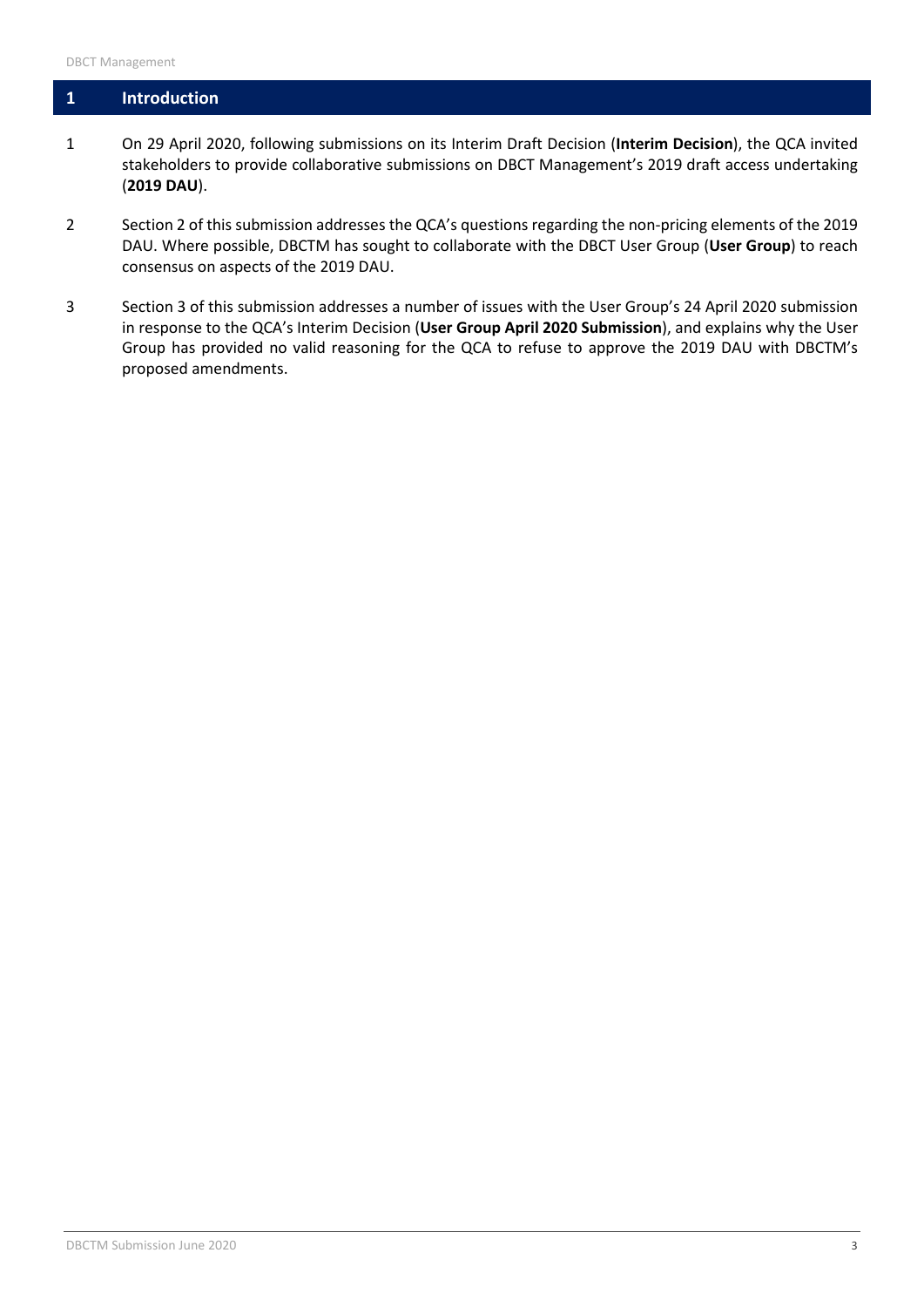#### <span id="page-3-0"></span>**2 Collaborative submission**

- 4 This section addresses the questions raised by the QCA in its request for collaborative submissions. It sets out DBCTM's proposed amendments to the 2019 DAU to address non-price issues raised with the 2019 DAU in the User Group's September 2019 submission.
- 5 DBCTM has comprehensively addressed the vast majority of non-pricing issues raised by the User Group, adopting many of the changes suggested by the User Group and proposing reasonable alternatives where the User Group's suggestions were inappropriate. DBCTM has also identified a limited number of issues for further discussion with the User Group.

#### <span id="page-3-1"></span>**2.1 QCA questions for collaborative submissions**

- 6 Following submissions on its Interim Decision, the QCA offered an opportunity for stakeholders to provide collaborative submissions to the QCA.
- 7 In doing so, the QCA encouraged stakeholders to take the opportunity to collaborate and, where possible, provide joint submissions on agreed positions. The QCA also laid out three areas which it would like stakeholders to focus their submissions:

Stakeholders have expressed general support for DBCT Management's proposals for the notifying access seeker process, queuing mechanism and arrangements for short term available capacity under the 2019 DAU. What amendments do stakeholders consider necessary in order to sufficiently protect the interests of DBCT Management and access seekers in these processes?

Stakeholders have expressed concerns on the proposed approach to non-pricing aspects for expansions under the 2019 DAU, such as the proposed approach to conditional access agreements. What amendments do stakeholders consider necessary for their interests to be appropriately protected during an expansion process?

Do stakeholders consider other non-pricing terms proposed by DBCT Management in the 2019 DAU appropriate and if not, what amendments would be required for the matters to be appropriate? This includes non-pricing terms contained in the schedules to the DAU, including the proposed Standard Access Agreement.

8 In essence, the QCA has asked for collaborative submissions on the non-pricing components of the 2019 DAU.

#### <span id="page-3-2"></span>**2.2 DBCTM engagement with stakeholders**

- 9 During recent weeks, DBCTM sought to engage with the User Group in order to develop solutions to nonpricing issues raised by the User Group regarding the 2019 DAU. In response, the User Group referred to DBCTM to its previous submissions regarding non-pricing issues with the 2019 DAU, and noted it would welcome any proposals that DBCTM has in relation to addressing the issues it raised in previous submissions about non-pricing issues.
- 10 The primary non-pricing issues identified by the User Group were set out in section 20 and schedule 3 of the User Group's September 20[1](#page-3-3)9 submission. As explained in the executive summary to that submission:<sup>1</sup>

While the DBCT User Group is fundamentally opposed to the inappropriate and drastic changes DBCTM is proposing to pricing regulation for the DBCT service (and related consequential wording

 $\overline{a}$ 

<span id="page-3-3"></span><sup>1</sup> User Group September 2019 Submission, p. 7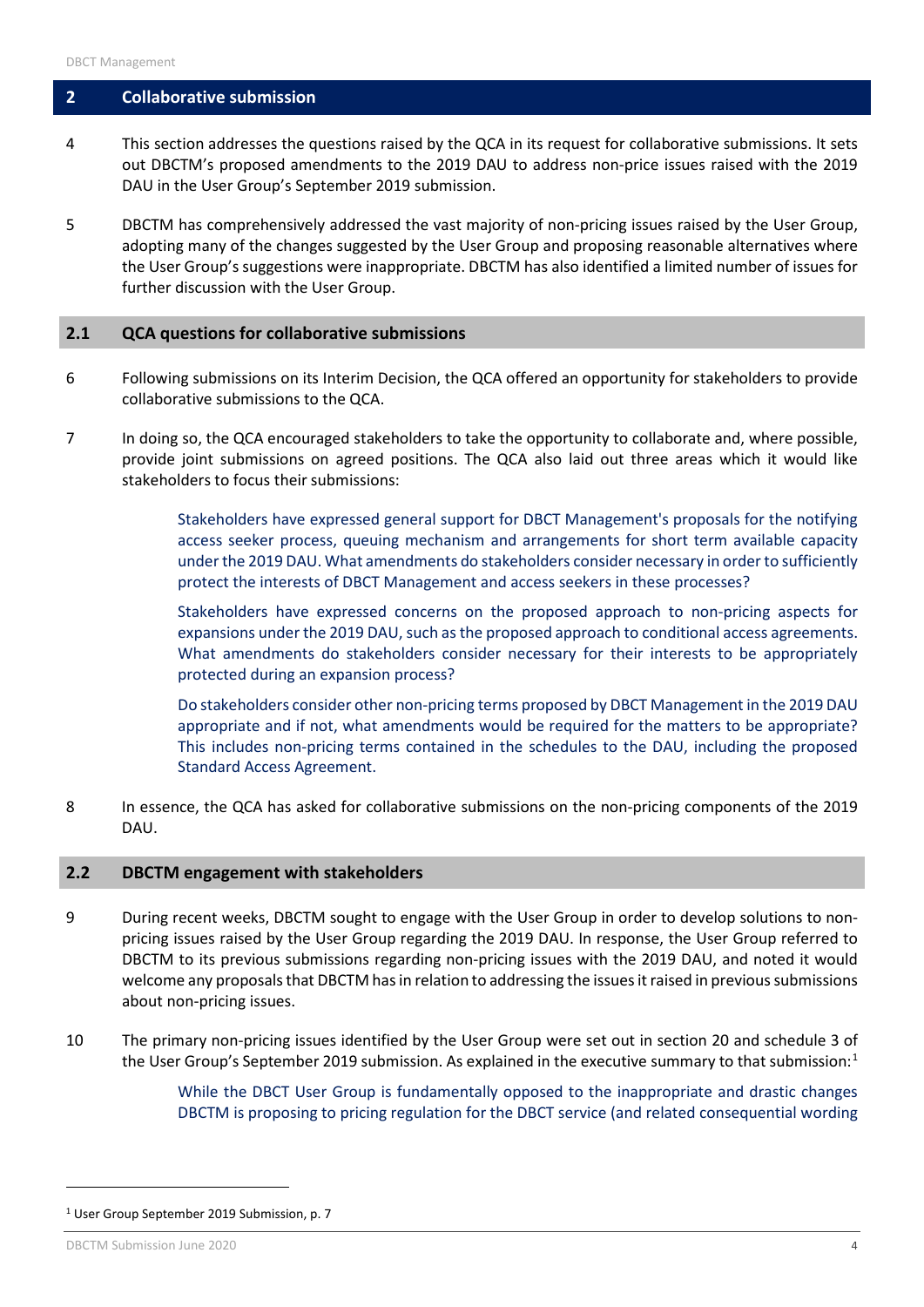changes), it recognises the reasonable nature of some of the non-pricing related changes to the drafting of the undertaking requested.

Accordingly, Section 20 and Schedule 3 of this submission provide additional commentary around the wording changes to the access undertaking and standard access agreement terms that are proposed in the 2019 DAU to assist the QCA in reaching a decision on the appropriateness of those wording amendments.

The merits of each of those changes should be assessed on an individual basis (as the DBCT User Group has assessed them), leading to a mix of support for changes, opposition to others, and conditional support for others subject to further refinements and amendments.

11 DBCTM worked through all of the issues identified by the User Group and provided its response and proposed solutions to the User Group via email. However, DBCTM notes this was only provided to the User Group in the days leading to the submission. The table in Appendix 1 sets out DBCTM's response.

#### <span id="page-4-0"></span>**2.3 Proposed amendments to 2019 DAU to address non-price issues raised**

- 12 DBCTM's detailed response to the non-pricing issues identified in the User Group's September 2019 Submission is set out in Appendix 1 of this submission.
- 13 In summary DBCTM has agreed to address the vast majority of the issues raised by the User Group, adopting almost all of its proposed changes.
- 14 For a small number of issues DBCTM has proposed that the User Group and DBCTM discuss the issue further to better understand the problem and discuss alternative solutions.
- 15 For example, the User Group is only willing to support the provision of aggregated information to the rail network provider but not information on individual Users who do not extend or renew in whole or in part, stating that the appropriate place for managing any misalignment is the Aurizon Network access undertaking where port capacity should be demonstrated before rail capacity is contracted.
- 16 DBCTM considers that the provision of aggregated information as proposed by the User Group would hinder DBCTM's ability to achieve its objective of supply chain alignment and that it would produce better outcomes if it is able to identify relevant Access Holders in order to improve the efficiency of the system.
- 17 DBCTM has proposed to discuss this and other issues with the User Group, in order to form a clear problem definition. DBCTM will then consider if there are alternative protections that can be put in place to address the User Group's concerns, that do not come at the cost of supply chain efficiency.
- 18 If DBCTM and the User Group are able to agree to further changes, DBCTM will submit a supplementary collaborative submission.

#### <span id="page-4-1"></span>**2.4 Potential further amendments if necessary**

19 As previously indicated, DBCTM is committed to ensuring a pricing model without reference tariffs is implemented effectively. As such, to the extent that the non-pricing provisions of the 2019 DAU require further refinement, DBCTM is committed to working with the QCA, users and access seekers to ensure that the 2019 DAU is fit-for-purpose.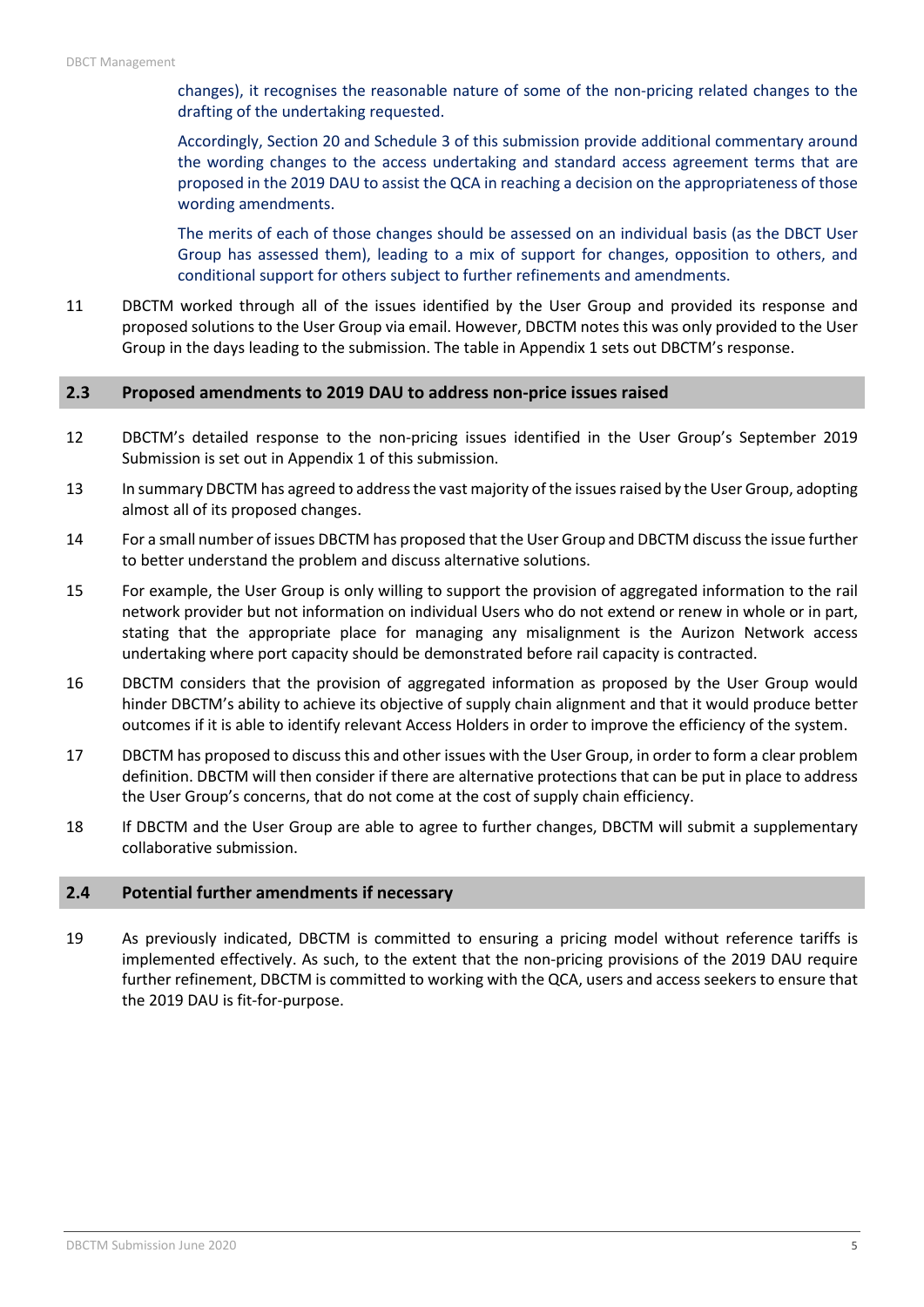#### <span id="page-5-0"></span>**3 Issues with the User Group's submission**

- 20 On 24 April 2020 the User Group provided a submission on the QCA's Interim Decision.
- 21 The User Group April 2020 Submission sought to establish that a reference tariff model would be more optimal than the negotiate arbitrate model proposed by DBCTM in the 2019 DAU.
- 22 Disappointingly, the User Group submission did not engage with the QCA's questions about how a negotiate arbitrate model could be effectively implemented, and instead focussed on making erroneous arguments as to why the 2019 DAU model was not appropriate – creating largely fictitious issues, rather than offering solutions.
- 23 While DBCTM considers that its April 2020 submission deals with most, if not all, of the issues raised in the User Group April 2020 Submission, for completeness this section responds to that submission by identifying the gaps in the User Group's reasoning and evidence:
	- 23.1 The first subsection explains why the User Group's characterisation of the statutory framework is incorrect, and is inconsistent with the statutory text and the relevant precedent. In particular, DBCTM explains why it is not the QCA's role to determine a hypothetical optimal possible access undertaking. Rather, the QCA is required to determine whether the 2019 DAU, as submitted, is appropriate having regard to the matters set out in section 138(2) of the QCA Act.
	- 23.2 The second subsection outlines how DBCTM has comprehensively demonstrated in its submissions to date that the User Group's key arguments - as to why the negotiate arbitrate model in the 2019 DAU is not appropriate and a reference tariff should be preferred - are without merit.
	- 23.3 The third subsection responds to the User Group's erroneous analysis of the s 138(2) factors and explains why, under a proper analysis, the factors support a conclusion that the 2019 DAU is appropriate for approval.
	- 23.4 The fourth subsection deals with the User Group's erroneous and misleading comments regarding revenue socialisation and existing user agreements, and explains why these issues present no impediment to moving to a negotiate arbitrate pricing model without a reference tariff.
	- 23.5 While not delving into the detail, the fifth subsection deals with User Group's proposed WACC for the purposes of calculating a reference tariff, and explains why engaging in debate over an appropriate WACC is not appropriate given the 2019 DAU proposed by DBCTM does not provide for a reference tariff.
	- 23.6 Finally, the sixth subsection explains why the concerns raised by the User Group regarding the expansion process are unfounded and misleading.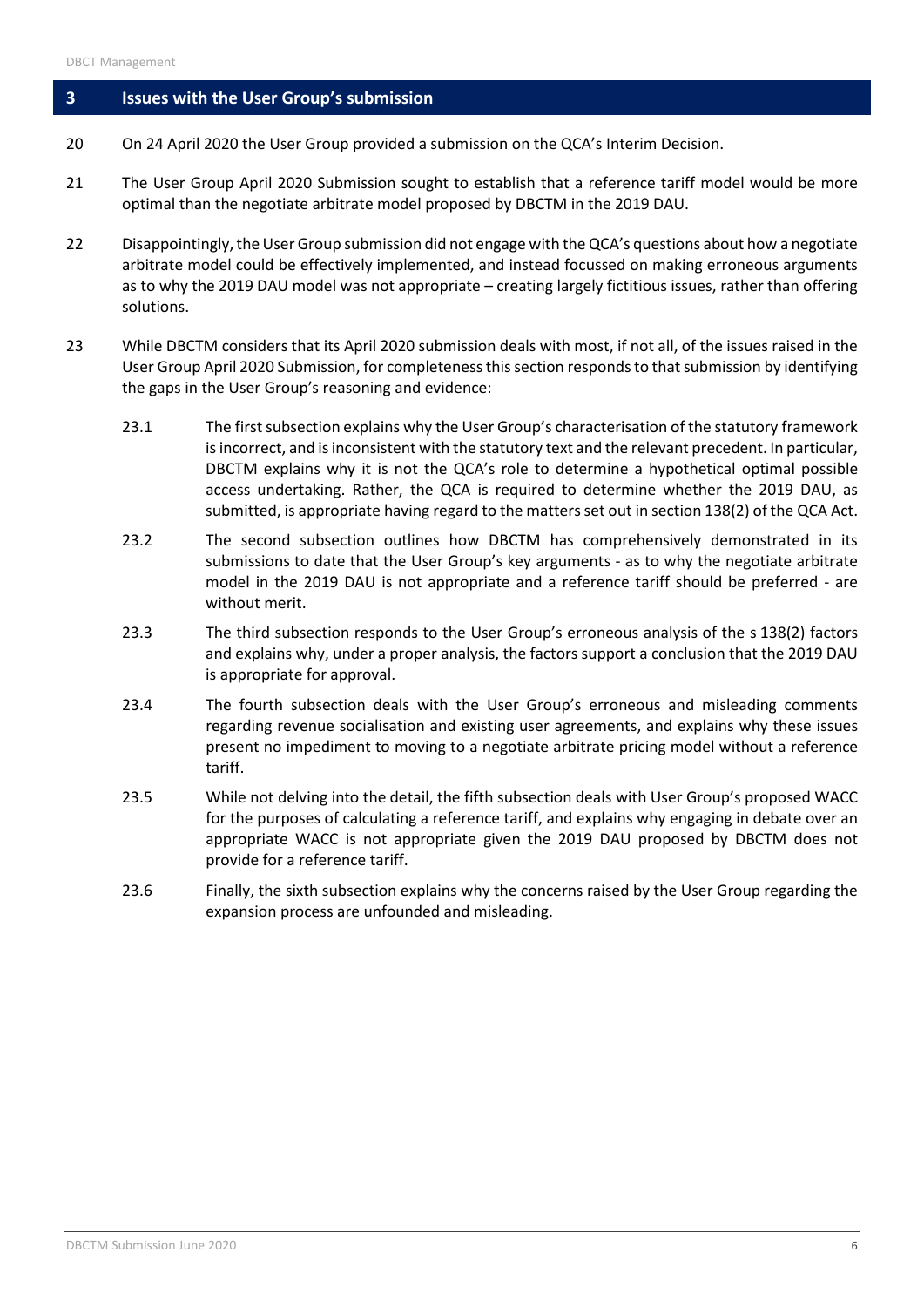#### <span id="page-6-0"></span>**3.1 Statutory Framework for approving a DAU**

#### **User Group misinterprets statutory framework for approval of DAU**

- 24 The User Group suggests that the test for the approval of a DAU under section 138(2) of the QCA Act requires the QCA to decide on the *most* appropriate undertaking.[2](#page-6-1) There is no basis for such a construction. In doing so, the User Group is misinterpreting the statutory test and erroneously importing words into section 138(2) which are not there.
- 25 The User Group states:

"… it necessarily follows from the meaning of appropriate that the QCA is not required, and it would actually be an invalid exercise of its power, to settle for a less suitable alternative"<sup>[3](#page-6-2)</sup>

and

"whether the proposed terms of an undertaking are appropriate must be assessed relative to the alternative terms which could be adopted in the draft access undertaking"[4](#page-6-3)

- 26 This is incorrect.
- 27 Given the word "appropriate" is not defined in the QCA Act, it takes its ordinary meaning being "suitable or fitting for a particular purpose, person, occasion, etc.".<sup>[5](#page-6-4)</sup> Contrary to the User Group's contention,<sup>[6](#page-6-5)</sup> "appropriate" is not a relative term. It does not of itself mean "most appropriate".
- 28 Section 138(2) provides that the QCA "may approve a draft access undertaking only if it considers it appropriate to do so having regard to each of" the factors listed in section 138(2). That is not a requirement for the QCA to assess a DAU provided by an infrastructure owner or operator against other potential access undertakings and only approve the DAU if it is hypothetically the most appropriate.
- 29 Rather, section 138(2) requires the QCA to assess the DAU against the factors in section 138(2) and determine whether it is appropriate to accept the undertaking having regard to those factors.
- 30 The statutory scheme is one where the QCA must assessthe undertaking provided to it as appropriate. The QCA correctly acknowledges in its Interim Decision that the starting point for the QCA's task is the DAU as submitted.<sup>[7](#page-6-6)</sup> This is clear from section 134(1) of the QCA Act which provides that:

"The authority must consider a draft access undertaking given to it in response to an initial undertaking notice and either approve, or refuse to approve, the draft access undertaking."

- 31 In assessing the submitted undertaking against the section 138(2) factors, the QCA is not required to opine as to whether another form of undertaking would be more appropriate. Instead where the QCA's consideration of the terms of the undertaking against the section 138(2) factors results in a conclusion that the undertaking is not appropriate, the QCA would refuse to approve the draft access undertaking. In those circumstances, the QCA would give consideration to amendments to the draft access undertaking that it considers appropriate so that it can give the owner or operator notice of those amendments in accordance with section 134(2)(a) of the QCA Act.
- 32 The User Group also suggests that there is a requirement in section 134(2)(a) for the QCA to formulate amendments that are the "most" appropriate amendments.<sup>8</sup> Rather, the requirement is for the QCA to ask the owner or operator to amend the DAU in "the way the Authority considers appropriate" – again, there

<span id="page-6-1"></span><sup>2</sup> User Group, Submission in response to Queensland Competition Authority Interim Draft Decision, 24 April 2020 (**User Group April 2020 Submission**), p. 6

<span id="page-6-2"></span><sup>3</sup> User Group April 2020 Submission, p. 7

<span id="page-6-3"></span><sup>4</sup> User Group April 2020 Submission, p. 7

<span id="page-6-4"></span><sup>5</sup> Macquarie Dictionary

<span id="page-6-5"></span><sup>6</sup> User Group April 2020 Submission, p. 7

<span id="page-6-6"></span><sup>7</sup> QCA's Interim Draft Decision, p. 21

<span id="page-6-7"></span><sup>8</sup> User Group April 2020 Submission, pp. 8-9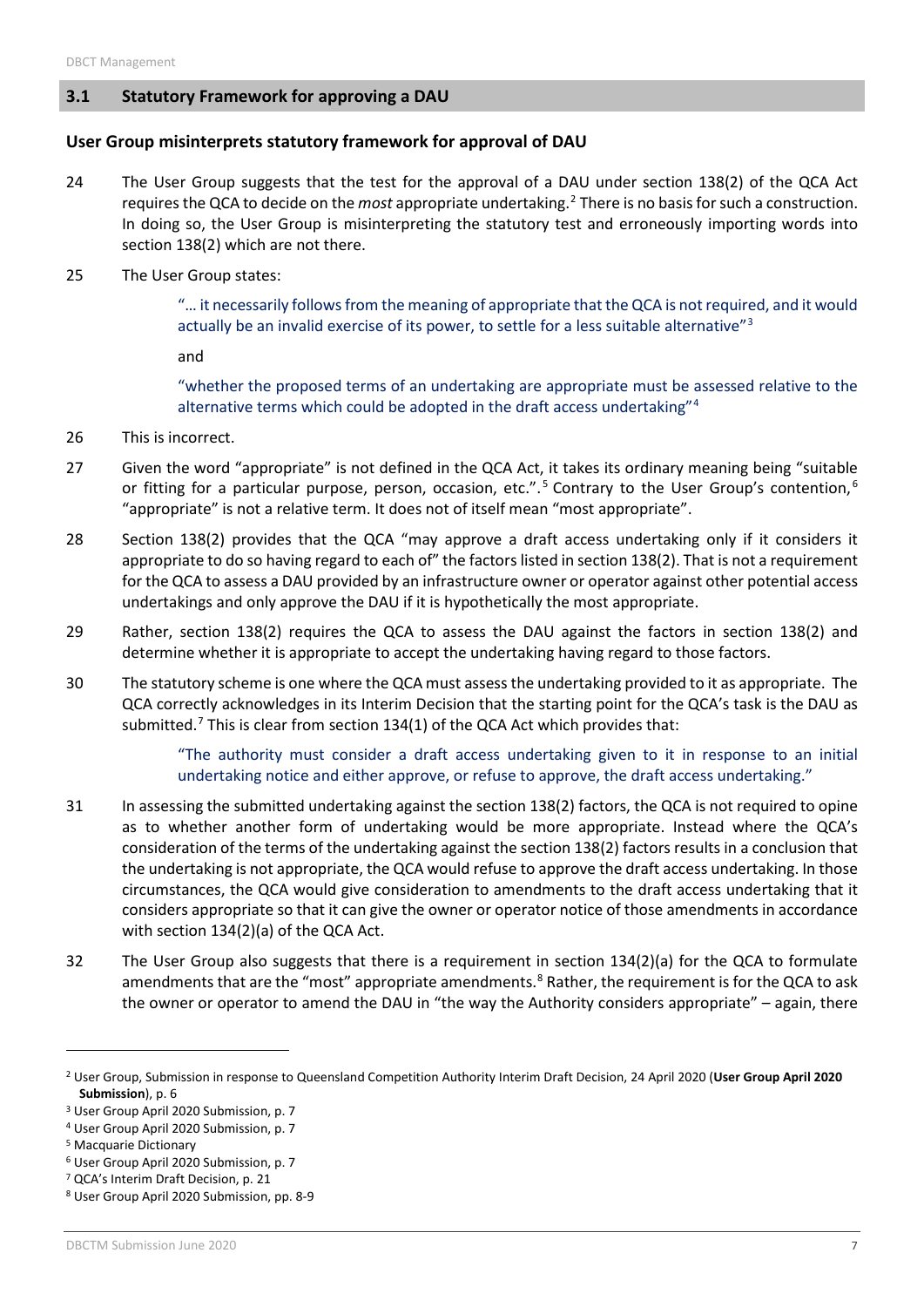is no "most" before "appropriate" in section 134(2)(a) and "appropriate" does not of itself mean "most appropriate".<sup>[9](#page-7-0)</sup> Further, the starting point for the QCA's amendments must be the access undertaking as submitted by the owner or operator.

- 33 The User Group also suggests that different kinds of undertakings cannot both be considered to be appropriate having regard to the section 138(2) factors. To the contrary, there may be a range of undertaking outcomes that could be considered appropriate having regard to the section 138(2) factors.
- 34 The User Group refers to some comments of the QCA regarding a reference tariff model in the Interim Decision and asserts that those views are inconsistent with a conclusion that a non-reference tariff model could be appropriate.<sup>[10](#page-7-1)</sup> The QCA's comments were made in the context where the QCA was of the view that the DAU should be amended in order to be capable of approval. In its April 2019 submission in response to the Interim Decision, DBCTM proposed a number of amendments to the 2019 DAU to comprehensively address the QCA's concerns and ensure that the 2019 DAU is appropriate for approval by the QCA.

#### **Reference tariffs in undertakings in the QCA Act**

- 35 The User Group appears to suggest by reference to sections 137(2)(a) and 101(4) that the QCA Act contemplates that an access undertaking will normally include a reference tariff[.11](#page-7-2) This is incorrect. As the QCA correctly notes in its Interim Decision, the QCA Act does not require an access undertaking to include a reference tariff, however, it does not preclude a reference tariff being included in an access undertaking.<sup>[12](#page-7-3)</sup>
	- 35.1 While section 137(2)(a) provides that an access undertaking may include details of how charges for access to the service are to be calculated, there is no requirement to include such details, and nor does section 137(2)(a) specify that such details would take the form of a reference tariff.
	- 35.2 Section 101(4) concerns the negotiation of access agreements rather than the terms of access undertakings. Further, it does not suggest that a reference tariff would be a normal occurrence in an access agreement. It simply enables the QCA to allow the pricing information described in section 101(2)(a) to (c) to be given in the form of a reference tariff.
- 36 As set out in DBCTM's previous submissions, negotiated outcomes resolving the terms and conditions of access are preferable to regulated outcomes and negotiation can limit the potential for regulatory error.<sup>[13](#page-7-4)</sup> The QCA accepted in its Interim Decision that there are costs associated with regulatory error.<sup>[14](#page-7-5)</sup> Contrary to the User Group's contention,<sup>15</sup> access seekers and users are in a better position than the QCA to know about the costs and benefits of access to DBCT. Access seekers and users will know their own business circumstances, how and why access will benefit them, and what it may cost. Negotiations can then be tailored to these individual costs and benefits, for example, charges could be specified in foreign currency, billing could be undertaken on different terms, amendments could be made to the standard risk-sharing arrangement set out in the Standard Access Agreement, etc. The information which DBCTM has undertaken to provide to access seekers in response to the Interim Decision will ensure that access seekers enter access negotiations from an informed position both as to their circumstances and to those at DBCT. Further, contrary to the User Group's contention, rather than facilitating efficient negotiation of access to DBCT, the reference tariff approach has precluded commercial access negotiations.<sup>[16](#page-7-7)</sup>

<span id="page-7-0"></span><sup>9</sup> User Group April 2020 Submission, pp. 8-9

<span id="page-7-1"></span><sup>10</sup> User Group April 2020 Submission, p. 7

<span id="page-7-2"></span><sup>11</sup> User Group April 2020 Submission, p. 9

<span id="page-7-3"></span><sup>12</sup> QCA Interim Draft Decision, p. 21

<span id="page-7-4"></span><sup>13</sup> DBCTM July 2019 Submission, p. 30; DBCTM November 2019 Submission, p. 7; Productivity Commission Inquiry Report, National Access Regime, 25 October 2013, p. 115

<span id="page-7-5"></span><sup>14</sup> QCA Interim Draft Decision, p. 59

<span id="page-7-6"></span><sup>&</sup>lt;sup>15</sup> User Group April 2020 Submission, p. 10

<span id="page-7-7"></span><sup>16</sup> DBCTM July 2019 Submission, pp. 31-32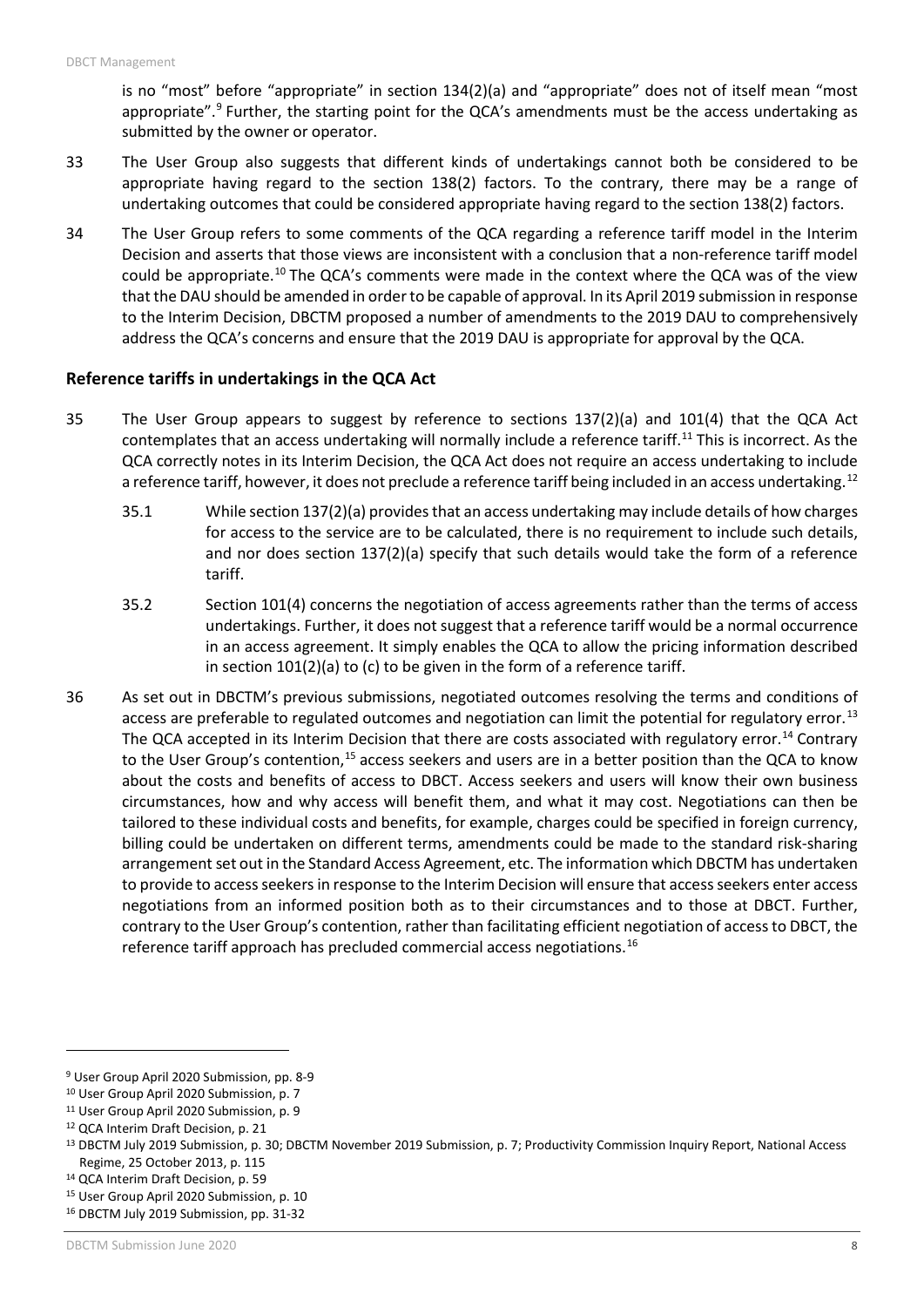## <span id="page-8-0"></span>**3.2 The User Group's key arguments against the 2019 DAU are flawed**

- 37 The key arguments in the User Group's April 2020 Submission in favour of a reference tariff model and against the 2019 DAU can be distilled into a few simple assertions:
	- 37.1 DBCTM's market power can only be constrained by a reference tariff and cannot be adequately constrained under a negotiate arbitrate model;
	- 37.2 Access seekers will be disadvantaged as compared to existing users; and
	- 37.3 Access seekers are faced with less certainty without a reference tariff.
- 38 DBCTM has comprehensively addressed these arguments in its previous submissions as demonstrated in the table below.

| <b>User Group submission</b>                                                                                                                                   | <b>Reference to DBCTM response</b>                                                                                                                                                                                                                                                                                                                                                                                                                    |
|----------------------------------------------------------------------------------------------------------------------------------------------------------------|-------------------------------------------------------------------------------------------------------------------------------------------------------------------------------------------------------------------------------------------------------------------------------------------------------------------------------------------------------------------------------------------------------------------------------------------------------|
| DBCTM's market power can only be constrained by a<br>reference tariff and cannot be adequately constrained<br>under a negotiate arbitrate model. <sup>17</sup> | The 2019 DAU effectively constrains any ability and<br>incentive to exercise market power. <sup>18</sup>                                                                                                                                                                                                                                                                                                                                              |
| Access seekers will be disadvantaged as compared to<br>existing users. <sup>19</sup>                                                                           | Set out below                                                                                                                                                                                                                                                                                                                                                                                                                                         |
| Access seekers face greater information asymmetry than<br>existing users. <sup>20</sup>                                                                        | DBCTM has proposed extensive information disclosure<br>obligations which ensures that access seekers have the<br>necessary information to facilitate effective negotiations. <sup>21</sup>                                                                                                                                                                                                                                                            |
| Access seekers face inappropriate time pressures. <sup>22</sup>                                                                                                | The User Group have not clearly explained these<br>'asymmetric' time pressures. If it can do so DBCTM is happy<br>to reconsider the timeframes set out in the 2019 DAU, to<br>ensure that a timely outcome is possible for access seekers<br>and that they do not face undue time pressures. DBCTM<br>also considers that the guidance document should include<br>discussion and clarification of the timelines for any<br>arbitration. <sup>23</sup> |
| Access seekers have lesser resources to pursue arbitration if<br>a mutually agreed outcome cannot be reached. <sup>24</sup>                                    | DBCTM has demonstrated that access seekers in the queue<br>are sophisticated, large, well-resourced mining<br>companies. <sup>25</sup> In any event there is no reason why<br>arbitrations would not be conducted in an efficient, cost-<br>effective manner.                                                                                                                                                                                         |
| Access seekers do not have the protections of the existing<br>user agreements. <sup>26</sup>                                                                   | Access seekers are fully protected by the 2019 DAU from<br>the exercise of any market power on the part of DBCTM,<br>and have substantively the same protections as existing<br>users. <sup>27</sup>                                                                                                                                                                                                                                                  |

<span id="page-8-1"></span><sup>17</sup> User Group April 2020 Submission, section 5.1, 6.1

 $\overline{a}$ 

<span id="page-8-2"></span><sup>18</sup> DBCTM November 2019 Submission, sections 5.3, 7

<span id="page-8-3"></span><sup>19</sup> User Group April 2020 Submission, section 5.2

<span id="page-8-4"></span><sup>20</sup> User Group April 2020 Submission, section 4.5, 5.3

<span id="page-8-5"></span><sup>21</sup> DBCTM April 2020 Submission, section 3.3

<span id="page-8-6"></span><sup>22</sup> User Group April 2020 Submission, section 6.2(b)

<span id="page-8-7"></span><sup>23</sup> DBCTM April 2020 Submission, section 3.6

<span id="page-8-8"></span><sup>&</sup>lt;sup>24</sup> User Group April 2020 Submission, section 4.1(b), 4.5(c), 5.2(c) <sup>25</sup> DBCTM April 2020 Submission, section 2.2

<span id="page-8-10"></span><span id="page-8-9"></span><sup>26</sup> User Group April 2020 Submission, section 5.2(c)

<span id="page-8-11"></span><sup>27</sup> DBCTM November 2019 Submission, section 7, appendices 1 and 2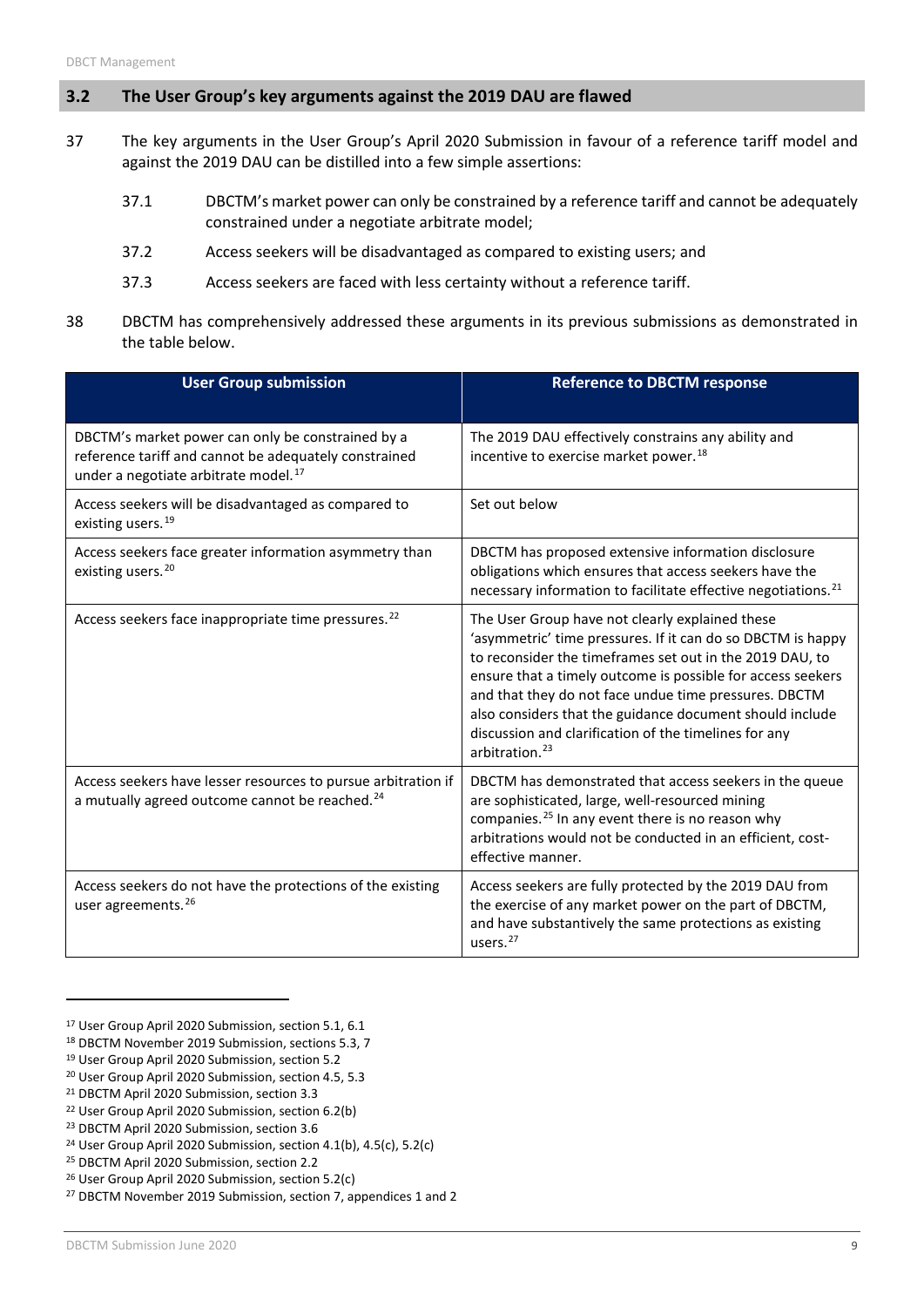| <b>User Group submission</b>                                                | <b>Reference to DBCTM response</b>                                                                                                                                                                                                                                                          |
|-----------------------------------------------------------------------------|---------------------------------------------------------------------------------------------------------------------------------------------------------------------------------------------------------------------------------------------------------------------------------------------|
| Access seekers are faced with less certainty without a<br>reference tariff. | A reference tariff model will not provide access seekers<br>with any certainty. <sup>28</sup> Access seekers will require access to<br>expansion capacity. A reference tariff set by the QCA prior<br>to an expansion being undertaken will not provide any<br>certainty to access seekers. |
| The arbitration criteria are inappropriate.                                 | DBCTM has aligned the arbitration criteria in the 2019 DAU<br>with the arbitration criteria set out in the QCA Act, so there<br>can be no question as to appropriateness. <sup>29</sup>                                                                                                     |

- 39 This subsection provides a brief outline of DBCTM's previous detailed submissions which explain why these assertions are unfounded.
- 40 The User Group also notes that the arbitration criteria set out in the 2019 DAU are not appropriate. DBCTM has now proposed to align the arbitration criteria under the 2019 DAU with those in the QCA Act, which the User Group agrees 'present an improved and more balanced set of criteria'.<sup>[30](#page-9-2)</sup> As such, this submission does not address these concerns.

## **The 2019 DAU effectively constrains DBCTM's market power**

41 The User Group's most recent submission once again focuses on the asserted characteristics of DBCTM, and its purported market power without regulation, rather than engaging in a proper analysis of whether the 2019 DAU will appropriately constrain DBCTM's market power:<sup>[31](#page-9-3)</sup>

> In particular, the DBCT User Group emphasises that is clear from the QCA's analysis in the declaration review and the Interim Draft Decision that the DBCTM has significant market power, which it is incentivised to utilise to engage in market power and that DBCTM's ability to exercise that market power is not constrained by countervailing power of any user or competitive threat of new entry.

> Accordingly, regulation is the *only* potential constraint on DBCTM's market power. Where that is the case, a stronger form of regulation is required than a 'light handed' negotiate-arbitrate model to ensure that DBCTM does not engage in monopoly pricing.

- 42 As explained in section 3.1, the question for the QCA is not: 'what is the appropriate form of regulation for DBCTM? Rather, the proper question is: 'is the 2019 DAU appropriate, having regard to the factors in section 138(2) of the QCA Act?', and flowing from that: 'does the 2019 DAU adequately constrain DBCTM's market power?' The QCA's final recommendation on the declaration of DBCT also did not find that 'regulation is the only potential constraint on DBCTM's market power.' Indeed, it found that the Access Framework provided a sufficient constraint. This finding is consistent with the proposed 2019 DAU, and inconsistent with the User Group's contention that 'a stronger form of regulation' is required.
- 43 DBCTM has put forward strong evidence which demonstrates the 2019 DAU will effectively constrain any potential exercise of market power.[32](#page-9-4) At its simplest:
	- 43.1 DBCTM has no incentive to exercise market power in negotiations with access seekers as it would result in the dispute being referred to the QCA for arbitration (which would presumably look unfavourably on any attempt to exercise market power). Rather, DBCTM is incentivised to

<span id="page-9-0"></span><sup>28</sup> DBCTM April 2020 Submission, section 2.1

<span id="page-9-1"></span><sup>&</sup>lt;sup>29</sup> DBCTM April 2020 Submission, section 3.4<br><sup>30</sup> User Group April 2020 Submission, p. 23

<span id="page-9-2"></span>

<span id="page-9-3"></span><sup>&</sup>lt;sup>31</sup> See User Group April 2020 Submission, p. 17

<span id="page-9-4"></span><sup>32</sup> See for example DBCTM November 2019 Submission, section 2.5; [95]-[99]; [104]-[109]; section 5.3; section 7.1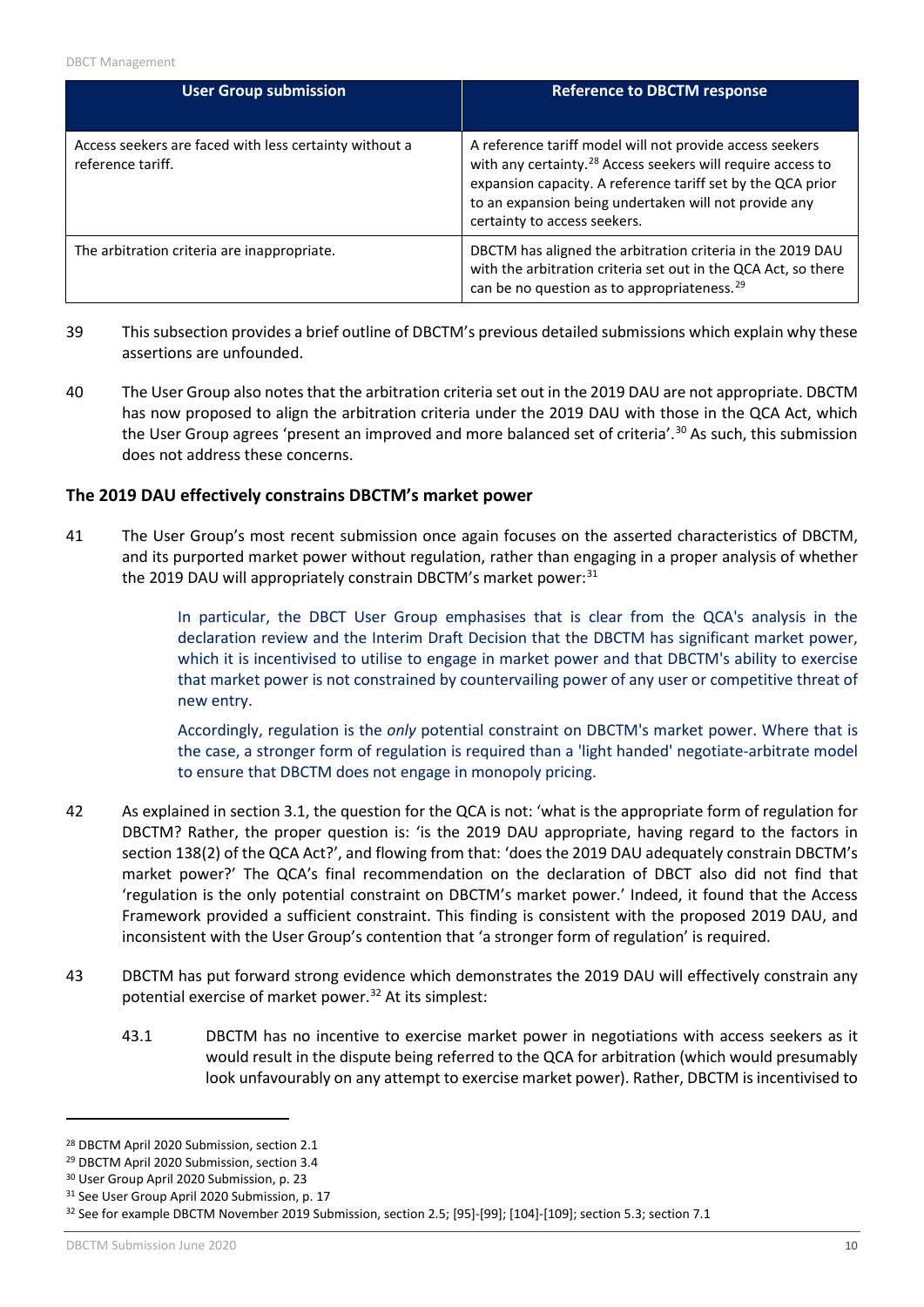reach a mutually acceptable middle-ground with access seekers, instead of having the matter determined by the QCA.

- 43.2 Furthermore, as a non-vertically integrated provider of coal handling services at DBCT, there is a strong incentive for DBCTM to maximise throughput of the terminal and to not exercise any market power that may reduce, or risk, the maximisation of throughput at the terminal. This incentive consequently includes a strong incentive for DBCTM to facilitate new entry to the market for DBCT's services wherever possible.
- 43.3 In circumstances where a mutually acceptable outcome is not possible, access seekers will *always* have the opportunity to refer the access dispute to the QCA for determination, which has the ability to determine disputes in such a way that constrains DBCTM's market power. Arbitration (and the mere threat of arbitration) is the fundamental tool to constrain any exercise of market power by DBCTM. The QCA will determine the terms of access in accordance with arbitration criteria which ensures that there cannot be any exercise of market power. The National Access Regime set out in Part IIIA of the Competition and Consumer Act is a negotiatearbitrate regime without any express requirement for reference tariffs. If the User Group submission were to be accepted it must logically follow that the National Access Regime does not effectively constrain any future exercise of market power by the provider of a declared service.
- 44 The effect of this is that any market power DBCTM may have is nullified under the 2019 DAU and the 2019 DAU is appropriate for approval with regard to its constraints on market power.

## **Equity among existing and new users**

- 45 The User Group argues that a reference tariff is preferable because under the 2019 DAU access seekers would be disadvantaged in negotiations with DBCTM as compared to existing users, because:
	- 45.1 access seekers face greater information asymmetry than existing users;<sup>[33](#page-10-0)</sup>
	- 45.2 access seekers have lesser resources to pursue arbitration if a mutually agreed outcome cannot be reached;
	- 45.3 access seekers face inappropriate time pressures; and
	- 45.4 access seekers do not have the protection of the existing user agreements.

#### *Information asymmetry*

- 46 As explained in DBCTM's April 2020 submission, DBCTM has proposed changes to the 2019 DAU that provide access seekers with a vast amount of information in order to ensure that they are able to effectively assess the reasonableness of DBCTM's access offers.<sup>[34](#page-10-1)</sup> The provision of this information ensures that access seekers have all the information needed to effectively negotiate with DBCTM and that there will be no material difference in information available to existing users and access seekers.
- 47 DBCTM has proposed to provide this information despite the fact that there is already substantial information in the public domain to assist access seekers in determining the reasonableness of DBCTM's access offers. To date, DBCTM's access charges have been regulated through the QCA's public access undertaking process, meaning there is substantial information regarding the access charges for the terminal in the public domain. DBCTM invites the User Group to identify any further information available to existing users but not to access seekers, and explain how this will affect the ability of access seekers to negotiate as

<span id="page-10-1"></span><span id="page-10-0"></span><sup>&</sup>lt;sup>33</sup> User Group April 2020 Submission, section 5.3, p. 18 <sup>34</sup> User Group April 2020 Submission, section 3.3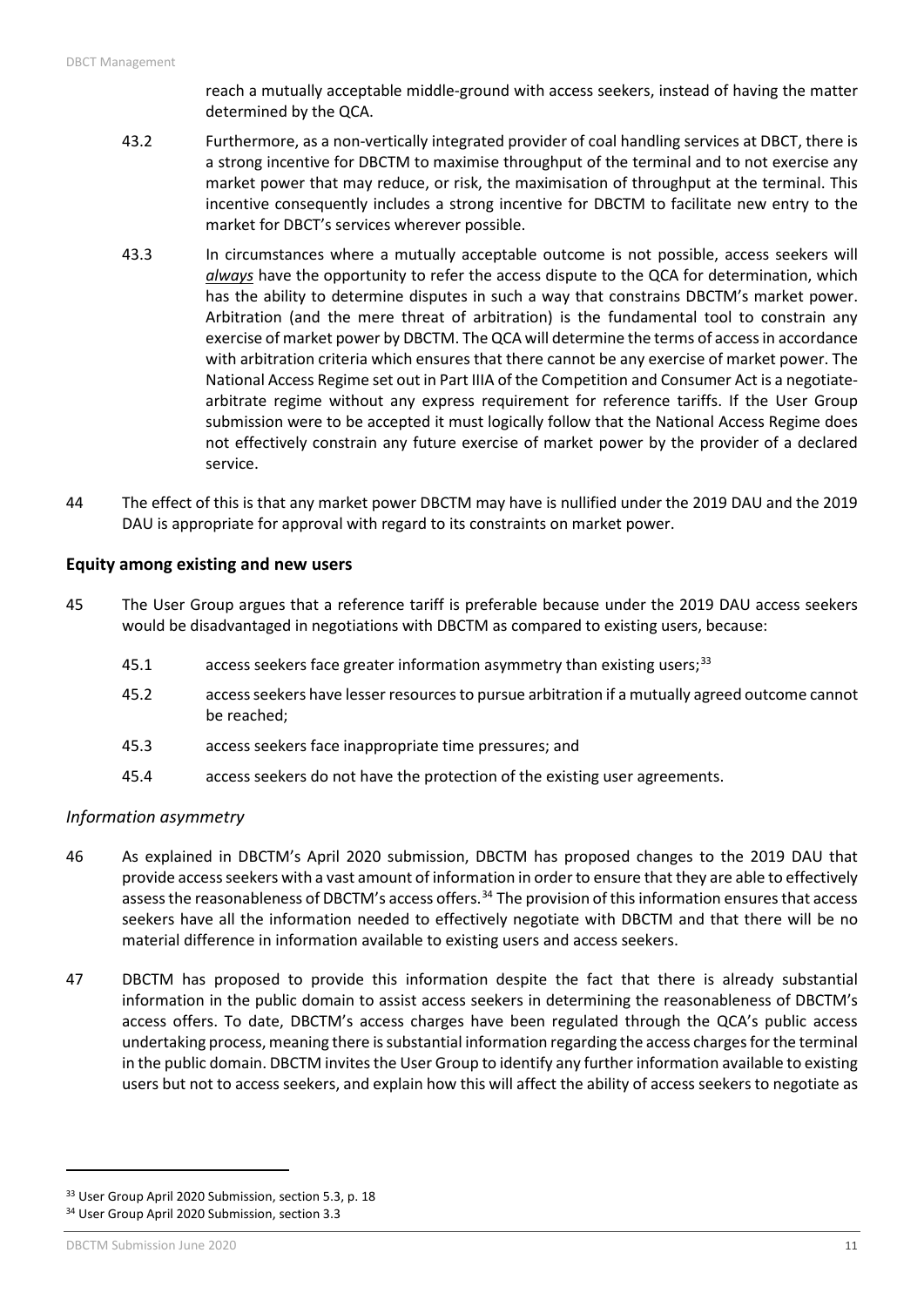compared to existing users. If the User Group can do this DBCTM will consider further information disclosures to ensure a level playing field.

#### *Resources to pursue arbitration*

- 48 The User Group has not provided any evidence that access seekers have inadequate resources to pursue an arbitration. As shown in DBCTM's April 2020 submission, $35$  none of the mining companies in the access queue are small businesses, and it is unrealistic to assume that given the substantial size of their investments these access seekers would be unable or unwilling to fund an arbitration, especially if there was a lot to be gained because DBCTM was acting unreasonably. Further, as discussed in confidential Appendix 2, DBCTM has now executed underwriting agreements with access seekers for 14.87mtpa of capacity, which is 1.57Mtpa more than the total capacity (13.30Mtpa) that all four phases of the 8X expansion can potentially deliver. The access seekers who have executed underwriting agreements are all large, sophisticated, well-resourced mining companies.<sup>[36](#page-11-1)</sup>
- 49 For the User Group submission to be accepted the User Group would need to prove that the costs of arbitration are materially greater than any other category of costs that a miner would face in developing and operating a mine. No such evidence has been provided and therefore the proposition must be rejected.
- 50 The access regime for non-scheme pipelines, set out in Part 23 of the National Gas Rules, operates a negotiate arbitrate model effectively despite the fact that many of the access seekers to these pipelines are small gas producers and shippers. Accordingly, by analogy there is no basis to the User Group's concern.
- 51 DBCTM does not accept that arbitrations need to be resource intensive. The QCA is well-positioned, with over 20 years of experience regulating DBCTM, to arbitrate any access disputes in a way that ensures that access seekers are not disadvantaged in an arbitration due to a lack of information or resources. As previously explained,<sup>[37](#page-11-2)</sup> arbitrations under the 2019 DAU are likely to occur at the same time adding to the efficiency of any arbitration process.

#### *Time pressures*

52 The User Group argues that access seekers face 'asymmetric time pressures' in negotiations with DBCTM because:[38](#page-11-3)

> (i) access seekers are typically seeking access for a particular greenfield mine or brownfield expansion, and access must be obtained at a certain stage of the development in order for final investment decisions to be made, financing to be obtained or joint venture approvals to be given (whereas, by contrast, existing users can often make use of capacity contracted for previous projects to support such future projects);

> (ii) access seekers will also be negotiating rail access and rail haulage in parallel due to the substantial costs of take or pay and lost sales arising from any misalignment of contracted capacity;

> (iii) contrary to DBCTM's submissions, the access queuing mechanisms do not resolve these issues – the need to respond to the notifying access seeker process in short periods in the context of competition for limited available capacity and the way DBCTM is permitted to manage expansions (as described in section 13.2 of these submissions below), entrenches the time pressure; and

<span id="page-11-0"></span><sup>&</sup>lt;sup>35</sup> DBCTM April 2020 Submission, Appendix 2 – Information on the scale of access seekers' operations

<span id="page-11-1"></span><sup>36</sup> See DBCTM April 2020 Submission, Appendix 2 – Information on the scale of access seekers' operations

<span id="page-11-2"></span><sup>37</sup> DBCTM April 2020 Submission, paras [24]-[25]

<span id="page-11-3"></span><sup>38</sup> User Group April 2020 Submission, p. 20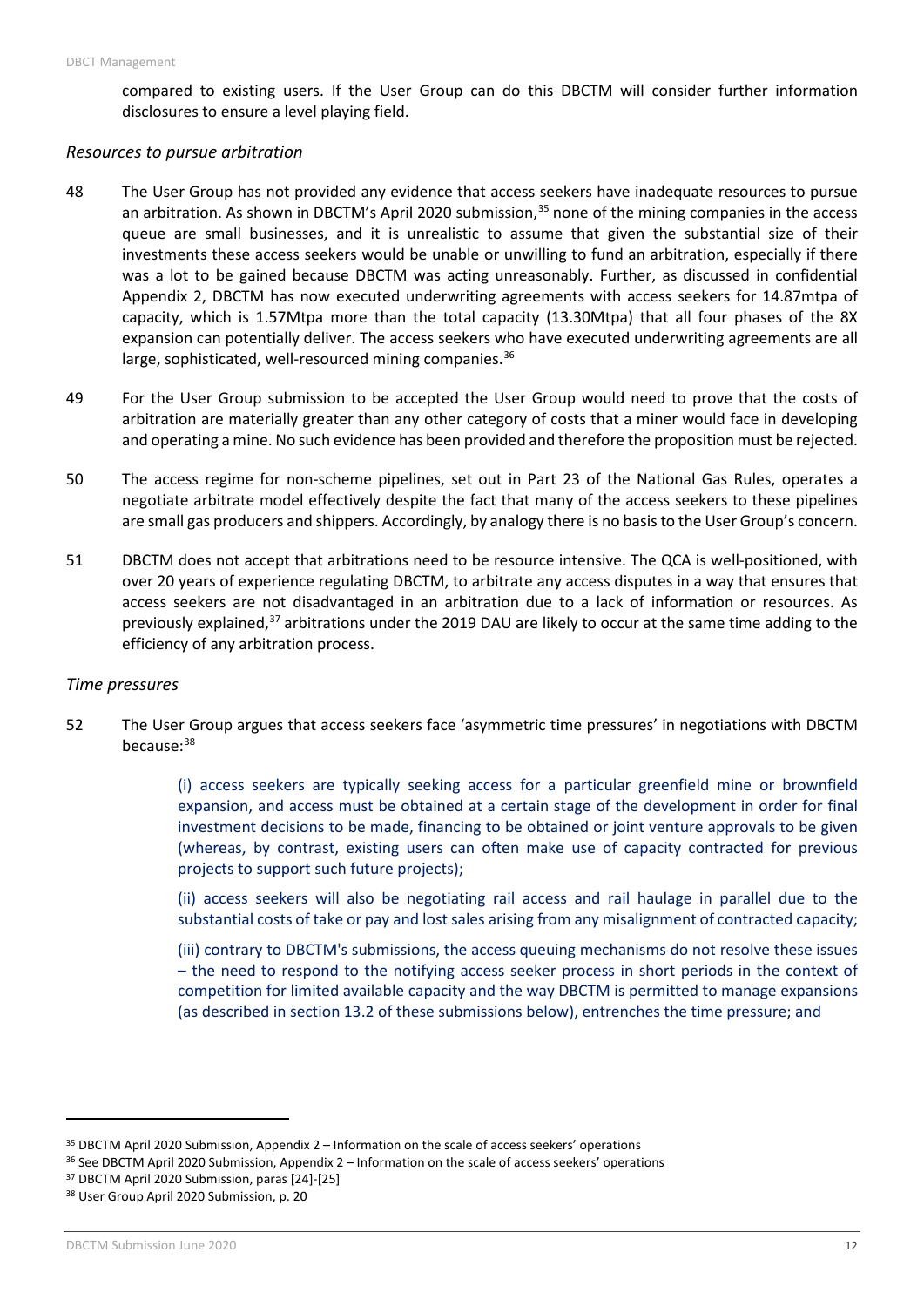(iv) the terminal is effectively fully contracted, with a material access queue remaining, such that DBCTM's incentives to attract incremental users, by making concessions in negotiations, are (and will continue to be) very limited.

- 53 To the extent that users are faced with pressure to secure access at a certain stage of the development process, the negotiate arbitrate model does not affect this pressure. As previously explained, the process for gaining access is the same with and without a reference tariff – the right to access is completely independent of the price that is agreed.<sup>[39](#page-12-0)</sup>
- 54 Public announcements by access seekers show that investment decisions are often made prior to access being assured. DBCTM's previous submissions have provided evidence that investment decisions are not contingent on securing access to DBCT specifically. For example:



55 If, contrary to experience and in the absence of any evidence, the queuing process could provide time pressure to sign up for capacity at DBCT, DBCTM is open and willing to consider alterations to the timing for responding to the notifying access seeker process which removes this time pressure while still ensuring that the queue can be dealt with in an efficient manner (see for example Appendix 1). That being said, DBCTM reiterates that any such time pressure does not provide pressure to agree to an inappropriate access charge, as the process for determining charges is dealt with separately.

#### *Existing user agreements*

56 While access seekers naturally will not have existing user agreements, the 2019 DAU (including the amendments proposed in DBCTM's April 2020 submission) mirrors the protections in the existing user

l

П П

<span id="page-12-0"></span><sup>39</sup> DBCTM April 2020 Submission, para 131-132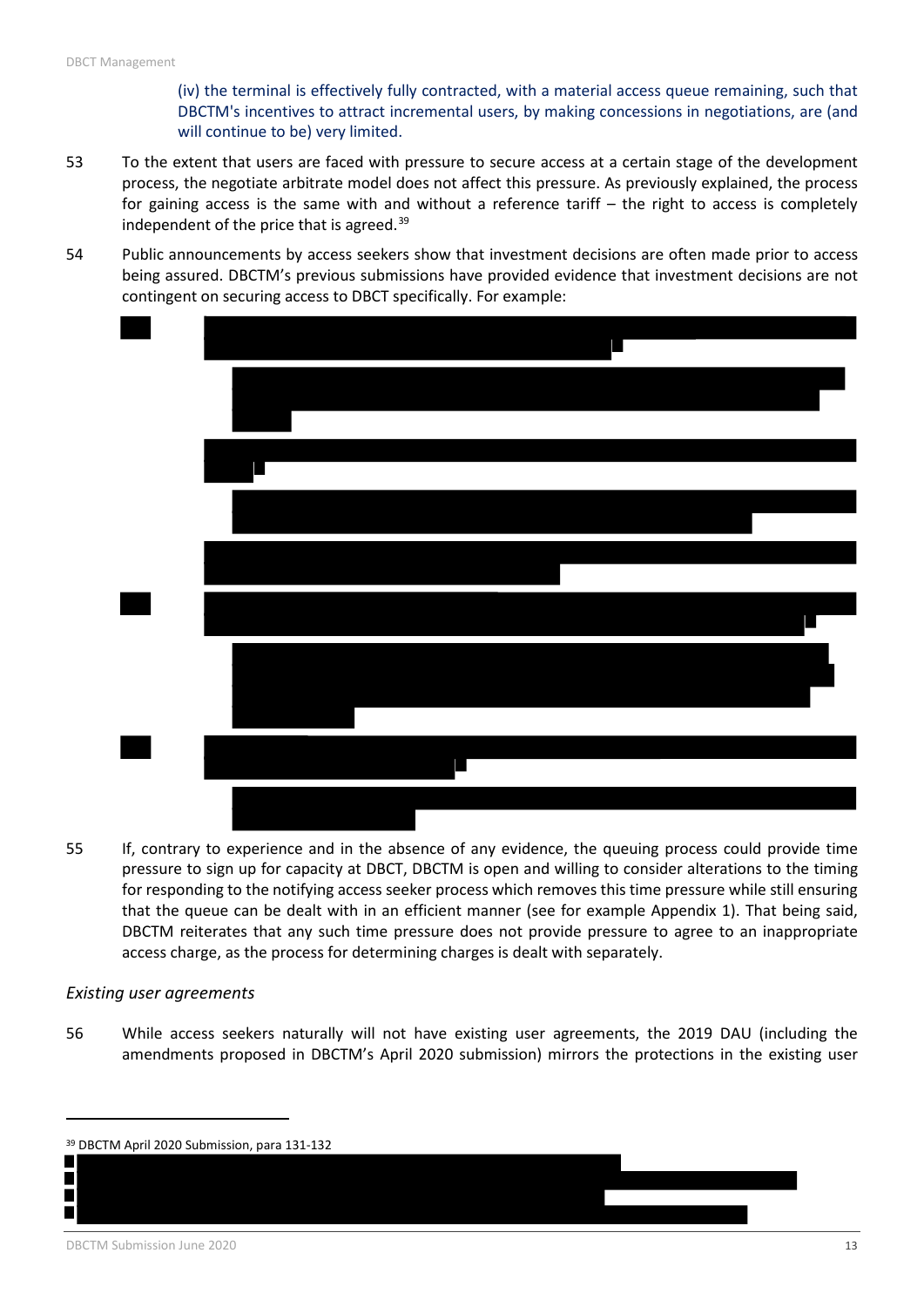agreements – most importantly by providing access seekers with the right to have access disputes arbitrated by the QCA.

#### *Differentiated expansion would be most likely source of inequity between existing users and access seekers*

- 57 Contrary to the User Group's assertions, the most likely source of differentiation between access holders and access seekers would arise if the QCA determined that an expansion should be differentially priced. This is the default position under the 2017 AU,<sup>[44](#page-13-0)</sup> following the User Group's submissions to the QCA advocating for this position, and has therefore been adopted in the 2019 DAU.<sup>45</sup>
- 58 The prospect of differential pricing, and the uncertainty regarding whether there is sufficient capacity available to obtain access, are the primary sources of any uncertainty that access seekers face over the upcoming regulatory period.

#### **Pricing certainty**

- 59 As explained in DBCTM's April 2020 submission, given that the terminal is at full capacity, the inclusion of a reference tariff will provide *no* additional certainty for access seekers under the 2019 DAU.[46](#page-13-2) This is because, under previous access undertakings, the reference tariff is not determined for expansions until after the expansion occurs. In contrast, the negotiate arbitrate model allows for access seekers and DBCTM to agree the method of determining post-expansion charges, or even the charges themselves.
- 60 Notwithstanding that a reference tariff model provides *no* additional certainty for access seekers in this regulatory period, it is important to note that absolute certainty is neither necessary nor desirable. The User Group argues: [47](#page-13-3)

While greater information disclosure, QCA guidelines and improving the arbitration criteria may reduce the uncertainty inherent in a negotiate-arbitrate model to some degree, they will never achieve the certainty provided by a reference tariff.

- 61 It would not be appropriate for the QCA to refuse to approve the 2019 DAU simply on the basis that it does not provide the level of certainty that including a reference tariff might. Rather, the QCA must assess the 2019 DAU against the factors in section 138(2) of the QCA Act, and to the extent the QCA considers certainty relevant to those factors, the QCA should consider the trade-offs that additional certainty entails (such as thwarting negotiated outcomes, potential impacts on the prospects of expansion, and an increased likelihood of regulatory error).<sup>[48](#page-13-4)</sup>
- 62 Certainty as to pricing outcomes for access seekers is not necessary or possible when an expansion is needed to deliver access. Rather, the 2019 DAU provides access seekers with certainty as to: the process for negotiating or determining access charges; access in terms of the queue; and that the QCA will not allow inappropriate access outcomes if a mutually agreed outcome cannot be reached and the matter is referred to arbitration.
- 63 The User Group has previously asserted that a level of certainty flows from having the QCA as a 'certain backstop' to arbitrate disputes: [49](#page-13-5)

Even if it was assumed that the Access Framework was theoretically effective (despite all of the evidence to the contrary noted above), there are material differences in the level of certainty provided by the Access Framework and its reliance on private arbitration to resolve access disputes relative to access seekers having a right to refer disputes to the QCA for arbitration where **the regulatory framework provides a much more certain backstop.** (emphasis added)

<span id="page-13-0"></span><sup>44</sup> 2017 AU, section 11.13

<span id="page-13-1"></span><sup>45</sup> [https://www.qca.org.au/wp-content/uploads/2019/05/28995\\_DBCT\\_Differential-Pricing-Final-Decision-1.pdf](https://www.qca.org.au/wp-content/uploads/2019/05/28995_DBCT_Differential-Pricing-Final-Decision-1.pdf)

<span id="page-13-2"></span><sup>46</sup> DBCTM April 2020 Submission, paras [13]-[17], [21]-[22]

<span id="page-13-3"></span><sup>47</sup> User Group April 2020 Submission, p. 11

<span id="page-13-4"></span><sup>48</sup> See also DBCTM April 2020 Submission at [213] to [220]

<span id="page-13-5"></span><sup>49</sup> User Group April 2019 Declaration Review Submission, p. 91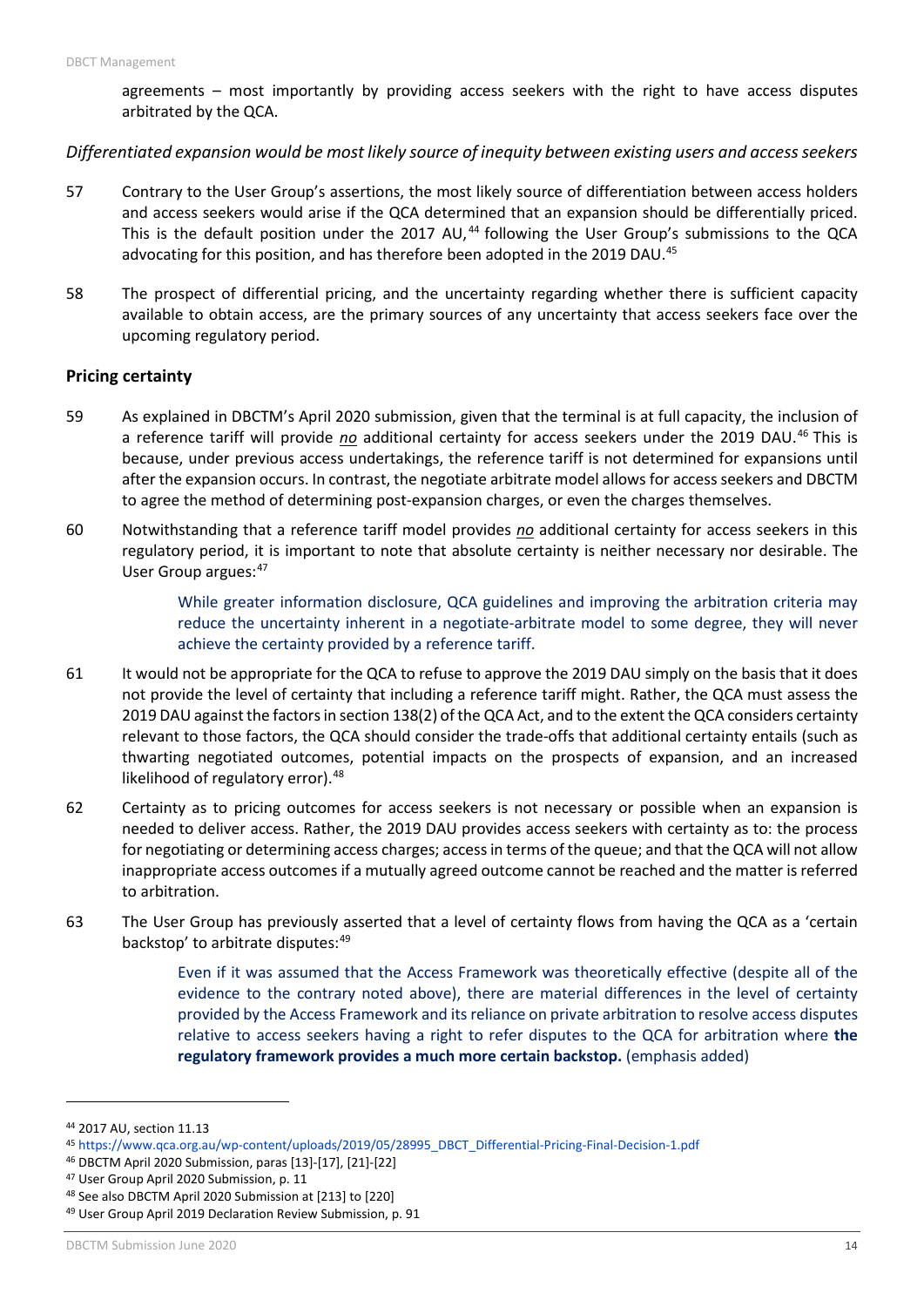- 64 Despite the uncertainty regarding the future regulatory status of DBCT throughout the declaration review process a number of access seekers have entered into conditional access agreements and underwriting agreements. This strongly supports the view that a building blocks based reference tariff is in no way determinative of investment in the supply chain, and demand for access at DBCT.
- 65 Further, the access seekers that have executed conditional access agreements and underwriting agreements have done so without any certainty of price – whether socialised or differential, regulated or unregulated, heavy or light handed. This irrefutable evidence shows that pricing certainty does not inhibit access seekers' ability or incentive to gain access to DBCT.

#### <span id="page-14-0"></span>**3.3 Assessment of s 138(2) factors**

- 66 Section 138(2) of the QCA Act sets out the factors that the QCA must have regard to in determining whether the 2019 DAU is appropriate for approval.
- 67 The User Group April 2020 Submission sets out the reasons why it considers that applying these factors favours a reference tariff.<sup>[50](#page-14-1)</sup>
- 68 Notwithstanding that section 138(2) does not require the QCA to consider whether the factors support an alternative model than that proposed, this subsection responds to the User Group's erroneous analysis of the s 138(2) factors and explains why, under a proper analysis, the factors support a conclusion that the 2019 DAU *is* appropriate for approval.

#### **Object of Part 5 of the QCA Act**

69 The object of Part 5 is set out in section 69E of the QCA Act:

The object of this part is to promote the economically efficient operation of, use of and investment in, significant infrastructure by which services are provided, with the effect of promoting effective competition in upstream and downstream markets

#### *Constraining the potential exercise of market power*

- 70 In its April 2020 submission the User Group agrees with the QCA's conclusions in its Interim Decision that 'economically efficient outcomes are facilitated, among other things, by a robust access framework that constrains the potential exercise of market power by the owner of a facility with monopoly characteristics', and the QCA's resulting views as to what the access undertaking for the DBCT service should be directed at.
- 71 As explained in section 3.2 above, DBCTM has put forward strong evidence which demonstrates the 2019 DAU will effectively constrain any potential exercise of market power. Despite this, in its assessment of whether the object of Part 5 supports the approval of the 2019 DAU, the User Group argues that the negotiate arbitrate model will: [51](#page-14-2)

(a) result in unfair differentiation between access holders and access seekers based on different levels of information asymmetry and resources to pursue arbitrations – rather than efficiency;

(b) create risks of monopoly pricing, that restricts or delays efficient entry orhinders competition in dependent markets; and

(c) create uncertainty of outcomes, inconsistent with the desire for a stable, transparent, wellunderstood and predictable regulatory framework.

<span id="page-14-2"></span><span id="page-14-1"></span><sup>50</sup> User Group April 2020 submission, section 4, pp. 10 to 16 <sup>51</sup> User Group April 2020 Submission, p. 11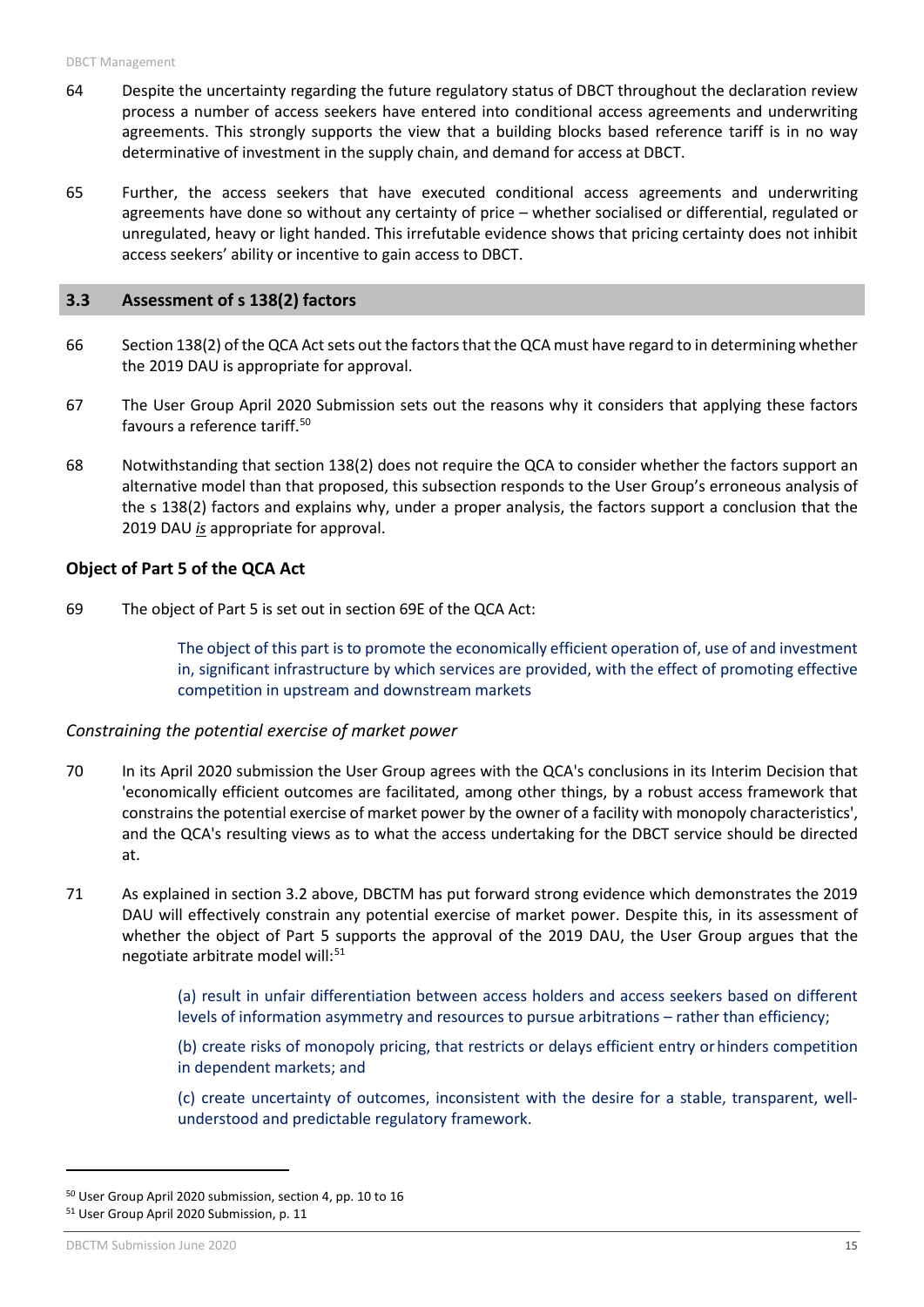72 These arguments are unsubstantiated and erroneous, as explained in the following paragraphs

## *Differentiation between access holders and access seekers*

73 DBCTM explains why the User Group's argument that differences in the level of information and resources available to access seekers will not disadvantage access seekers in negotiations with DBCTM, in section 3.2 above.

## *Monopoly pricing*

- 74 The User Group provides no valid basis for its assertion that an access undertaking would create the risk of monopoly pricing which would restrict or delay efficient entry, or hinder competition in dependent markets. Indeed this is inconsistent with the User Group's comments in the recent declaration review, that declaration and arbitration would protect new access seekers.<sup>[52](#page-15-0)</sup>
- 75 As explained in section 3.2 above, DBCTM has no incentive to seek excessive pricing because if it did, access seekers will simply refer the dispute for determination by the QCA. Unless the User Group is suggesting that the QCA would determine access disputes in a way that allows for monopoly pricing, there is no basis for the contention that there is a risk of monopoly pricing under a negotiate arbitrate model.

## *Certainty*

76 DBCTM explains above in section 3.2 why a reference tariff will provide *no* additional certainty to access seekers in the current environment and why absolute certainty as to pricing is not desirable in any event.

## *The 2019 DAU will promote the object of Part 5*

- 77 Where an expansion is required to facilitate access, it is particularly important that the QCA has regard to the object of Part 5, and in particular considers whether the access undertaking promotes 'investment in, significant infrastructure by which services are provided' to ensure that competition between existing users and access seekers is promoted in dependent markets.
- 78 As explained in DBCTM's April 2020 submission, the critical factor to promoting effective competition in dependent markets is that access seekers can obtain access to DBCTM.<sup>[53](#page-15-1)</sup> The single biggest impact that DBCT could have on competition in dependent markets would be if there was no expansion at DBCT. This means that, consistent with the object of Part 5, it is critical that the access undertaking includes appropriate incentives to promote investment in the terminal.
- 79 As previously explained, the negotiate arbitrate model allows DBCTM to agree with access seekers what the appropriate incentives are, and ensure that an expansion happens, while providing the safety net of the QCA to ensure that DBCTM is not able to apply any market power to the negotiations. The negotiate arbitrate regime will allow DBCTM and access seekers to determine how best to facilitate an expansion and to remove the potential for heavy handed tariff regulation to inhibit or hinder investment in a terminal expansion (and therefore competition in dependent markets).

## **The legitimate business interests of DBCTM (as operator)**

## *A negotiate arbitrate model reduces the risk of regulatory error*

80 The User Group argues that DBCTM's concerns regarding the risk for regulatory error are unfounded on the basis that: [54](#page-15-2)

```
54 User Group April 2020 submission, p. 12
```
 $\overline{a}$ 

<span id="page-15-0"></span><sup>&</sup>lt;sup>52</sup> See for example, QCA Draft Recommendation, Part C: DBCT declaration review, December 2018, p. 91<br><sup>53</sup> DBCTM April 2020 submission, section 2.1

<span id="page-15-1"></span>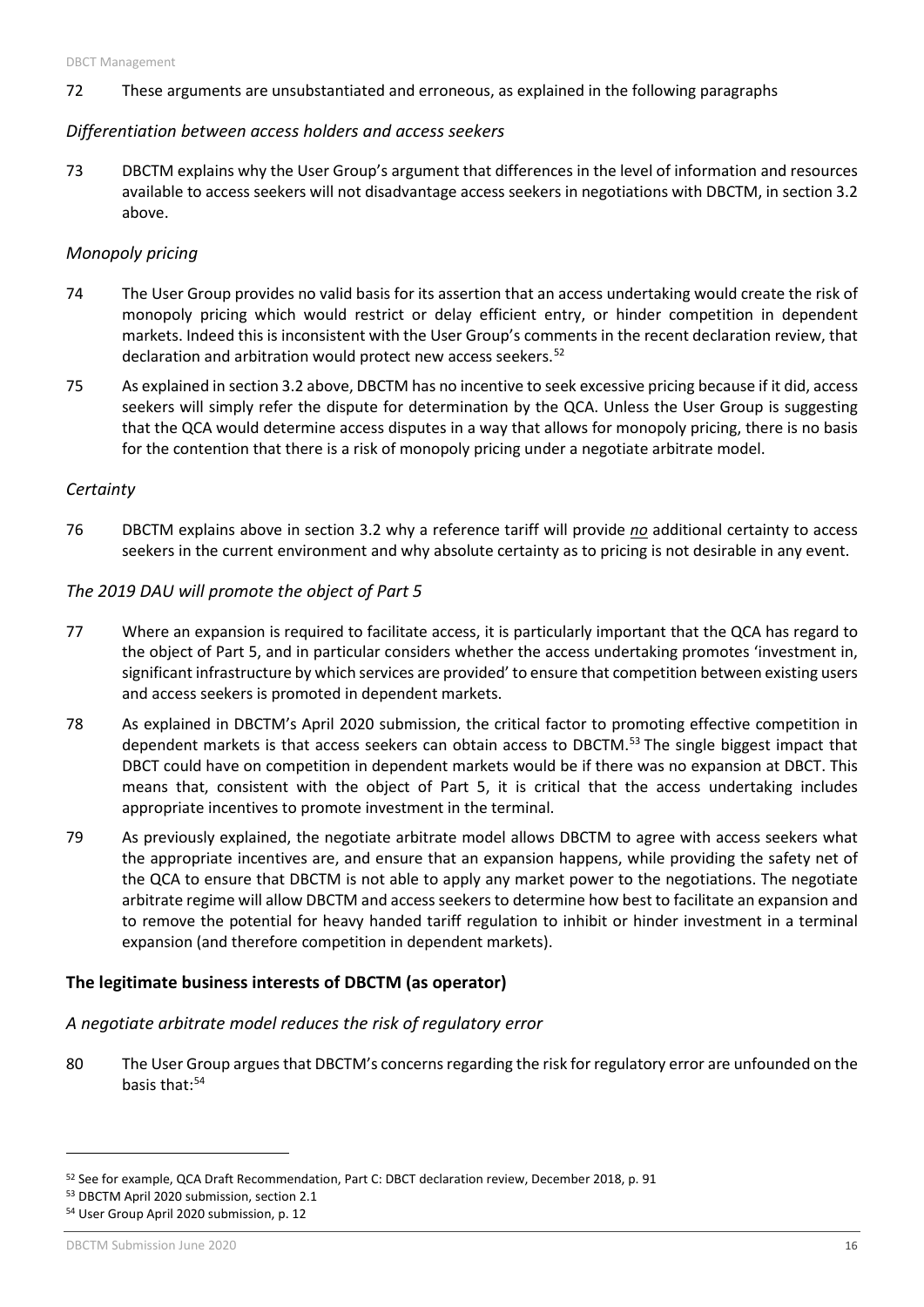(i) any such error would be expected to 'balance out' over a number ofregulatory periods, as there is no suggestion there is a persistent downwards bias to the QCA's decision making;

(ii) if anything, the QCA has demonstrated an upwards bias to ensure that revenue adequacy is achieved – for example adopting an asset beta of 0.45 for the existing DBCT reference tariffs, despite Incenta's estimate of 0.40 beingaccepted by the QCA as the best empirical estimate; and

(iii) to the extent that the QCA has concerns about 'regulatory error' leading to a reference tariff being set below revenue adequacy levels, it is clear from QCA decisions, such as that in relation to Aurizon Network's UT5 reference tariffs that the QCA is willing to exercise its judgement to depart from a bottom-up WACC estimate to ensure that does not occur.

81 These arguments are flawed as explained in the following paragraphs.

## *Regulatory errors do not 'balance out'*

- 82 DBCTM *does* consider that there is some evidence to suggest that the QCA has historically under estimated the efficient costs of providing the DBCT Service, and therefore these regulatory errors do not 'balance out'. Some examples include, inter alia:
	- 82.1 The impact of inflation on DBCTM's Annual Revenue Requirement (**ARR**) has suffered a downward bias nearly every year for the past two regulatory periods. The fixed estimated 'default inflation' has consistently been deducted from the ARR at a higher rate than the floating 'outturn inflation' has indexed the RAB;
	- 82.2 The 'on the day' method of fixing the market-based parameters for an entire regulatory period has been negatively influenced by short-term events. For example the 2017 AU risk-free rate was set over 20 days immediately following an RBA decision to cut the cash rate, which had a short-term negative impact on the risk-free rate (which in the preceding months had been higher);
	- 82.3 DBCTM has not been able to remedy modelling issues identified that may have an upward effect on the ARR, for example those identified in the Modelling DAAU (e.g. tax treatment of remediation obligations). However, DBCTM has corrected modelling issues in the past which are to the benefit of Users. The QCA has been significantly more vigilant on behalf of users than DBCTM, in respect of such issues.
- 83 Even if regulatory errors did 'balance out' over a number of periods, this could still result in damaging impacts on investment in the terminal in the short term, and flow-on impacts for investment in dependent markets. For example, if a regulatory error occurred during a regulatory period where the terminal was fully utilised and an expansion is required to provide access (such as the current period), regulatory error which does not adequately compensate DBCTM for the efficient costs and risks of undertaking an expansion would have the effect of stalling the expansion. While existing users may not be harmed by this (in fact it may benefit existing users by decreasing competition in dependent markets from access seekers), access seekers and DBCTM would be.
- 84 DBCTM notes the evidence provided in its April 2020 submission regarding the asymmetric nature of the harm of underinvestment vs overinvestment.<sup>[55](#page-16-0)</sup>

## *The QCA has not displayed an upward bias*

85 DBCTM disagrees that the QCA has displayed an upward bias in determining a slightly higher asset beta than its consultants' estimate for the current regulatory period, for the following reasons:

<span id="page-16-0"></span><sup>55</sup> DBCTM April 2020 Submission, section 4.3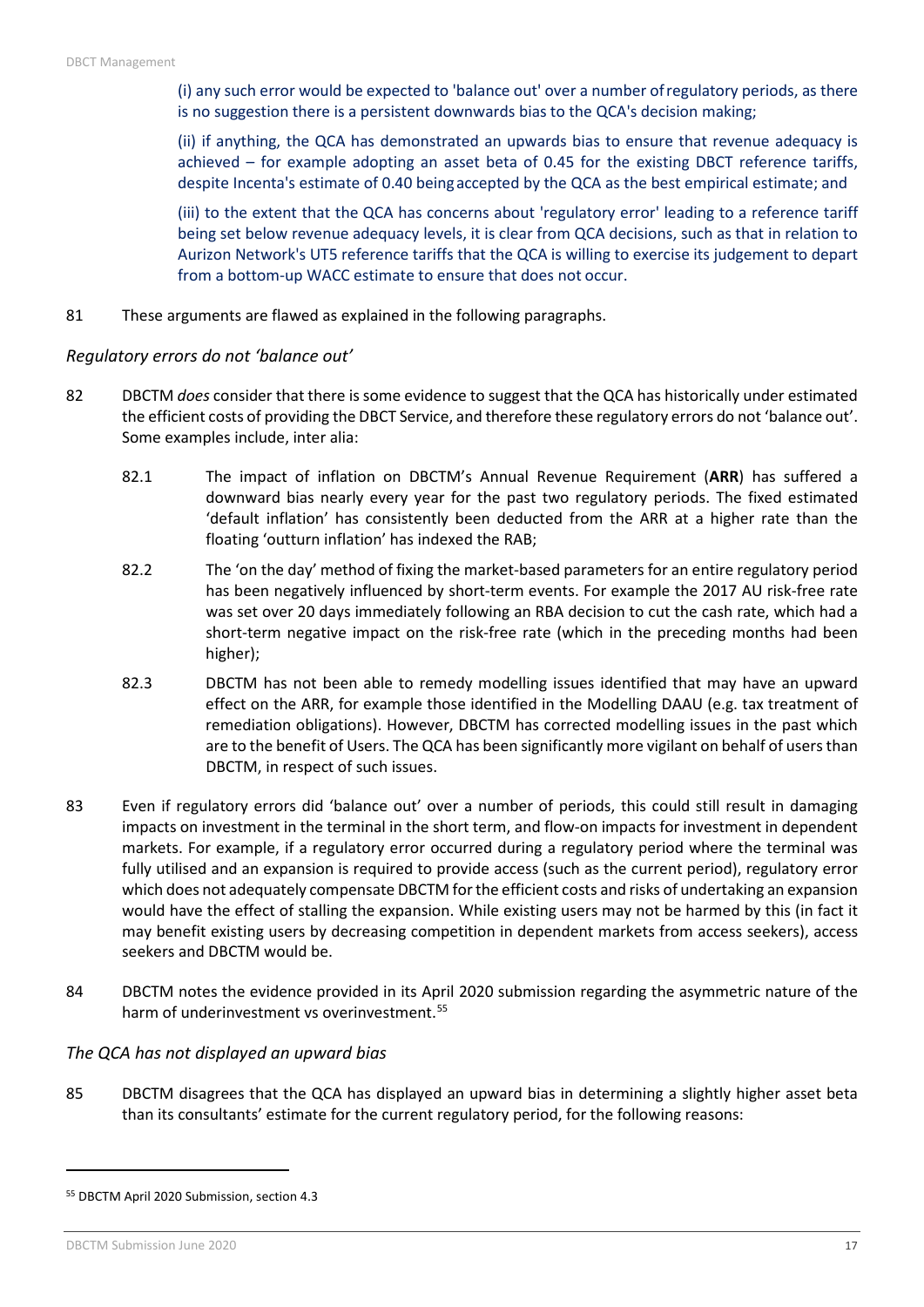- 85.1 The asset beta and resulting equity beta arrived at by the QCA for the 2017 AU (referred to by the User Group) was materially lower than the estimate of DBCTM's expert;<sup>[56](#page-17-0)</sup> and
- 85.1 In its decision on the 2006 and 2010 AUs, the QCA determined that an incentive equity beta of 1.0 was required to facilitate DBCTM's \$1.5 billion investment in the terminal for the 7X expansion.<sup>[57](#page-17-1)</sup> Subsequent to the sunk investment, the QCA reduced the asset beta (the basis of the equity beta) from 0.5 to 0.45, albeit not as significant a reduction as proposed by the User Group and the QCA's consultant.<sup>[58](#page-17-2)</sup> The lesser reduction of equity beta by the QCA reflected an attempt to address the harm to investment certainty and the appetite for investment at DBCT by significantly reducing the asset beta once DBCTM's investment was sunk. However, this has still created significant uncertainty for future expansions of DBCT, as returns on investment cannot be reliably estimated under the current ex ante building blocks model.
- 86 The QCA's decision to reduce the equity beta from 1.0 to 0.87 has created uncertainty and potentially harmed investment incentives at DBCTM. This remains a significant concern for DBCTM heading into an expansion period, as under a reference tariff model DBCTM is not only exposed to regulatory error in the upcoming Regulatory Period, but also subsequent periods over which DBCTM seeks to recover its investment.
- 87 Contrary to the User Group's assertions that the terminal has expanded significantly under the reference tariff model,[59](#page-17-3) the reality is that DBCTM has *never* committed to an expansion under the reference tariff model, with all expansions over this period being pre-committed, as explained by DBCTM throughout the Declaration Review. DBCTM's July 2018 Declaration Review Submission explained:<sup>[60](#page-17-4)</sup>

The User Group has failed to note that all expansions at DBCT were committed to prior to the first Access Undertaking coming into effect in 2006.

…

As shown above, all expansions of DBCT were commenced prior to the 2006 AU. DBCTM committed \$330M to 7X prior to the QCA approval of 7X Phase 1 in August 2006 and 7X Phase 2/3 in October 2006, which irrefutably establishes that these expansions would have occurred irrespective of declaration (and did not occur because of declaration).

## *Aurizon*

 $\overline{a}$ 

88 The Aurizon example clearly evidences how a building blocks reference tariff may result in charges being set so low that it would impact investment incentives. In this case, the WACC used by the QCA was set so low that users and access seekers needed to propose a higher WACC due to the detrimental impact that the reference tariff would have on investment incentives.

## **Legitimate business interests of DBCT Holdings (as owner)**

- 89 The User Group argues that DBCT Holdings' interests favour a reference tariff model due to the asserted benefits to the State delivered by certainty of efficient pricing such as investment, economic growth, employment and greater coal royalties (noting that higher terminal charges will immediately reduce royalties, as such charges are a deduction from coal royalty calculations). <sup>[61](#page-17-5)</sup>
- 90 This is completely inconsistent with the reality of the situation.

<span id="page-17-0"></span><sup>56</sup> See DBCTM 2015 DAU, Attachment C – Required Return on Equity for DBCT (12 October 2015) – Frontier Report on the required return on equity for DBCT; QCA, Final Decision on DBCT Management's 2015 Draft Access Undertaking, November 2016, p. 123

<span id="page-17-1"></span><sup>57</sup> QCA, Final Decision on DBCT Management's 2015 Draft Access Undertaking, November 2016, section 4.8.2

<span id="page-17-2"></span><sup>&</sup>lt;sup>58</sup> QCA, Final Decision on DBCT Management's 2015 Draft Access Undertaking, November 2016, p. 93<br><sup>59</sup> User Group April 2020 Submission, p. 20

<span id="page-17-3"></span>

<span id="page-17-4"></span><sup>60</sup> DBCTM July 2018 Declaration Review Submission, pp.101 and 102, see also figure 18

<span id="page-17-5"></span><sup>61</sup> User Group April 2020 Submission, section 4.3, p. 13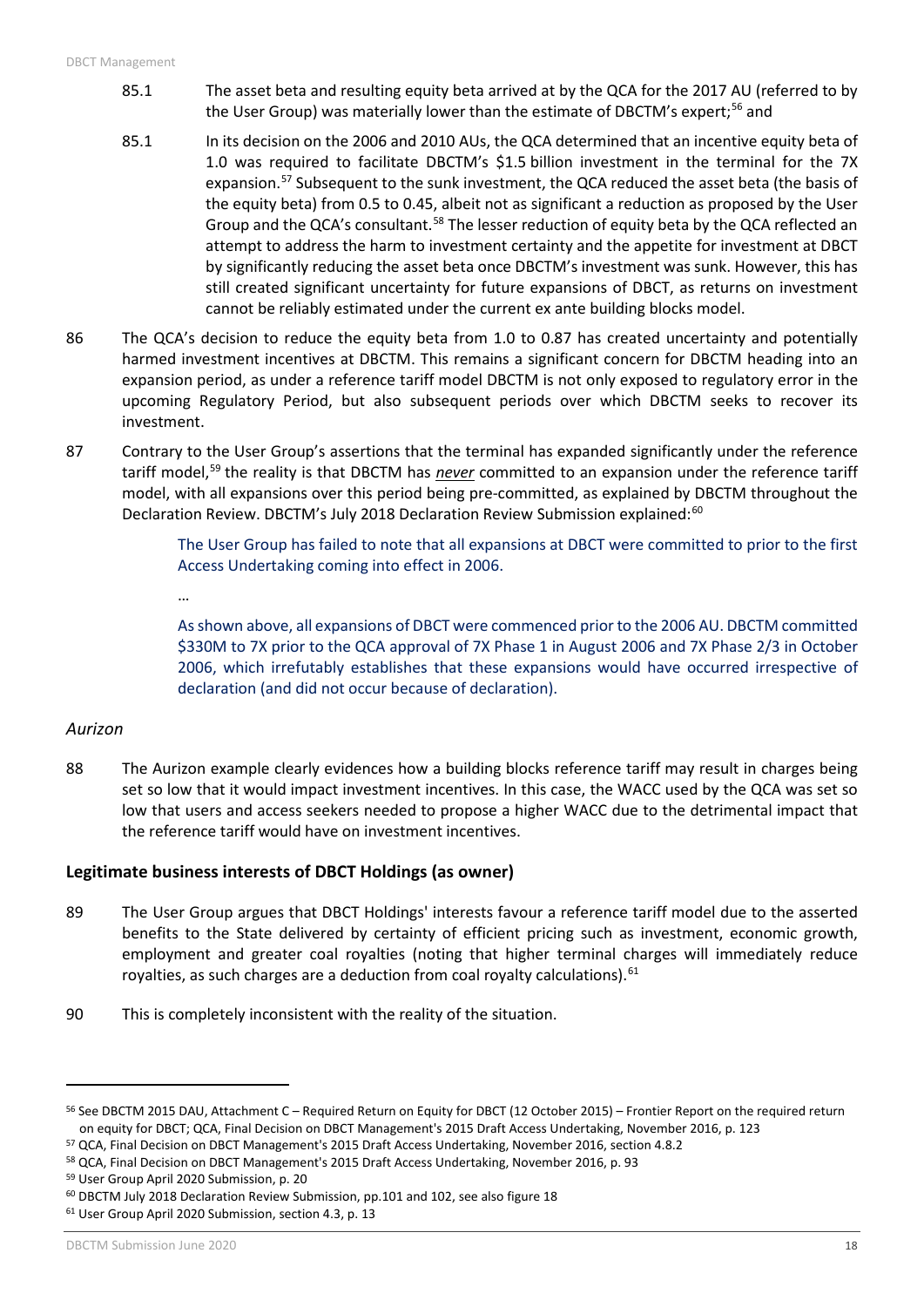- 90.1 First, a reference tariff will give no certainty as to pricing for access seekers given they will be seeking access to expanded capacity.
- 90.2 Secondly, DBCT Holdings' interests will be best promoted by an access undertaking which promotes investment. Investment in the expansion of DBCT will result in further investment in the coal industry throughout the region, resulting in increased employment and coal royalties for the State. The 2019 DAU promotes investment by ensuring that DBCTM has the opportunity to negotiate appropriate access charges with access seekers, which directly improves the prospects of an expansion of DBCT and as a result the further development of the Queensland coal industry.
- 91 In contrast, if the QCA were to set a reference tariff by applying, for example, the punitively low WACC proposed by PwC in the User Group April 2020 Submission, this would have the effect of stalling investment in the terminal and could have wide-ranging implications for infrastructure throughout Queensland, which would clearly be contrary to DBCT Holdings' legitimate business interests.

## **The public interest, including the public interest in having competition in markets**

## *Promoting development of the Queensland coal industry*

92 The User Group agrees with the QCA's assessment of the public interest criterion, emphasising its strong agreement with the conclusion that:<sup>32</sup>

> There is public interest in the promotion of sustainable and efficient development of the Queensland coal industry, which in turn, provides a stimulus to the Queensland economy, local employment and regional development.

- 93 While this is not the only consideration to be taken into account in assessing the public interest, DBCTM also agrees with this conclusion.
- 94 Crucially, for there to be development of the Queensland coal industry there *must* be incentives for efficient investment in the coal industry, and in the case of DBCT, there must be adequate incentives for an expansion such that access seekers are not hindered in their ability to develop the industry and compete with the existing users. The 2019 DAU achieves this, by providing the flexibility for DBCTM and access seekers to agree to terms that facilitate an expansion of the terminal, while providing the safety net of the QCA to ensure that pricing offered by DBCTM is efficient and reasonable (via arbitration).
- 95 The expansion of the terminal would result in over \$1.2bn of direct investment in the terminal expansion, creating an additional coal export capacity of 13.3Mtpa for decades to come, and allowing miners seeking access to DBCT to develop projects throughout the Queensland coal industry and compete with existing users in those markets.
- 96 In contrast, a reference tariff based on the WACC estimated by PwC in the User Group's April 2020 Submission would have the opposite effect. It would significantly hinder DBCTM's capability to finance an expansion to the terminal. This would have significant flow on impacts throughout the Queensland coal industry and would stifle competition in dependent markets (such as the coal tenements markets) as new access seekers would struggle to compete with existing users of DBCTM. The knowledge that they will not be able to export their coal from DBCT would also likely deter efficient new entrants from entering the coal tenements markets in the Goonyella system.
- 97 While these outcomes are clearly contrary to the public interest, it is worth noting that they are in the interests of incumbent existing users who have secured evergreen access to DBCT. It is important that the QCA critically assesses whether the User Group's views reflect those of access seekers (i.e. competitors of existing users) and the public interest, or those of its membership which consists predominantly of existing users.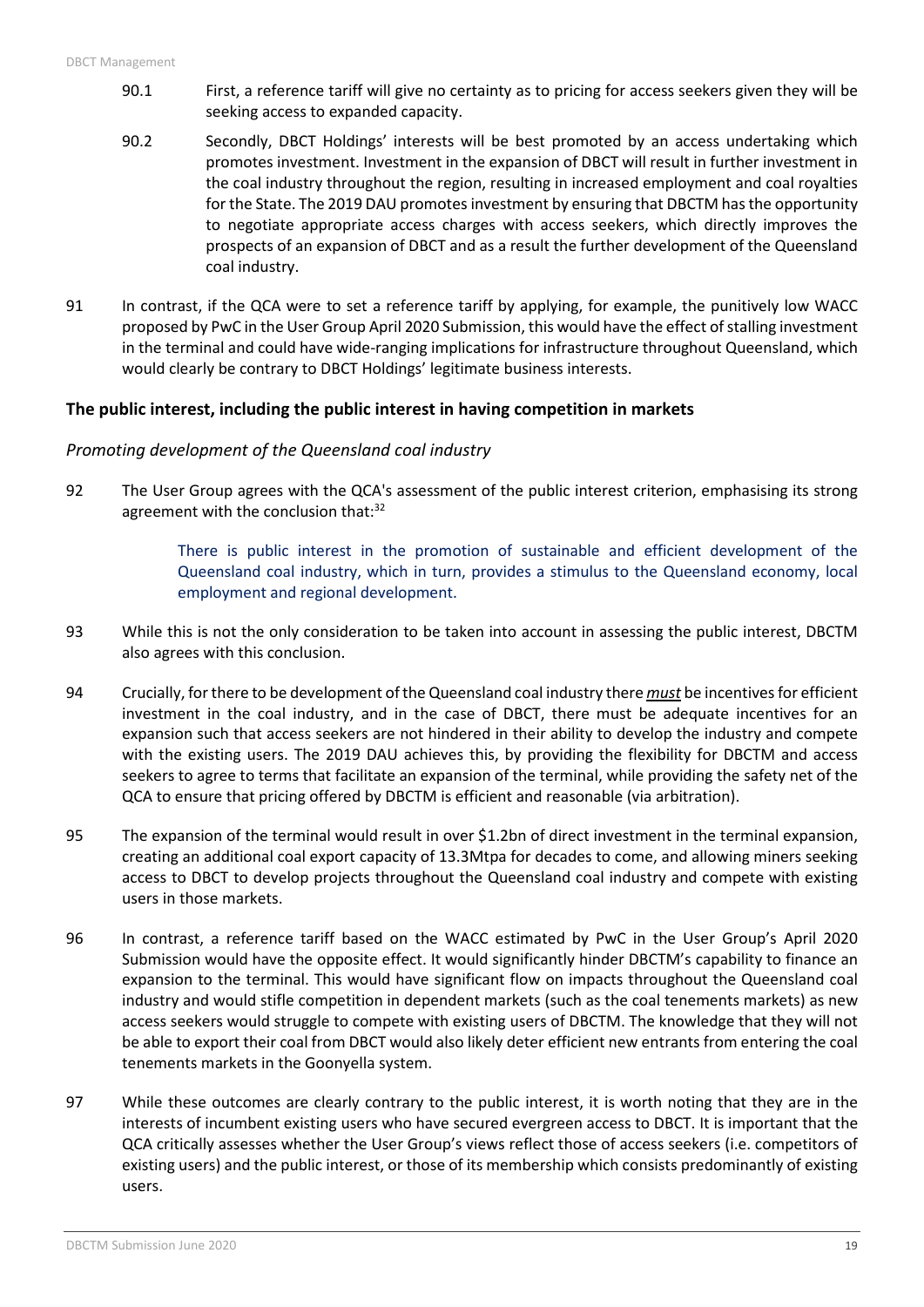## *Regulatory certainty and stability*

#### 98 The User Group argues:<sup>[62](#page-19-0)</sup>

In addition to the factors specifically recognised in the Interim Draft Decision, the DBCT User Group submits that regulatory certainty and stability of regulation is an important public interest factor, that falls well within the scope of the wide breadth of matters $33$  that are encompassed in consideration of the public interest.

- 99 Regulatory certainty and stability is provided under Part 5 by providing the ultimate right to have access disputes, including access charges, determined by the QCA. This is supplemented by access undertakings which provide even greater regulatory certainty over the period of the access undertaking.
- 100 The benefits of regulatory certainty and stability do not mean that the regulatory settings should remain static or should not evolve over time. As previously explained, this interpretation would undermine the effect of the statute, which clearly anticipates that at the expiry of an access undertaking the QCA can approve a completely different access undertaking (or indeed no access undertaking), despite the ongoing declaration of the service.<sup>[63](#page-19-1)</sup>
- 101 In any event, as previously submitted the 2019 DAU provides for substantial regulatory stability for access seekers, adopting substantially the same non-pricing regulatory processes as were in place in previous access undertakings[.64](#page-19-2)

## *Certainty of approach to pricing*

102 DBCTM strongly disagrees that the User Group's suggestion that the promotion of sustainable and efficient development of Queensland coal industry, and the public interest, requires absolute certainty as to the approach to pricing:<sup>[65](#page-19-3)</sup>

> There is absolutely no doubt that the promotion of sustainable and efficient development of the Queensland coal industry require…certainty of the approach to pricing.

- 103 First, absolute certainty of pricing is simply not achievable in the current circumstances. As explained above, given DBCT requires an expansion to serve new access seekers, there can be no pricing certainty, even under the existing reference tariff model.
- 104 Secondly, the prospect that the efficient development of the Queensland coal industry requires absolute certainty as to approach to pricing is plainly inconsistent with the observed reality.
- 105 The 2019 DAU already offers significant certainty for existing users, more so than any other segment of the supply chain, through the non-price access protections such as the queuing and expansion processes.
- 106 Finally, all access seekers have the certainty under the 2019 DAU that any pricing dispute can ultimately be referred to the QCA for determination. This provides significant certainty to access seekers that the price ultimately determined for access will be reasonable and efficient.

## **The interests of access seekers**

107 The User Group argues that access seekers are disadvantaged as compared to existing users under the 2019 DAU:[66](#page-19-4)

<span id="page-19-0"></span><sup>&</sup>lt;sup>62</sup> User Group April 2020 submission, p. 13<br><sup>63</sup> DBCTM April 2020 Submission, section 2.3

<span id="page-19-1"></span>

<span id="page-19-2"></span><sup>&</sup>lt;sup>64</sup> DBCTM April 2020 submission, section 2.3; DBCTM November 2019 submission, section 7;

<span id="page-19-3"></span><sup>&</sup>lt;sup>65</sup> User Group April 2020 submission, p. 13

<span id="page-19-4"></span><sup>66</sup> User Group April 2020 submission, p. 14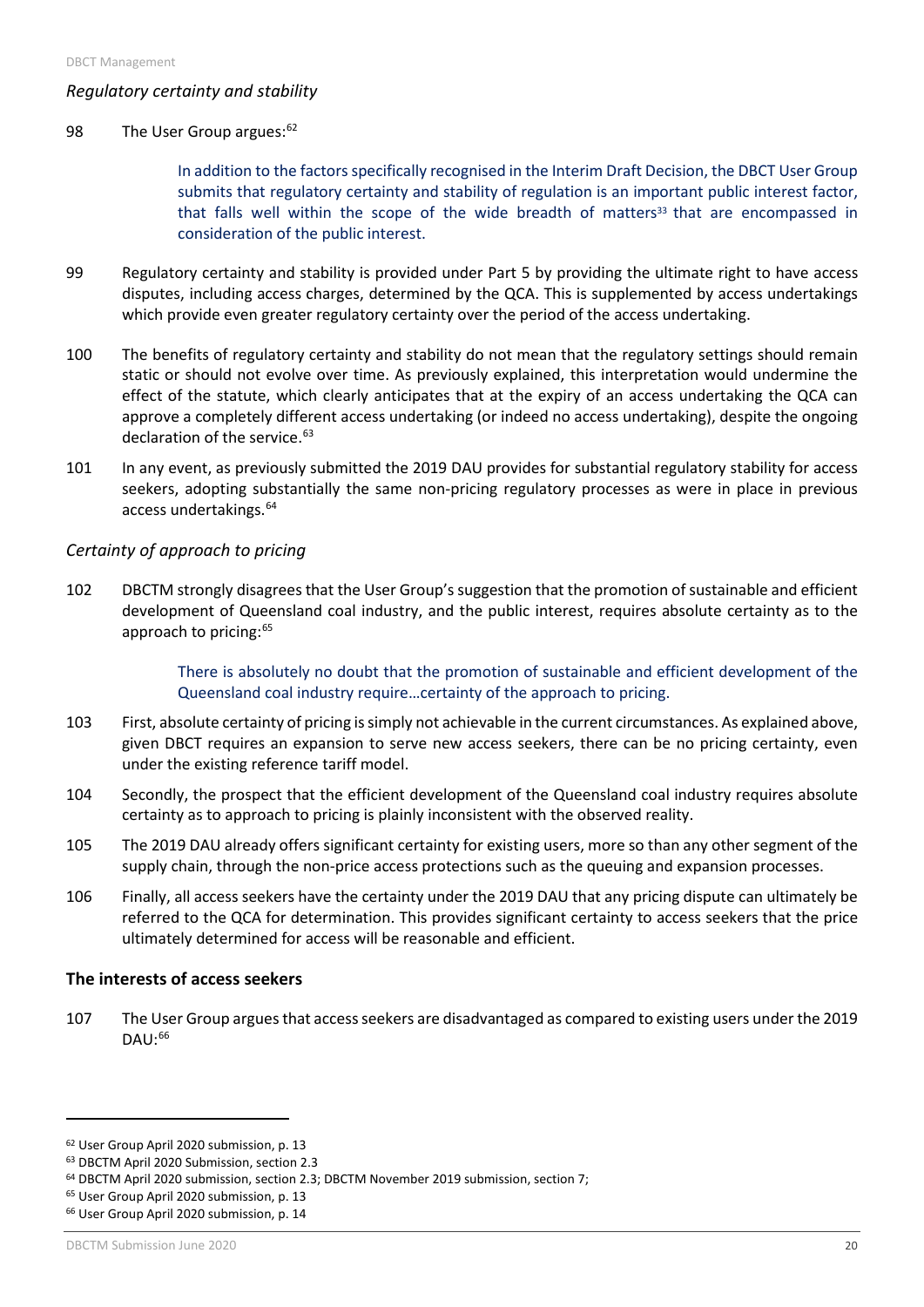The difficulties of negotiation (in the absence of a reference tariff) are significant [sic] exacerbated for access seekers due to:

(a) being likely to suffer more from information asymmetry;

(b) typically being under greater time pressure due to having to develop a mining project, obtain approvals, obtaining financing and equity funding, and contract rail access and rail haulage in parallel to negotiations of access to DBCT;

(c) being more likely to be a less established resources company with less financial resources to fund an arbitration and being less likely to have a portfolio of mines to spread the costs across; and

(d) not having any protections under an existing access agreement.

All of those factors leave future users more exposed to monopoly pricing under a negotiatearbitrate model.

- 108 DBCTM has comprehensively addressed these arguments in its previous submissions.<sup>[67](#page-20-0)</sup> DBCTM's response to these arguments is outlined in section 3.2 above.
- 109 In having regard to the interests of access seekers, the most important consideration is that without an expansion access seekers simply will not be able to gain access to DBCT. The 2019 DAU ensures that access seekers can gain access by providing the flexibility for access seekers and DBCTM to negotiate access in a way that enables an expansion to occur.
- 110 While existing users of DBCTM may prefer a reference tariff, in the current environment the interests of existing users are clearly not aligned with access seekers. If access seekers cannot gain access to DBCT, this advantages existing users as there is no risk of the costs of expansion being socialised, and their positions in dependent markets are protected.

#### **The effect of excluding existing assets for pricing purposes**

- 111 DBCTM agrees with the User Group that this factor has little impact on the issue of the appropriate pricing model.<sup>[68](#page-20-1)</sup>
- 112 However, the suggestion that the factor favours a reference tariff, as it 'would result in a more conscious and transparent choice in relation to the exclusion of any existing assets for pricing purposes'<sup>[69](#page-20-2)</sup> is clearly absurd and should be given no weight. The analysis of this factor is simple – there are no relevant assets which could be excluded for pricing purposes and this factor is not relevant to the QCA's consideration of whether to approve the 2019 DAU.
- 113 These types of argument demonstrate that the User Group is simply attempting to make any argument that it can conceive, rather than taking a principled opposition to the 2019 DAU.

#### **Section 168A pricing principles**

114 The User Group argues that the pricing principles in section 168A, which must be had regard to in deciding whether to approve the DAU via section 138(2)(g), favour the adoption of a reference tariff:<sup>[70](#page-20-3)</sup>

> Again, the DBCT User Group considers that this factor favours a reference tariff, as it would result in a more conscious and transparent choice about how pricing was being set to achieve these

 $\overline{a}$ 

<span id="page-20-0"></span><sup>67</sup> DBCTM April 2020 Submission, sections 3.3, 3.6, 2.2, appendices 1 and 2 ; DBCTM November 2019 Submission, section 7

<span id="page-20-1"></span><sup>68</sup> User Group April 2020 submission, section 4.6

<span id="page-20-2"></span><sup>69</sup> User Group April 2020 submission, section 4.6

<span id="page-20-3"></span><sup>70</sup> User Group April 2020 submission, section 4.7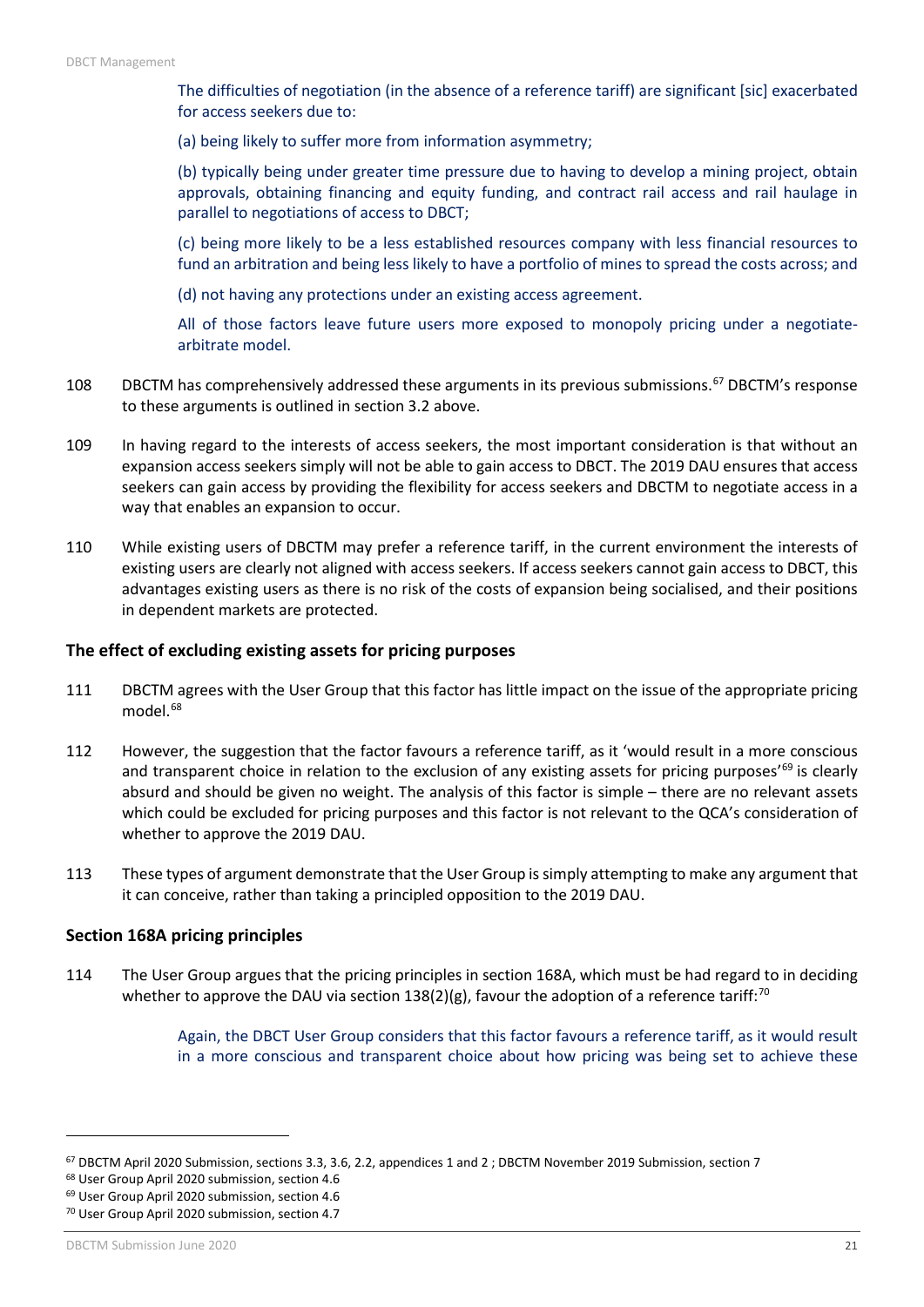outcomes (or where there was tension between these outcomes, how it had been determined to weigh or balance these outcomes against each other).

115 The User Group seems to suggest that section 138(2)(g) supports a reference tariff as it would enable the QCA to directly apply the pricing principles as part of the access undertaking process. This is clearly not the case, rather, the QCA should ensure that the access undertaking facilitates pricing to be agreed which gives effect to the pricing principles.

#### *At least the efficient costs*

- 116 Section 168A(a) requires that prices generate expected revenue for the service that is at least enough to meet the efficient costs of providing access to the service and include a return on investment commensurate with the regulatory and commercial risks involved.
- 117 This pricing principle is fundamental to the QCA's consideration as it provides a specific direction as to the minimum prices should be set for the regulated service – that is, they should provide for DBCTM to recover *at least* the efficient costs of providing the service.
- 118 This principle is particularly important in the current expansionary environment. If prices are set too low, and DBCTM cannot recover the efficient costs of undertaking an expansion, then an expansion will not take place. The negotiate arbitrate model enables access seekers and DBCTM to agree access charges that enable DBCTM to recover the costs of an expansion, reducing the risk of regulatory error.

#### *Multi part pricing*

- 119 Section 168A(b) specifies that prices should allow for multi-part pricing and price discrimination when it aids efficiency.
- 120 DBCTM considers that differences in pricing under the 2019 DAU, if any, would be immaterial. The QCA has signalled that the narrow range of historical prices are likely to be appropriate: $71$

In the context of impacts on investment incentives, we do not consider the possible range of access charges between users, if similar to historical ranges reported by DBCTM, would have a material impact on investment incentives relative to other matters, particularly the market price of coal.

121 Naturally this signal will be taken into account by the parties in negotiating access charges. DBCTM only intends to offer different prices where it reflects a difference in the service provided or a difference in the risk profile of the contract. This will allow DBCTM to tailor to the contractual and shipping needs of individual access seekers – aiding efficiency.

#### *Related access provider*

122 The principle set out in section 168A(c) relates to circumstances where the service provider is vertically integrated. Given that DBCTM is not vertically integrated, this pricing principle is not relevant to the QCA's consideration of the 2019 DAU.

#### *Incentives to reduce costs or otherwise improve productivity*

123 Section 168A(d) provides that prices should provide incentives to reduce costs or otherwise improve productivity. The negotiate arbitrate model enables access seekers to negotiate unique pricing incentives to reduce costs or otherwise improve productivity with DBCTM, based on the individual access seeker's needs.

 $\overline{a}$ 

<span id="page-21-0"></span><sup>71</sup> QCA Interim Decision, p. 35

DBCTM Submission June 2020 22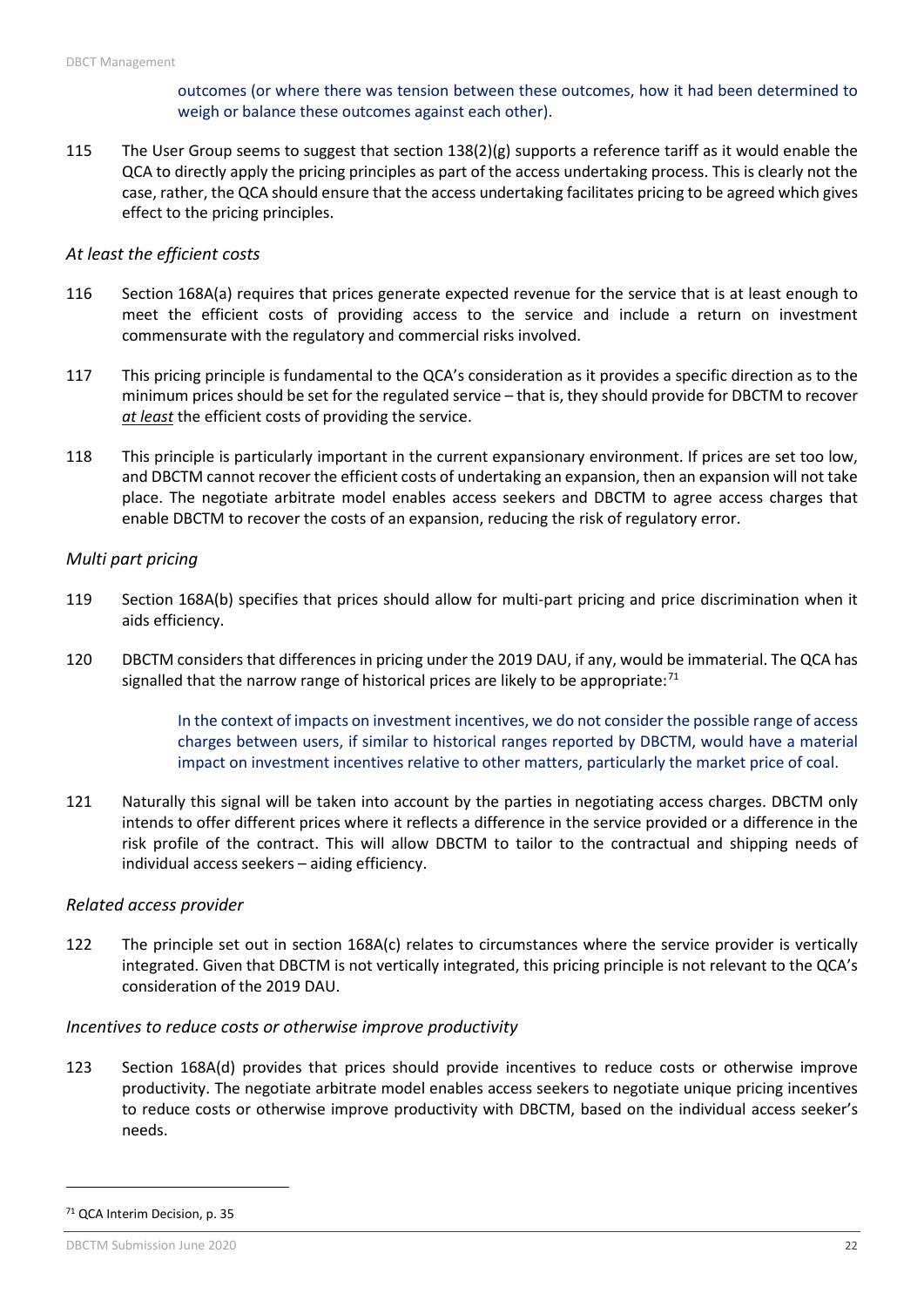#### <span id="page-22-0"></span>**3.4 Socialisation and existing user agreements**

#### **Socialisation is appropriate under the negotiate arbitrate regime**

124 The User Group argues that it is not appropriate to have revenue socialisation under a negotiate arbitrate model[:72](#page-22-1)

> Yet, DBCTM's model seeks to preserve all the regulatory protections that have been introduced as an appropriate part of a reference tariff regime, with the principal example being automatic socialisation of matters including changes in volume and new capital expenditure. That is, DBCTM seeks to change the pricing model to increase its pricing while not changing the commercial and regulatory risks it faces.

- 125 Under the negotiate arbitrate model, socialisation will ultimately be a matter for negotiation between the parties taking into account the individual circumstances of the access seekers (or for the arbitration in circumstances where agreement cannot be reached).
- 126 A benefit of the negotiate arbitrate model is that it allows for more tailored outcomes accounting for the individual circumstances of the access seeker. DBCTM will be able to offer different approaches to socialisation to access seekers based on their individual risk appetite and cost sensitivity. For example:
	- 126.1 User A who is content with the current risk allocation under the 2017 AU may agree to an access agreement that provides for socialisation.
	- 126.2 User B, who may be more risk averse than User A, may negotiate an access agreement which does not provide for socialisation, at a slightly higher TIC which reflects the increased costs associated with the transfer of volume risk to DBCTM.
- 127 In circumstances where a user defaulted and contracted volumes at DBCT reduced, User A's access charges would be proportionally increased (based on the change in volumes contracted), while User B's access charges would remain the same.
- 128 Consideration of these trade-offs is common under other negotiate arbitrate regimes and socialisation provisions are often included in the contractual agreements under other negotiate arbitrate regimes in Australia (though naturally these contracts are confidential).<sup>[73](#page-22-2)</sup> The User Group's contention that it would 'obviously be an inappropriate result' to have different approaches to socialisation, is anything but obvious.<sup>[74](#page-22-3)</sup> Rather, the ability to tailor to different access agreements to different users and access seekers is desirable and improves allocative efficiency.

## *No incentive for DBCTM to take on greater credit risks*

129 The User Group's assertion that DBCTM could accept greater counterparty credit risks to the detriment of other users is misguided. DBCTM has no incentive to prefer access seekers who are not creditworthy. The access queue ensures that access seekers are dealt with on a first-come first-served basis. While DBCTM can remove access seekers from the queue on the basis that they are not creditworthy,<sup>[75](#page-22-4)</sup> it is unclear how DBCTM would leverage this ability to extract higher access charges from access seekers, who will retain the ability to have disputes regarding access charges determined by the QCA.

<span id="page-22-1"></span><sup>72</sup> User Group April 2020 Submission, p. 30

<span id="page-22-2"></span><sup>73</sup> DBCTM notes that a number of its current users would have negotiated contracts with socialisation mechanisms at other terminals that do not include reference tariffs

<span id="page-22-3"></span><sup>74</sup> User Group April 2020 Submission p. 30

<span id="page-22-4"></span><sup>75</sup> 2019 DAU, s 5.9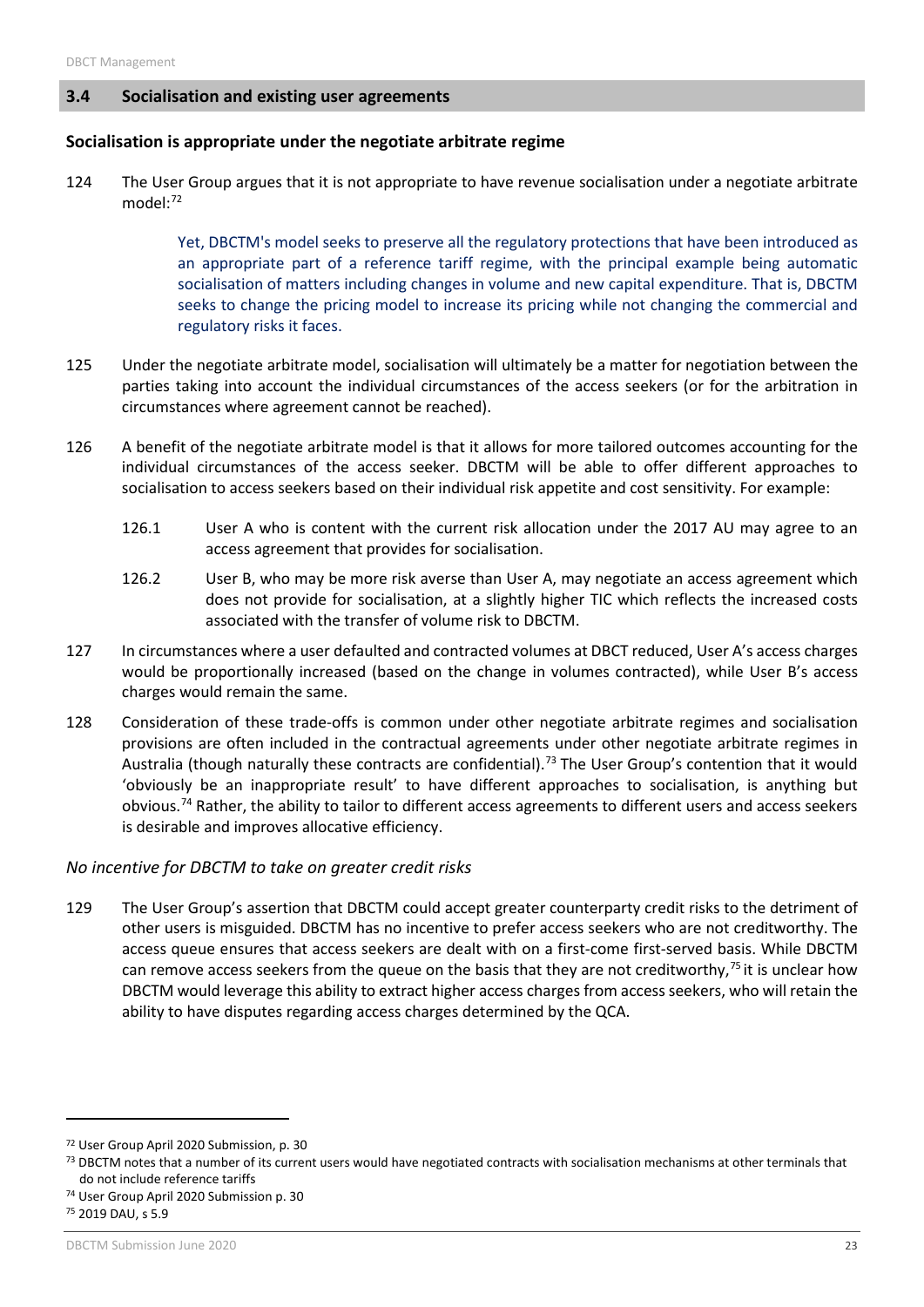130 In any event, over the upcoming regulatory period all planned expansions at DBCT are oversubscribed, meaning that if a user at DBCT were to default, there would be sufficient demand to replace it, such that there is no change in contracted tonnages.

#### *Socialisation does not spread the agreed charges with other users*

131 The User Group appears to suggest that if socialisation is included in an access seeker or user's access agreement, then the *actual TIC* agreed with another user would be spread across the remaining users if it were to default and drop its tonnages: $76$ 

> To put it plainly, socialisation means that users that are not party to commercial negotiations and arbitrations can be affected by the pricing arrangements agreed or determined without affected users having any opportunity to even raise their reviews. That is the very antithesis of the circumstances in which socialisation should apply.

132 This is simply not the case. Rather, if total contracted tonnage at DBCT were to reduce or increase then socialisation provisions would ensure that there would be an adjustment to the TICs of users proportionate with the *change in tonnages.* No regard would be given to the TIC agreed by the defaulting user or new access seeker.

#### *Socialisation of capital expenditure.*

- 133 The User Group's suggestion that new capital expenditure would be socialised without any mechanism for the review of the prudency of that expenditure is demonstrably false and shows that the User Group has not sought to meaningfully engage with the terms of the 2019 DAU.
- 134 Section 12.10 of the 2019 DAU clearly lays out the process that applies before non-expansion capital expenditure can be included in the NECAP asset base (which is recovered from users) by the QCA, for the purposes of determining disputes regarding the amended TIC following a review event<sup>77</sup> Specifically:<sup>[78](#page-23-2)</sup>
	- 134.1 It provides for the QCA to approve the expenditure where access holders unanimously approve the expenditure (or do not object) and the operator has recommended the expenditure in writing.
	- 134.2 Alternatively, the QCA can approve the expenditure following its own review of the prudency of the expenditure have regard to the factors listed in section 12.10(c).
- 135 The 2019 DAU also provides an extensive process for the review of potential expansions as set out in clearly section 12.

## **Existing user agreements do not prevent transition to non-socialised model**

- 136 The User Group's argument that the existing user agreements would prevent a transition to a nonsocialised model is confused.
- 137 The User Group initially argues that the 2019 DAU cannot be used to amend the existing user agreements which contractually provide for socialisation occurring, and will not be amended by changes to the standard access agreement,<sup>[79](#page-23-3)</sup> suggesting that this is the only mechanism under which changes to socialisation could occur.

<span id="page-23-0"></span><sup>76</sup> User Group April 2020 Submission, p. 30

<span id="page-23-1"></span><sup>77</sup> See 2019 DAU, section s11.5(b)

<span id="page-23-2"></span><sup>78</sup> 2019 DAU, section 12.10

<span id="page-23-3"></span><sup>79</sup> User Group April 2020 Submission, p. 30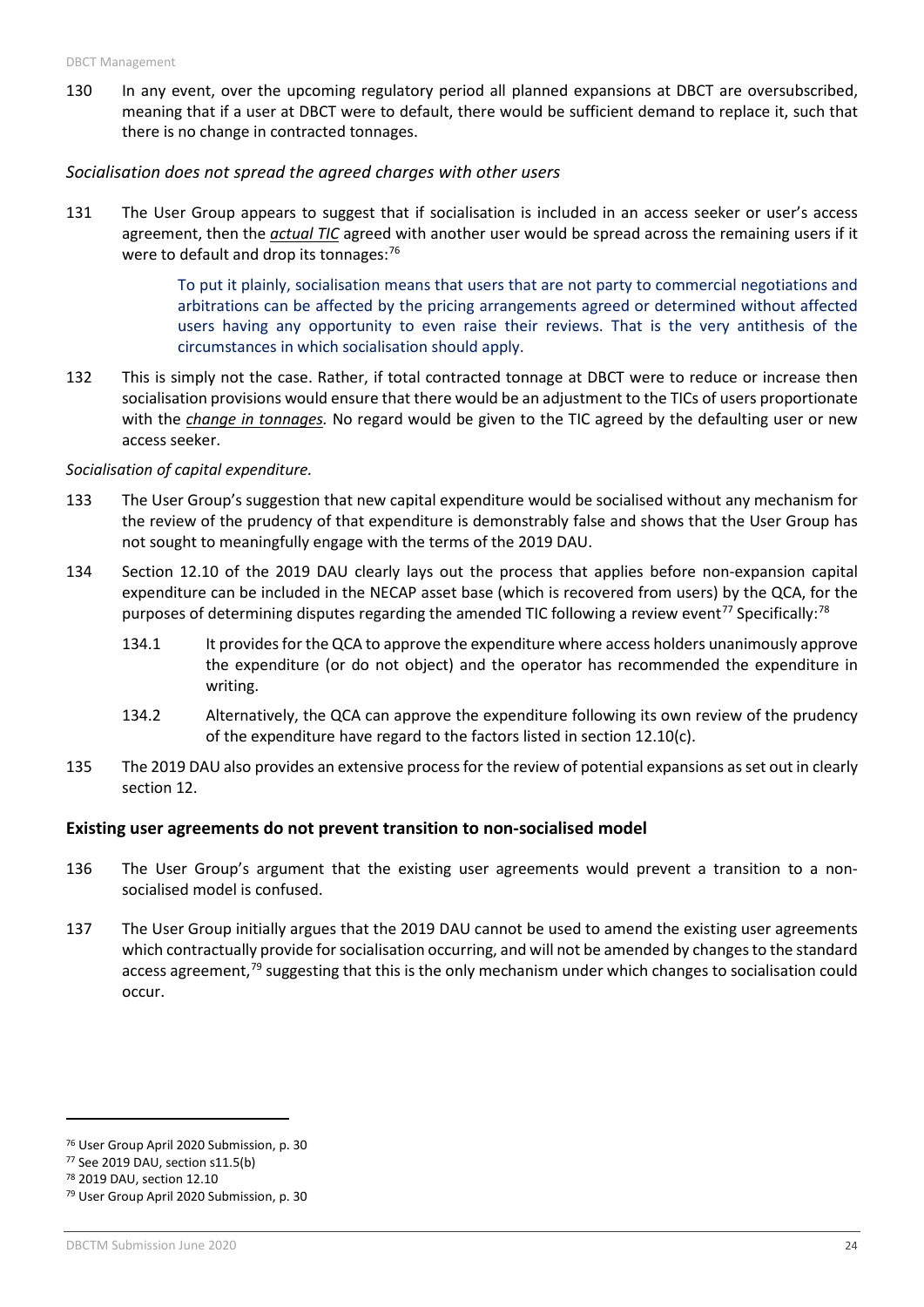138 This characterisation is misleading. While the existing user agreements contractually provide for the socialisation of revenue, as the User Group is aware, they also provide for regular reviews of the access charges including any adjustments. Clause 7.2(a) of those agreements provides that:<sup>[80](#page-24-0)</sup>

> All charges under this Agreement and the method of calculating, paying and reconciling them (including the terms of Schedule 2) and any consequential changes in drafting of provisions will be reviewed in their entirety, effective from each Agreement Revision Date, in accordance with the following provisions of this clause 7.2.

- 139 The review provisions in clause 7.2 provide for the user and DBCTM agree to the basis and amount of new charges, and where this is not possible the matter may be referred to arbitration.<sup>[81](#page-24-1)</sup>
- 140 Given this provision, it is plain that as part of this review the socialisation provisions *could* be revisited, though as noted above, this would likely involve a compensating increase in the TIC to account for the increase in efficient costs.
- 141 The User Group then goes on to acknowledge that users could agree to remove socialisation, but argues that they have little incentive to: $82$

Yet, it is difficult to see how existing users are incentivised to assist DBCTM by agreeing amendments to introduce a pricing approach they consider will allow DBCTM to engage in monopoly pricing.

In other words in the current circumstances it is not actually possible to uniformly remove socialisation across users of the terminal. Yet, without doing so, it is clear that a non-reference tariff pricing model is not appropriate.

- 142 The User Group is clearly trying to paint the 2019 DAU as unworkable, despite the fact that this is a non-issue. This stems from the User Group's misconception that socialisation must either apply to all users or none, which is not the case.
- 143 In reality users would have an incentive to remove socialisation if they considered it inappropriate as contended. The prospect that users would not have an incentive to agree to changes to remove socialisation directly contradicts the User Group's argument that socialisation is not appropriate under a negotiate arbitrate model.
- 144 Even if users did not have an incentive to agree to such changes, the User Group ignores that where an agreement is unable to be reached, the review of access charges is to be referred to arbitration. In these circumstances the QCA could decide either to retain socialisation or not.
- 145 In any event, it is disingenuous to suggest that the existing user agreements prevent a transition to a nonsocialised model, if it were appropriate in the circumstances.

## **Existing user agreements are well-equipped for removal of reference tariff**

- 146 The User Group's argument that a non-reference tariff model is inappropriate given the terms of the existing user agreements is nonsensical.<sup>[83](#page-24-3)</sup>
- 147 The User Group points to provisions in the existing user agreements which integrate the mechanics of the current 2017 AU and the reference tariff model noting that the provisions 'do not appear to operate as

<span id="page-24-0"></span><sup>80</sup> DBCT 2017 Access Undertaking, Standard Access Agreement, cl. 7.2(a)

<span id="page-24-1"></span><sup>81</sup> DBCT 2017 Access Undertaking, Standard Access Agreement, cl. 7.2(c)

<span id="page-24-2"></span><sup>82</sup> User Group April 2020 Submission, p. 31

<span id="page-24-3"></span><sup>83</sup> User Group April 2020 Submission, section 10, p. 32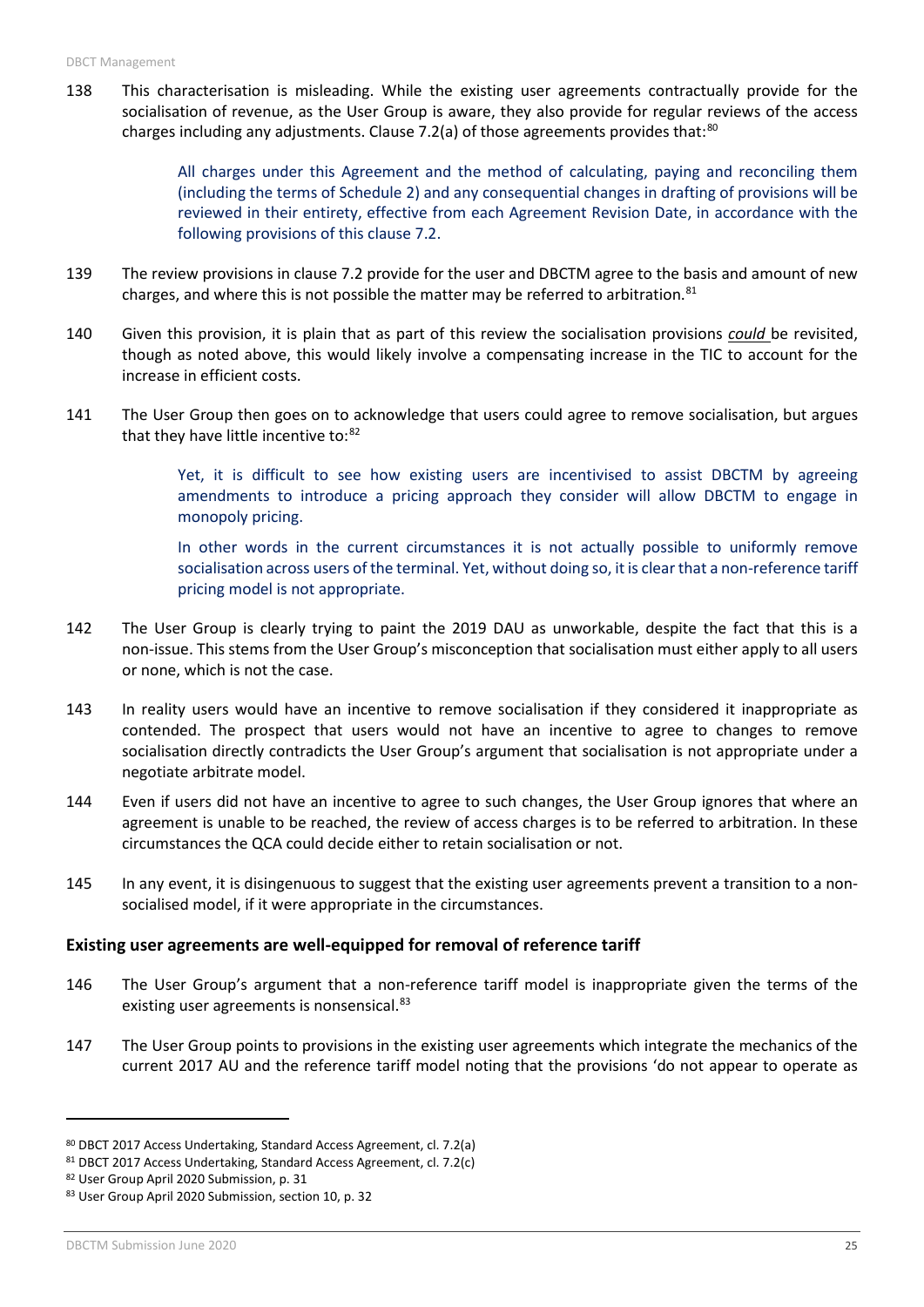intended without reference tariffs'.<sup>[84](#page-25-2)</sup> The User Group uses this to argue that an access undertaking without a reference tariff would result in uncertainty and that the existing user agreements would not function as intended.

- 148 Naturally, the current existing user agreements contemplate that *during the current regulatory period* there will be a reference tariff and include terms that reflect this.
- 149 However the User Group conveniently ignores that the existing user agreements *clearly* provide for these provisions to be periodically revised, as noted above.<sup>[85](#page-25-3)</sup>
- 150 The existing user agreements clearly envisage that the method of determining access charges may vary over time and include clause 7.2 in order to allow for drafting changes to be made to address this.
- 151 The issues raised by the User Group in this regard are completely without foundation.

#### <span id="page-25-0"></span>**3.5 Reference tariff and PwC WACC**

- 152 DBCTM does not propose to engage with the PwC report provided by the User Group as part of its April 2020 submission, as the 2019 DAU as proposed by DBCTM does not require that a WACC be determined by the QCA as part of the access undertaking.
- 153 However, DBCTM does note that if the QCA were to adopt a reference tariff model applying the WACC proposed by the User Group, this would have significant adverse impacts on access seekers at DBCTM, as it would not be sufficient to allow DBCTM to recover the efficient costs of expanding the terminal. Without an expansion to the terminal, access seekers would not be able to ship coal at DBCT, and would be prevented from competing with existing users in dependent markets, such as the coal tenements markets. The PwC report did not seem to consider a critical component of the Object of Part 5 of the QCA Act, being 'investment in' the infrastructure.

#### <span id="page-25-1"></span>**3.6 User Group's misleading comments regarding Conditional Access Agreements**

154 The User Group seeks to mislead the QCA and stakeholders when it argues that DBCTM's implementation of the existing access queue process is inappropriate, despite the demonstrable fact that DBCTM's actions were in full compliance with the 2017 AU. DBCTM submits that the QCA should dismiss such arguments, which are quoted below: 86

In particular, since the 1st User Group Submissions, DBCTM has sought to require that:

(a) access seekers sign a conditional access agreement committing to :

(i) without any specific expansion specified (and therefore the potential cost and capacity of such expansion unknown);

(ii) without any of the conditions precedent specified in clause 5.4(j) in relation to expansion development proceeding within a certain time and cost, corresponding supply chain expansions and obtaining matching supply chain rights being included; and

(b) access seekers sign an underwriting agreement to fund feasibility studies without any specific expansion, scope of study or funding envelope included, and threatened to remove access seekers from the queue who did not sign such arrangements.

 $\overline{a}$ 

<span id="page-25-2"></span><sup>84</sup> User Group April 2020 Submission, section 10, p. 32

<span id="page-25-3"></span><sup>85</sup> DBCT 2017 Access Undertaking, Standard Access Agreement, cl. 7.2(a)

<span id="page-25-4"></span><sup>86</sup> User Group April 2020 submission, section 3.2 ,p. 39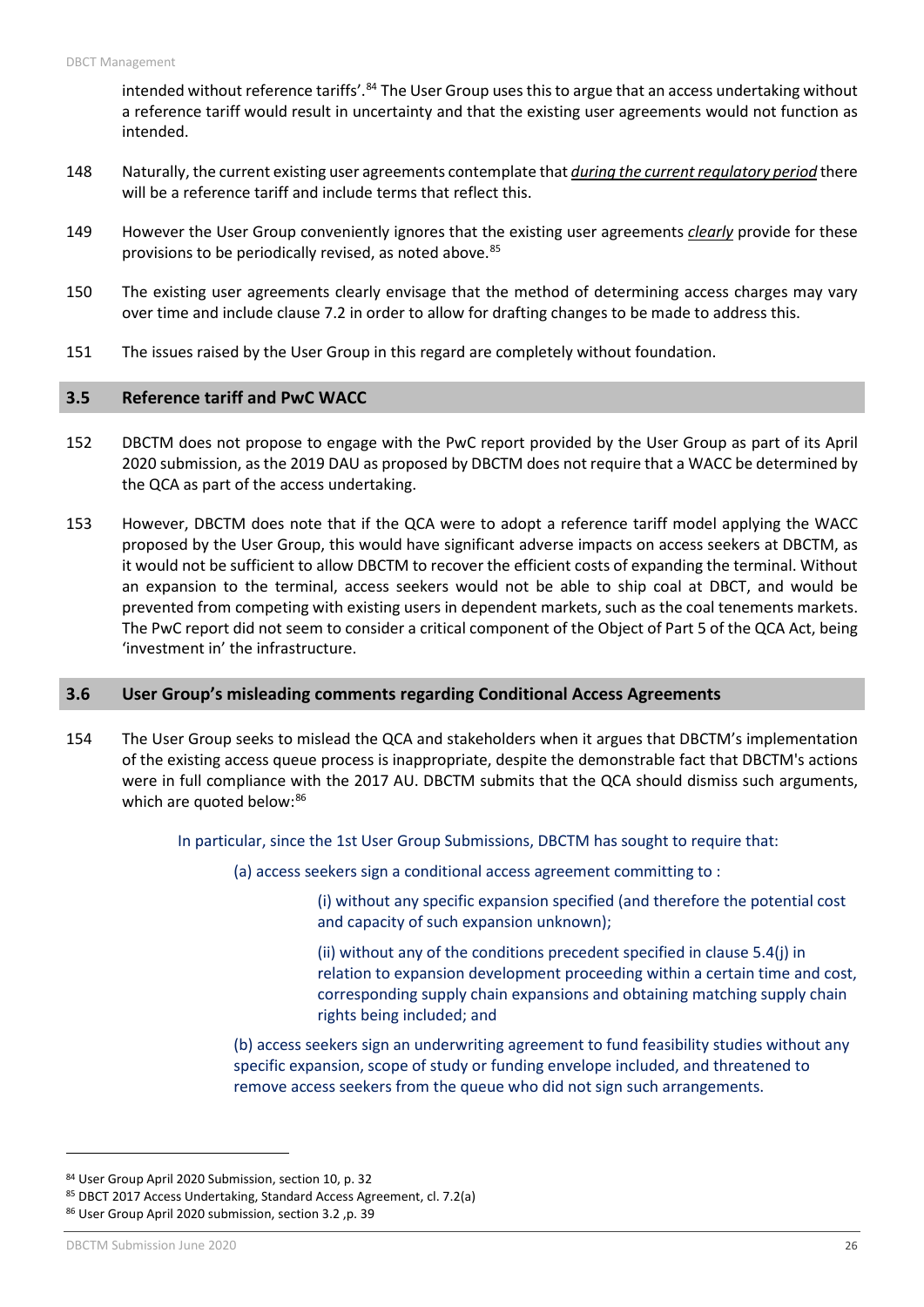## That conduct has made it clear that the existing expansion framework provides insufficient protection to access seekers in relation to expansion proposals.

#### *Scope of expansion*

- 155 The User Group contention that access seekers were asked to sign up to a Conditional Access Agreement (**CAA**) and Standard Underwriting Agreement (**SUA**) "…without any specific expansion specified…" is demonstrably false.
- 156 The CAA and the Expansion Notice both specify that the CAA relates to the proposed 8X expansion.<sup>[87](#page-26-0)</sup> The 2017 AU does not require DBCTM to specify the potential cost and capacity of the expansion (indeed clarifying the cost and capacity of an expansion is the primary purpose of conducting feasibility studies). Notwithstanding this, the CAA references DBCTM's 2019 Master Plan which clearly lays out DBCTM's current expectations regarding the cost and increase in capacity from the 8X expansion.
- 157 Likewise the SUA which was issued to access seekers in February 2020 sets the specific expansion, scope of study and funding envelope summarised in Annexure 1 to the SUA issued to Access Seekers.<sup>[88](#page-26-1)</sup>

#### *Conditions precedent*

158 DBCTM is not required to include any of the conditions precedent specified in clause 5.4(j) as part of a CAA. Specifically section 5.4(j)(3) of the 2017 AU states that the CAA "…may be (*but need not be*) subject to…" such conditions precedent. In any case, these issues are contemplated in termination provisions of the CAA, in the Standard Access Agreement attached to the CAA, and in the Access Applications to which the CAA relates. DBCTM implemented a single practical condition precedent, which was the execution of an SUA for the required FEL 2 Studies. Importantly, this approach made the CAA effective within the window provided by clause 20(e) of the Existing User Agreements in the concurrent options extension process, allowing DBCTM to more efficiently manage the demand for the terminal.

## *Potential removal of non-complying access seekers*

- 159 DBCTM rejects the pejorative contention that it 'threatened' to remove access seekers from the queue. The attached expansion and underwriting notices show that no such threats were made or implied. DBCTM simply reminds access seekers that, consistent with the 2017 AU, an access seeker may be removed from the queue if they do not enter into an SUA. This reminder was included in the notices for the convenience of the access seekers. In many cases in the past DBCTM has agreed to extend deadlines where the relevant party requires additional time. However, in this case DBCTM was less inclined to extend past the deadline as it would result in material flow-on effects to the expansion timeline. Given this, DBCTM considered it appropriate to remind access seekers that under the 2017 AU they may be removed from the queue if they did not commit to underwrite a feasibility study.
- 160 It is also important to note that the ability to remove access seekers from the queue who do not intend to take capacity, or who are not prepared to fund an expansion, is a crucial part of the efficient operation of the access queue.

#### *DBCTM has consulted extensively throughout the expansion process to the benefit of access seekers*

161 The User Group's contention that the existing expansion framework provides insufficient protection to access seekers in relation to expansion proposals, is in direct contrast to the open and collaborative expansion process that DBCTM has undertaken to date.

<span id="page-26-1"></span><span id="page-26-0"></span><sup>87</sup> See Appendix 3 <sup>88</sup> See Appendix 4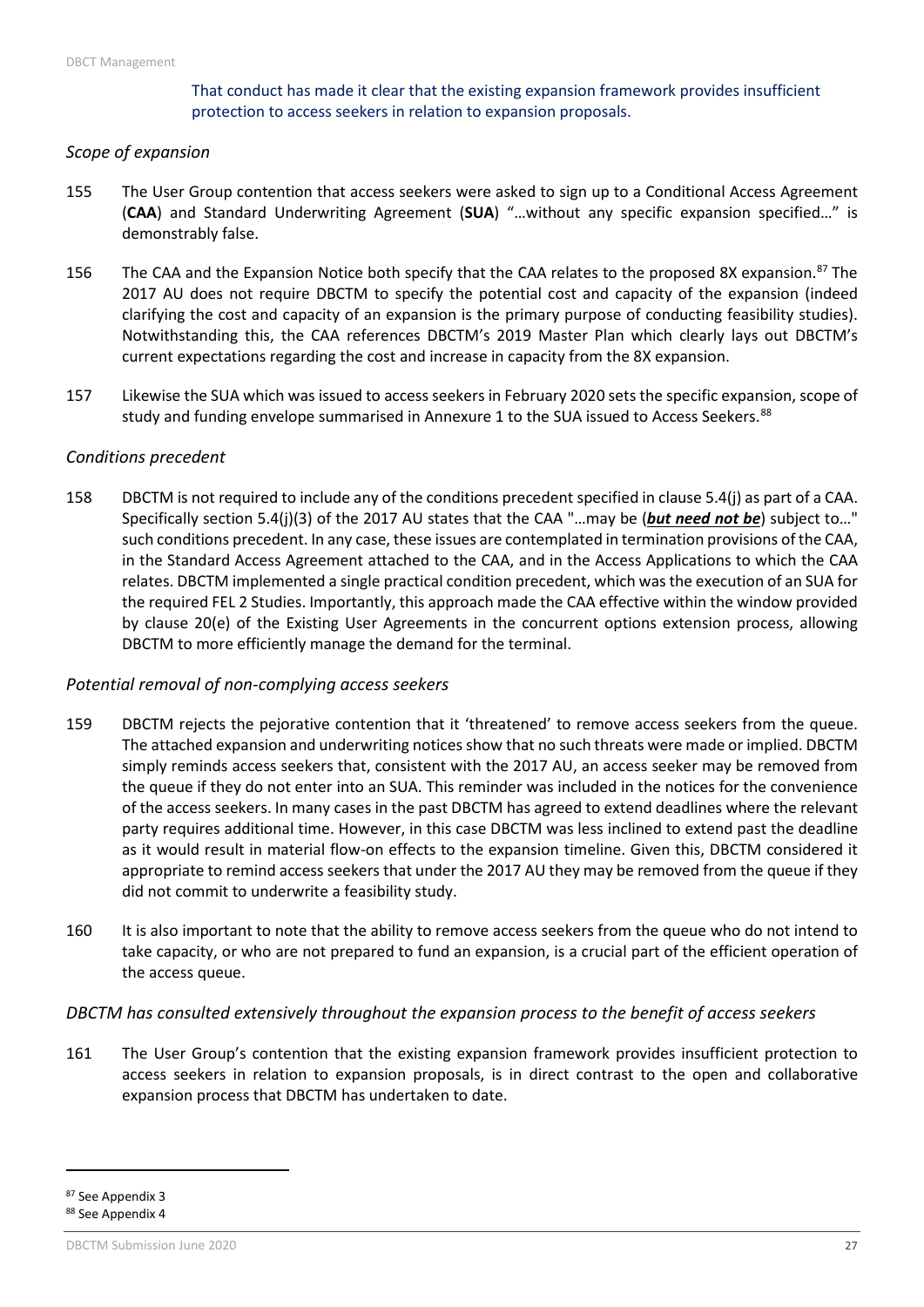- 162 All access seekers have been consulted comprehensively on a group and individual basis throughout the expansion process, in the lead-up to creating a bona fide queue for access to genuinely required capacity for expansion tonnage, which is facilitated by the underwriting of committed access seekers of the required next step in the expansion, being the FEL 2 studies.
- 163 DBCTM has diligently and expeditiously progressed this critical part of the expansion process, to the benefit of all bona fide access seekers, consistent with the intent of section 5.4(l) and other provisions of the 2017 AU. This has been demonstrated by the reduction of the Queue from 56.6Mtpa of access applications, to 27.0Mtpa of CAAs offered by Access Seekers, to the resultant 14.87Mtpa of CAAs becoming effective (for the purposes of clause 20(e) of the Existing User Agreements) due to SUAs being offered by the relevant access seekers in May 2020 and subsequently executed by DBCTM.

#### *Reference tariff provides no certainty to expanding access seekers*

164 The User Group arguesthat the lack of a reference tariff would exacerbate uncertainty regarding the access charges faced by expanding access seekers:<sup>[89](#page-27-0)</sup>

> That position will be significantly exacerbated in the absence of a reference tariff as that would produce even greater uncertainty as to the potential charges that an access seeker would be committing to. It is highly inappropriate that access seekers are being required to commit to expansion capacity without even knowing whether reference tariffs will remain applicable at the time of any expansion being developed.

165 This is patently false. As previously explained, a pre-expansion reference tariff provides no certainty of the access charges applying to expansion capacity. The 2019 DAU provides the same, or even greater, certainty for expanding access seekers as the current 2017 AU. Expanding access seekers are provided certainty throughout the process by the price ruling of the QCA. They also have the ability to agree an expansion pricing approach, with recourse to the QCA to determine the expansion pricing approach in circumstances where this cannot be mutually agreed.

#### *Amendments proposed by the User Group*

166 The User Group proposes two amendments to address the issue it identifies:<sup>[90](#page-27-1)</sup>

Accordingly, the DBCT User Group members submit that to be appropriate the 2019 DAU would also need to be amended to:

(a) require the underwriting agreement to define the expansion(s) to be studied and the funding envelope for the study; and

(b) require that a conditional access agreement cannot be issued to access seekers until there is sufficient definition regarding the capacity expansion to which the conditional access agreement relates as a result of such studies.

- 167 The User Group's first proposed amendment (to require the SUA to define the expansion and study envelope) is already in place in the 2017 AU (and the 2019 DAU), demonstrating that the User Group has not meaningfully engaged with the 2019 DAU, but rather sought to oppose its implementation regardless of the content.
- 168 The User Group's second proposed amendment that the CAA cannot be issued to Access Seekers until after the FEL 3 studies are completed is not practical, as DBCTM has determined in undertaking the current process. For example:

<span id="page-27-1"></span><span id="page-27-0"></span><sup>89</sup> User Group April 2020 submission, section 3.2 ,p. 39 <sup>90</sup> User Group April 2020 submission, section 3.2 ,p. 39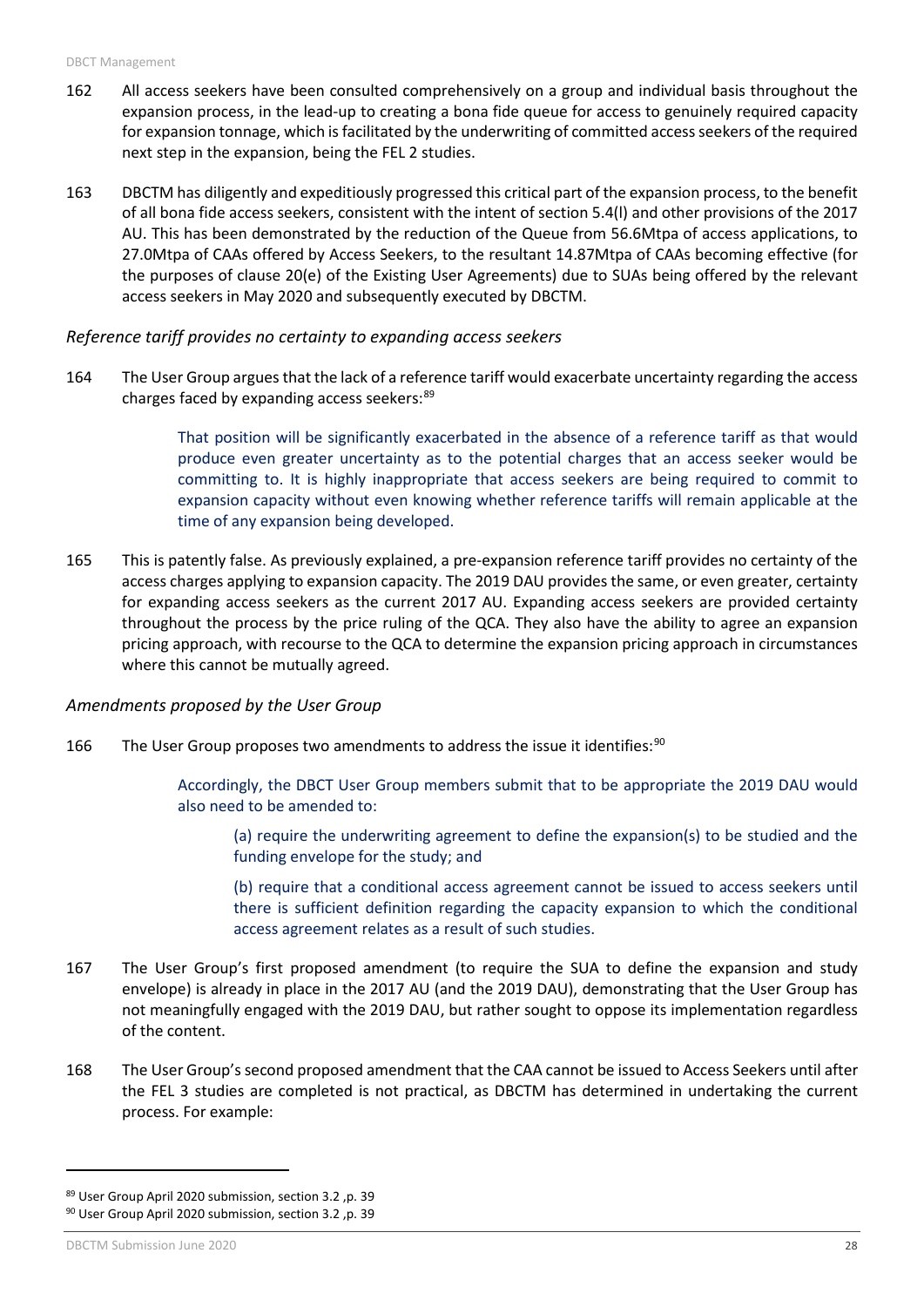- 168.1 The effect of this amendment would be that DBCTM could not secure the outcomes of the process set out in clause 20(b) of the existing user agreements until after the FEL 3 studies were completed.
- 168.2 The 20(b) process enables DBCTM to require existing users that have an option to extend their existing user agreements to either exercise the option to extend the agreement or waive it, in circumstances where demand for terminal capacity cannot be met without an expansion. This process allows DBCTM and access seekers to avoid inefficient expenditure in the development of an expansion (i.e. through feasibilities studies), where there is likely to be sufficient capacity at the Terminal without an expansion because an existing user's access agreement will lapse.
- 168.3 This means that if sufficient waived capacity was subsequently made available to satisfy the queue, then the expansion would not be required and the significant expenditure (in the order of \$20m) up to the FEL 3 feasibility study would be wasted, and potentially borne by the underwriting access seekers.
- 169 The User Group's proposal only seeks to protect existing users from the triggering of 20(b) process under the existing user agreements, and provides no benefit to access seekers. Therefore DBCTM considers that this amendment is inappropriate.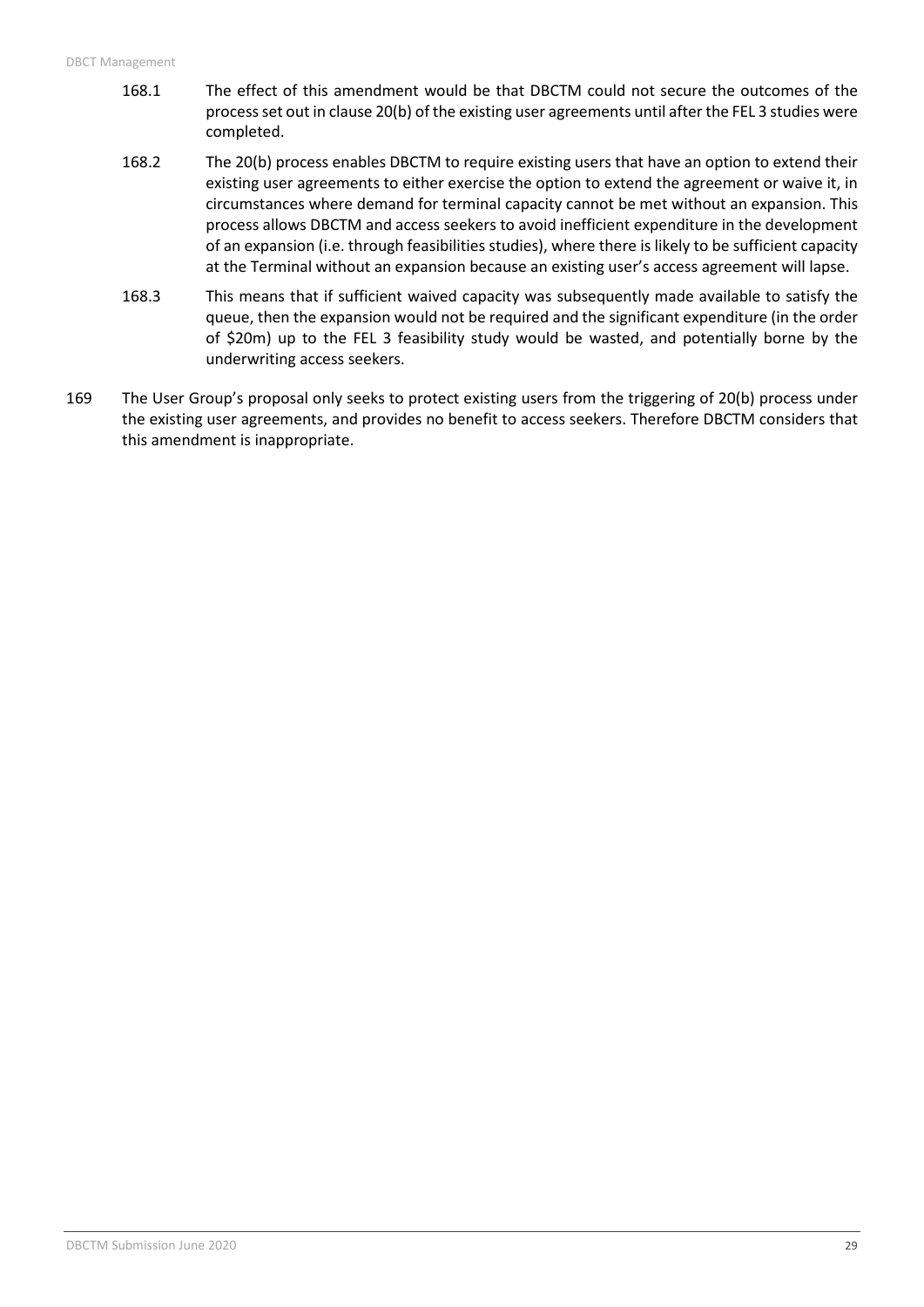## **Appendix 1 Response to User Group comments re non-pricing 2019 DAU amendments**

<span id="page-29-0"></span>

| <b>Item</b> | <b>Provision of DAU</b>                                                            | <b>DBCTM Comments</b>                                                                                                                                                                                                                                                                                                                                                  | <b>DBCT User Group September 2019 Submission</b>                                                                                                                                                                                                                                                                                                                                                                                                                                                                                                                                                                                                                                                                                                  | <b>DBCTM</b> comment                                                                                                                                                                                                                                                                                   |
|-------------|------------------------------------------------------------------------------------|------------------------------------------------------------------------------------------------------------------------------------------------------------------------------------------------------------------------------------------------------------------------------------------------------------------------------------------------------------------------|---------------------------------------------------------------------------------------------------------------------------------------------------------------------------------------------------------------------------------------------------------------------------------------------------------------------------------------------------------------------------------------------------------------------------------------------------------------------------------------------------------------------------------------------------------------------------------------------------------------------------------------------------------------------------------------------------------------------------------------------------|--------------------------------------------------------------------------------------------------------------------------------------------------------------------------------------------------------------------------------------------------------------------------------------------------------|
|             | $1.6 -$<br>Amendments to<br>current Access<br>Undertaking<br>during DAU<br>process | It is DBCTM's intention that<br>any amendments to the 2017<br>AU submitted for approval by<br>way of draft amending access<br>undertaking and approved by<br>the QCA prior to the<br>commencement of this new<br>DAU will be captured in the<br>DAU prior to its final approval<br>by the QCA. DBCTM has<br>made note of this intent in<br>clause 1.6 of the 2019 DAU. | While the DBCT User Group appreciates that is DBCTM's intention (and the<br>new clause 1.6(b) only records that intention) - without knowing what<br>amendments DBCTM is proposing, the DBCT User Group is not comfortable<br>that it is appropriate to record such an intention in the undertaking.<br>The DBCT User Group notes the number of draft amending access<br>undertakings that have been rejected by the QCA as not appropriate or<br>withdrawn by DBCTM during the current undertaking.                                                                                                                                                                                                                                              | Adopt<br>DBCTM is content to remove this<br>provision as it has no practical effect.                                                                                                                                                                                                                   |
| 2.          | $3.1(f)$ – remove<br>"Trading SCB"                                                 | DBCTM will de-register the<br>Trading SCB prior to the<br>effective date of the 2019<br>DAU and has removed all<br>references to the "Trading<br>SCB".                                                                                                                                                                                                                 | DBCT User Group is willing to support this amendment provided the ultimately<br>approved undertaking contains a clear commitment from DBCTM and its Related<br>Bodies Corporate not to own Supply Chain Businesses (which in turn is defined<br>widely enough to including an entity like the Trading SCB).<br>It would be appropriate for DBCTM to be required to prove that it has<br>deregistered the Trading SCB and ceased all of its operations before any<br>changes of this nature are made (given that DBCTM promised this would<br>occur in the declaration review processes but based on DBCTM's submission<br>in this process it appears that that has still not occurred a long time after<br>DBCTM first announced that intention). | Adopt<br>DBCTM is comfortable to make a<br>commitment not to own a Supply<br>Chain Business, recognising that<br>amendments to the Access<br>Undertaking may be required in<br>circumstances where ownership of<br>DBCTM changed.<br>DBCTM has applied to ASIC for the<br>Trading SCB's deregistration |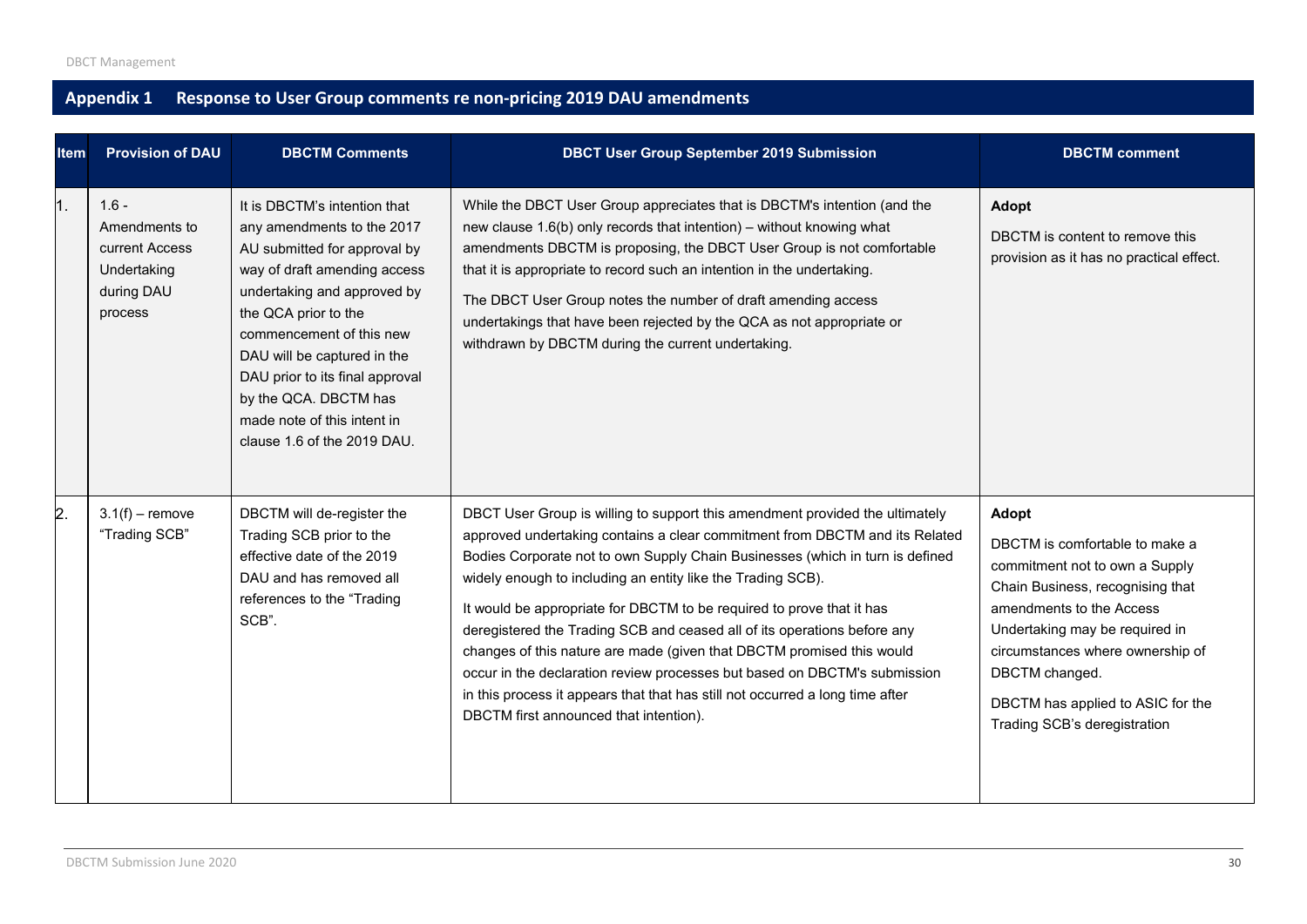| 3. | $3.3 - OMC$                                 | Section 3.3 is removed in the<br>2019 DAU as it is not required<br>in light of Section 3.2.                                                                                                                                                                                                                             | The DBCT User Group continues to consider the previous clause 3.3 is<br>appropriate for the reasons set out in the QCA decisions and DBCT User<br>Group submissions on the inclusion of clause 3.3 in the current access<br>undertaking.<br>In particular, the independent operator is critically important to Users in terms of<br>transparency and operational involvement of users and underpins fundamental<br>parts of the undertaking and access agreements including the approach to pass<br>through of operational charges.<br>The purpose and effect of clause 3.3 is also different to that of clause 3.2.<br>Clause 3.3. requires DBCTM to maintain and comply with the Operation and<br>Maintenance Contract and ensure that it remains consistent with the principles<br>set out in the Schedule. This provides certainty for the Users regarding the<br>operation and maintenance of the Terminal and the terms of the Operator's<br>appointment (which go beyond the matters dealt with in clause 3.2).<br>In any event, given DBCTM's acceptance that it will need to submit a draft<br>amended access undertaking if it was to change the operator, the DBCT User<br>Group does not understand how this section imposes any additional burden on<br>DBCTM. | <b>Adopt</b><br>While DBCTM maintains the view that<br>section 3.3 is unnecessary in light of<br>section 3.2 (indeed the User Group<br>acknowledges this does not impose<br>any additional burden on DBCTM),<br>DBCTM is prepared to reinstate the<br>provision. |
|----|---------------------------------------------|-------------------------------------------------------------------------------------------------------------------------------------------------------------------------------------------------------------------------------------------------------------------------------------------------------------------------|-----------------------------------------------------------------------------------------------------------------------------------------------------------------------------------------------------------------------------------------------------------------------------------------------------------------------------------------------------------------------------------------------------------------------------------------------------------------------------------------------------------------------------------------------------------------------------------------------------------------------------------------------------------------------------------------------------------------------------------------------------------------------------------------------------------------------------------------------------------------------------------------------------------------------------------------------------------------------------------------------------------------------------------------------------------------------------------------------------------------------------------------------------------------------------------------------------------------------------------------------------------------------------|------------------------------------------------------------------------------------------------------------------------------------------------------------------------------------------------------------------------------------------------------------------|
| 4. | 5.3(f) - Expiry of<br>Access<br>Application | The 2019 DAU removes the<br>transitional provisions around<br>the expiration of access<br>applications that existed at the<br>commencement of the current<br>Access Undertaking. The 2019<br>DAU provides that each<br>Access Application will expire<br>on the 31st August each year,<br>regardless of when submitted. | The DBCT User Group is willing to support this change, provided that paragraph<br>(b) of the definition of Access Application also extends to clause 5.3 (to make it<br>clear that access applications submitted prior to commencement will be Access<br>Applications for the purposes of clause 5.3).<br>The DBCT User Group accepts that a single, uniform date will reduce<br>administrative burden and provide greater certainty for all parties in the<br>supply chain.<br>Paragraph 5.3(f)(2) is not necessary where all applications must be<br>renewed annually. The DBCT User Group proposes clause 5.3(f) is<br>simplified as follows:<br>"Subject to an Access Application or Renewal Application (as applicable)<br>lapsing or otherwise being rejected by DBCT Management in accordance with<br>this Undertaking, any Access Application will expire on the next occurring 31<br>August, unless renewed under section 5.3A."                                                                                                                                                                                                                                                                                                                                   | <b>Adopt</b><br>DBCTM is comfortable with the<br>proposed simplification of wording.                                                                                                                                                                             |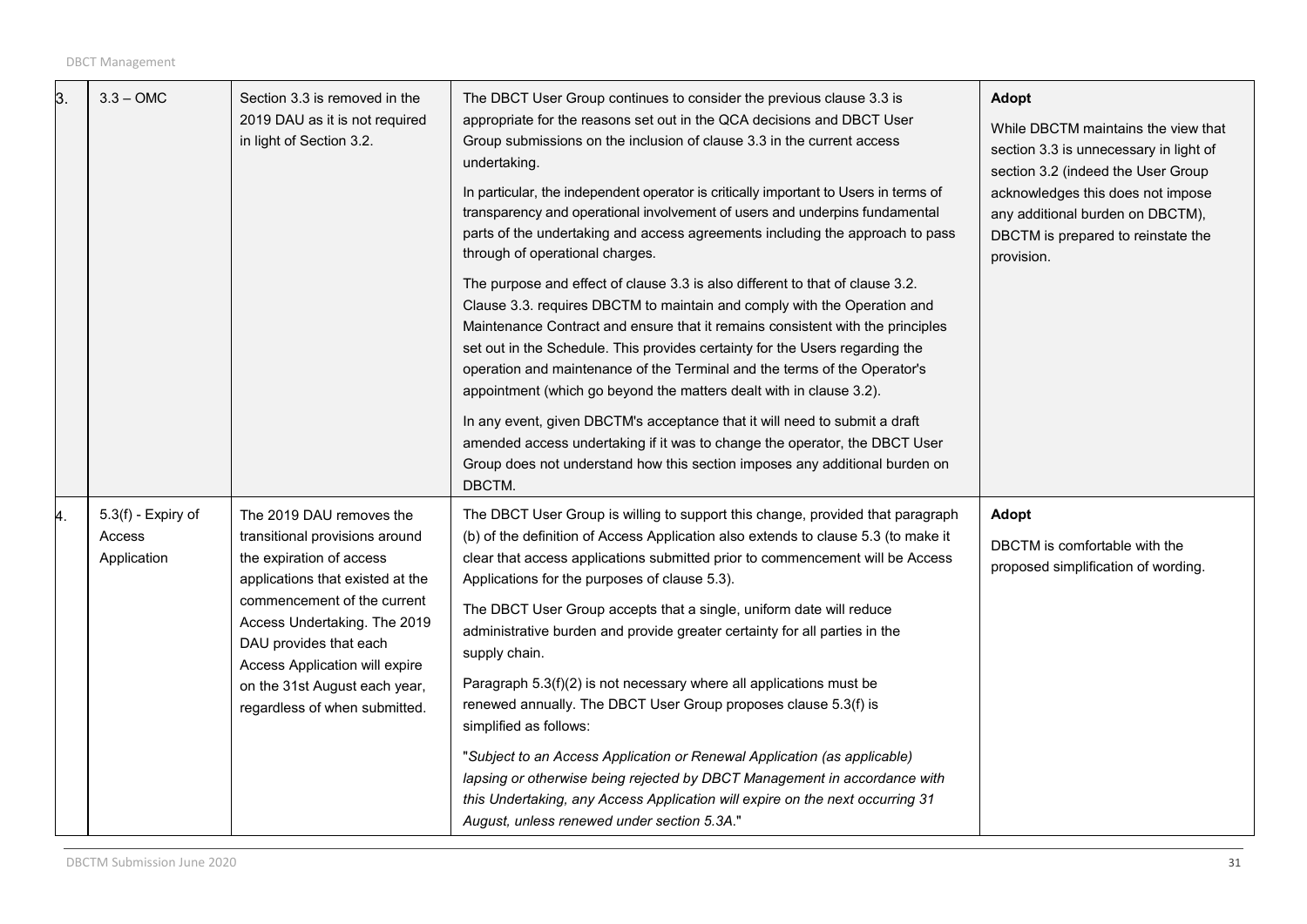| 5. | $5.3(g)$ - Notice<br>of Expiry | Under the 2019 DAU, DBCTM is<br>not required to notify Access<br>Seekers about the need to<br>renew their Access Application.                                                                                                        | The DBCT User Group does not support this change. The User Group considers<br>that a notice should be given to all Access Seekers at least 60 days before expiry<br>of the Access Applications to ensure that the automatic expiry date does not result<br>in applications not being renewed simply due to administrative oversight by an<br>Access Seeker. The User Group does not consider that this would create a burden<br>on DBCTM particularly given the proposed alignment of the same date for all<br>access applications expiring and the potential importance of these applications to<br>Access Seekers.                                                                                                                                                                                                                                                                                                                                                                                                                                                                                                                                                                                                                                                                                                                                                                                                                                                                                                                                                                                                                                                                                                                                                                                                                                                                 | Adopt<br>While DBCTM considers that<br>sophisticated access seekers are<br>more than capable of managing their<br>renewal timelines, DBCTM is<br>prepared to reinstate the notification<br>requirement.                                                                                                                                                                                                                                                                                                                                                                                                                                                                                                                         |
|----|--------------------------------|--------------------------------------------------------------------------------------------------------------------------------------------------------------------------------------------------------------------------------------|--------------------------------------------------------------------------------------------------------------------------------------------------------------------------------------------------------------------------------------------------------------------------------------------------------------------------------------------------------------------------------------------------------------------------------------------------------------------------------------------------------------------------------------------------------------------------------------------------------------------------------------------------------------------------------------------------------------------------------------------------------------------------------------------------------------------------------------------------------------------------------------------------------------------------------------------------------------------------------------------------------------------------------------------------------------------------------------------------------------------------------------------------------------------------------------------------------------------------------------------------------------------------------------------------------------------------------------------------------------------------------------------------------------------------------------------------------------------------------------------------------------------------------------------------------------------------------------------------------------------------------------------------------------------------------------------------------------------------------------------------------------------------------------------------------------------------------------------------------------------------------------|---------------------------------------------------------------------------------------------------------------------------------------------------------------------------------------------------------------------------------------------------------------------------------------------------------------------------------------------------------------------------------------------------------------------------------------------------------------------------------------------------------------------------------------------------------------------------------------------------------------------------------------------------------------------------------------------------------------------------------|
| 6. | 5.3A - Renewal                 | The criteria for a Renewal<br>Application under the 2019 DAU<br>ensure that the nominated start<br>date for access is not a date in<br>the past, and clarify a number of<br>points in the renewal application<br>form in Schedule A. | The DBCT User Group is willing to support the change to require the revised<br>date of access to be a date in the future and agrees with DBCTM that that will<br>assist with improving how the 'notifying access seeker' provisions function. The<br>User Group suggests that the wording be clarified as the current wording may<br>allow a date in the past provided that it is a different past date than the date<br>previously nominated. The following is suggested to replace the proposed<br>clause 5.3A(1):<br>"a revised date for commencement of Access which must be no earlier than 1<br>September following the date of the Renewal Application"<br>Further, the DBCT User Group notes that the term 'Renewal Application is<br>having 'the meaning given in Section 5.3A'. However, a meaning is not expressly<br>given to the term in that section. The DBCT User Group suggests that the<br>definition should be as follows:<br>"Renewal Application means an application to renew an Access<br>Application made under section 5.3A."<br>In relation to the Renewal Form, the DBCT User Group queries the addition of a<br>requirement to provide information in relation to the status of environmental<br>approvals for the project. The DBCT User Group agrees that there is benefit in the<br>queue being more representative of projects that may actually progress. However,<br>the preceding item already requires a description of progress in obtaining<br>'necessary approvals'. The DBCT User Group therefore requests clarification from<br>DBCTM as to what additional information it is hoping to receive, noting that in<br>most cases it will not be possible to provide any information that is not already<br>publicly available in relation to such approvals and is not willing to support this<br>change until such clarification is provided. | <b>Adopt/Discuss</b><br>DBCTM proposes to adopt the User<br>Group's proposed changes regarding<br>the revised date of access and<br>definition of renewal application.<br>Regarding the User Group's request<br>for clarification regarding the<br>additional information, DBCTM hopes<br>to receive reasonable evidence to<br>show that mining operations are likely<br>to commence around the time<br>requested in the access application.<br>DBCTM expects it may be<br>appropriate to provide information not<br>in the public domain where<br>appropriate confidentiality protections<br>are in place. DBCTM proposes to<br>discuss this provision further with the<br>User Group to ensure that it is fit for<br>purpose. |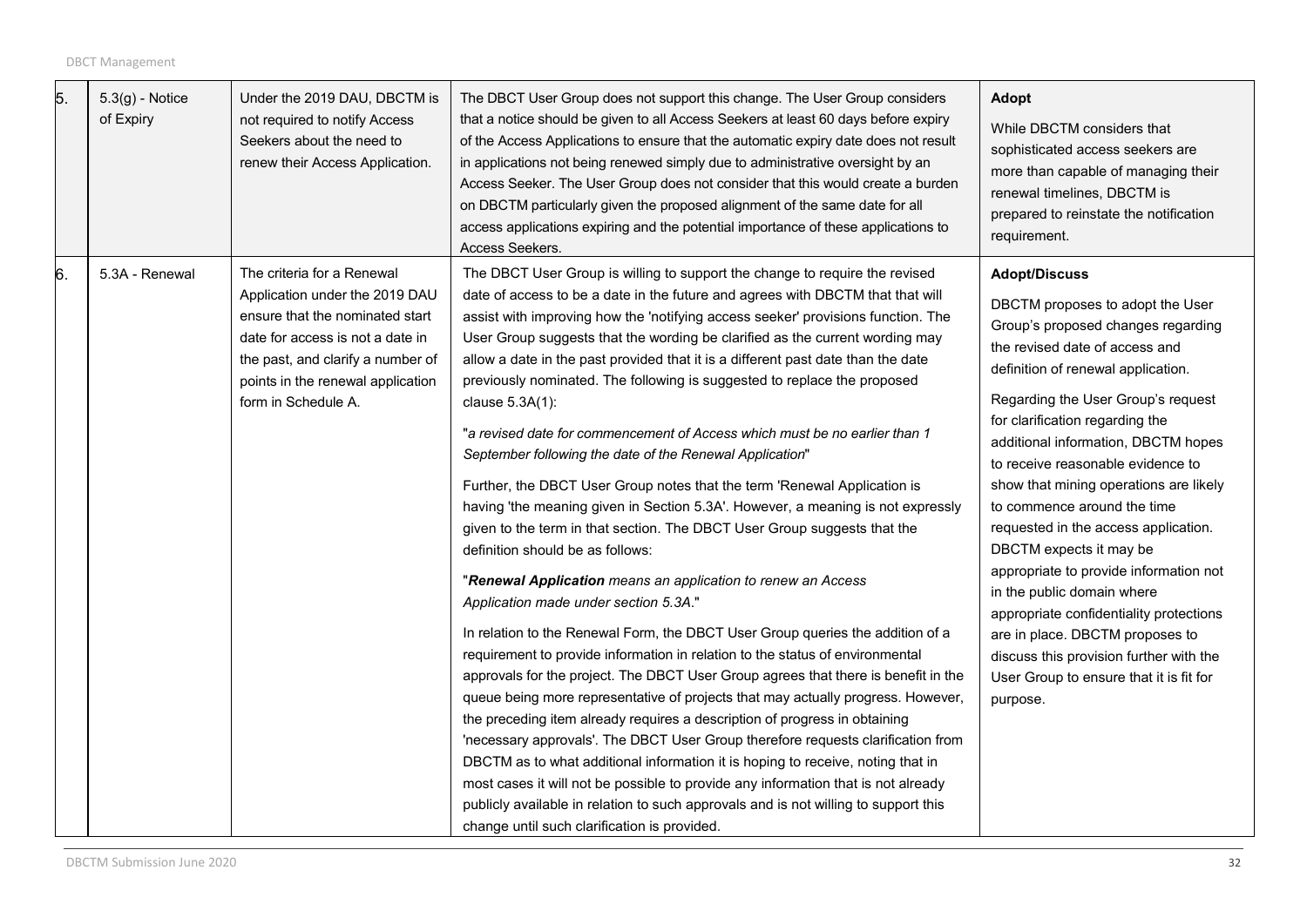| $\overline{7}$ | Short Term<br>Available<br>Capacity 5.4(d)<br>$-$ (i) – various | In order to promote the<br>efficient allocation of short-term<br>capacity which may become<br>available from time to time, the<br>2019 DAU includes a Notifying<br>Access Seeker process for<br>'Short-Term Available<br>Capacity'. 'Short- Term<br>Available Capacity' is defined<br>as "Available System Capacity<br>which is available commencing<br>within the next 12 months and<br>that is not able to be renewed". | The DBCT User Group is aligned with DBCTM on wanting to promote short term<br>surplus capacity being utilised.<br>However, the DBCT User Group considers that some more guidance should be<br>set out in the DAU about what will constitute 'Short-Term Available Capacity' and<br>how that Short-Term Available Capacity may be offered to the access seekers in<br>the queue.<br>The current definition (coupled with the terms of the Standard Access Agreement<br>which only provided renewal rights if the term is longer than 10 years) suggest<br>that 'Short-Term Available Capacity' is capacity with a term of anything less than<br>10 years. If that is the intention - it changes the nature of how 'Short-Term<br>Available Capacity' should be dealt with in the undertaking – give that, for<br>example, it is a major commitment to sign an access agreement for 9 years.<br>The DBCT User Group is concerned that the limited criteria the definition of<br>Short-term Capacity may result in capacity that should be offered as long-term<br>capacity instead being offered as Short-Term within Capacity which does not<br>have the same renewal rights and protections afforded to long-term Users.<br>The DBCT User Group considers that only capacity that is available either due to<br>a ramp-up period (which should only ever be available for up to 4 years given the<br>changes proposed to the access application forms) or capacity that is available<br>for a limited period between the expiry/termination of a contract and the known<br>commencement of a new contract (which again should only ever be for a period<br>of a few years) should be offered as long-term capacity (except in the situation<br>where it has been allocated to a User from a future date). However, under current<br>drafting, the DBCT User Group is concerned that capacity could be offered as<br>Short-Term Available Capacity at DBCTM's discretion (even if it was available as<br>long-term renewable capacity). | <b>Discuss/Adopt</b><br>Rights to renewal<br>DBCTM proposes to discuss this issue<br>further with the User Group.<br>For context, in the upcoming regulatory<br>period there is a maximum available<br>capacity of 1.4 mtpa in 2021-22. This<br>means that there is no risk that DBCTM<br>will offer capacity that should be offered<br>as long term capacity as short-term<br>capacity, and there seems to be little<br>need for greater prescription regarding<br>what constitutes Short-Term Available<br>Capacity in the 2019 DAU.<br>More generally, DBCTM will offer long-<br>term capacity (with renewal rights)<br>where available. DBCTM does not<br>consider it appropriate to offer renewal<br>rights for contracts under 10 years. To<br>do so would afford greater rights to new<br>access seekers who, without committing<br>to long term capacity, would secure<br>evergreen renewal rights. This may<br>create unintended incentives for<br>capacity hoarding whereby the<br>attractiveness of evergreen rights<br>means the access seeker secures<br>capacity in the short term to reserve its<br>evergreen status. |
|----------------|-----------------------------------------------------------------|---------------------------------------------------------------------------------------------------------------------------------------------------------------------------------------------------------------------------------------------------------------------------------------------------------------------------------------------------------------------------------------------------------------------------|----------------------------------------------------------------------------------------------------------------------------------------------------------------------------------------------------------------------------------------------------------------------------------------------------------------------------------------------------------------------------------------------------------------------------------------------------------------------------------------------------------------------------------------------------------------------------------------------------------------------------------------------------------------------------------------------------------------------------------------------------------------------------------------------------------------------------------------------------------------------------------------------------------------------------------------------------------------------------------------------------------------------------------------------------------------------------------------------------------------------------------------------------------------------------------------------------------------------------------------------------------------------------------------------------------------------------------------------------------------------------------------------------------------------------------------------------------------------------------------------------------------------------------------------------------------------------------------------------------------------------------------------------------------------------------------------------------------------------------------------------------------------------------------------------------------------------------------------------------------------------------------------------------------------------------------------------------------------------------------------------------------------------------------|--------------------------------------------------------------------------------------------------------------------------------------------------------------------------------------------------------------------------------------------------------------------------------------------------------------------------------------------------------------------------------------------------------------------------------------------------------------------------------------------------------------------------------------------------------------------------------------------------------------------------------------------------------------------------------------------------------------------------------------------------------------------------------------------------------------------------------------------------------------------------------------------------------------------------------------------------------------------------------------------------------------------------------------------------------------------------------------------------------------------------------------|
|----------------|-----------------------------------------------------------------|---------------------------------------------------------------------------------------------------------------------------------------------------------------------------------------------------------------------------------------------------------------------------------------------------------------------------------------------------------------------------------------------------------------------------|----------------------------------------------------------------------------------------------------------------------------------------------------------------------------------------------------------------------------------------------------------------------------------------------------------------------------------------------------------------------------------------------------------------------------------------------------------------------------------------------------------------------------------------------------------------------------------------------------------------------------------------------------------------------------------------------------------------------------------------------------------------------------------------------------------------------------------------------------------------------------------------------------------------------------------------------------------------------------------------------------------------------------------------------------------------------------------------------------------------------------------------------------------------------------------------------------------------------------------------------------------------------------------------------------------------------------------------------------------------------------------------------------------------------------------------------------------------------------------------------------------------------------------------------------------------------------------------------------------------------------------------------------------------------------------------------------------------------------------------------------------------------------------------------------------------------------------------------------------------------------------------------------------------------------------------------------------------------------------------------------------------------------------------|--------------------------------------------------------------------------------------------------------------------------------------------------------------------------------------------------------------------------------------------------------------------------------------------------------------------------------------------------------------------------------------------------------------------------------------------------------------------------------------------------------------------------------------------------------------------------------------------------------------------------------------------------------------------------------------------------------------------------------------------------------------------------------------------------------------------------------------------------------------------------------------------------------------------------------------------------------------------------------------------------------------------------------------------------------------------------------------------------------------------------------------|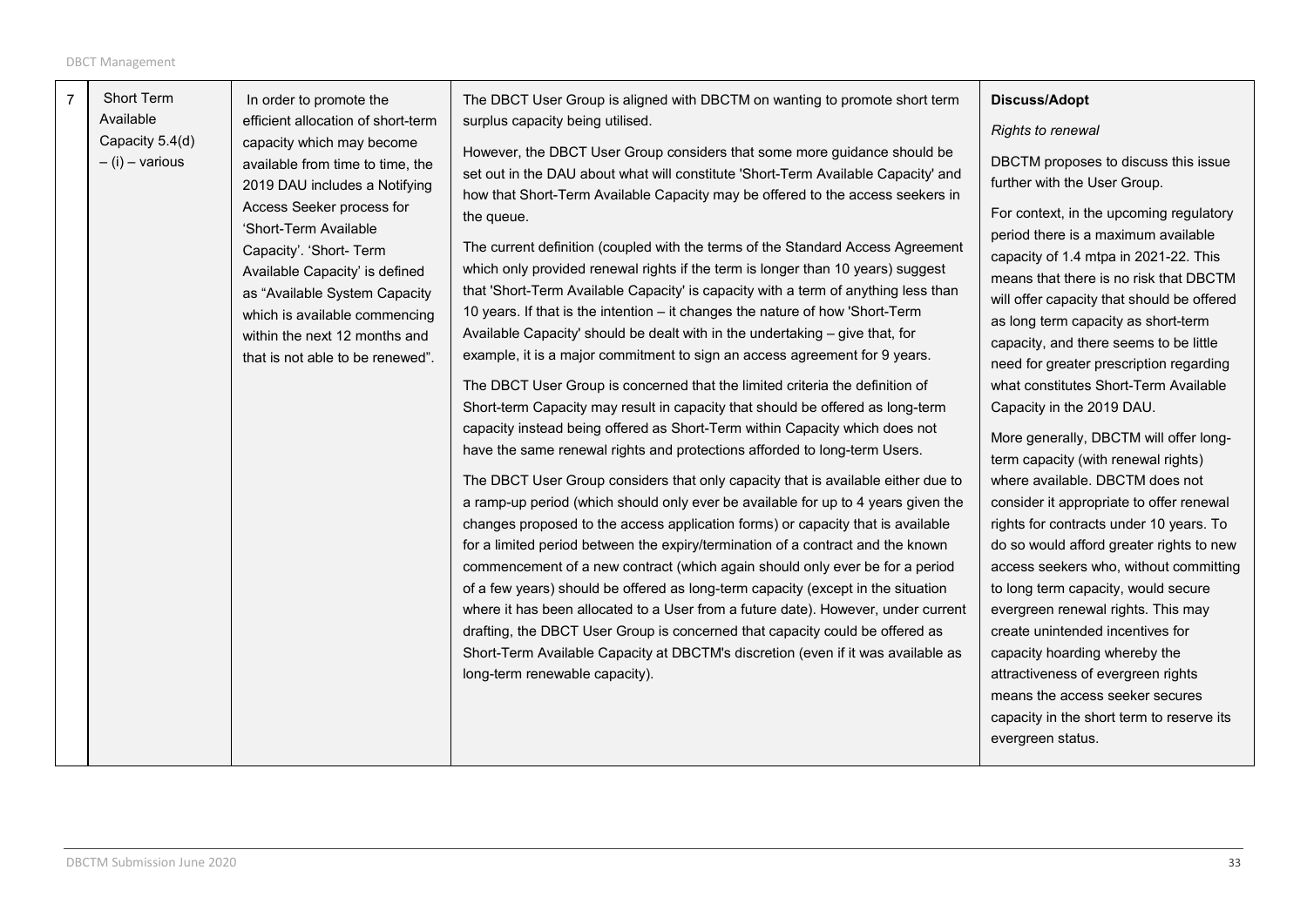|  | It is also not clear whether any Short-Term Available Capacity will be offered in a<br>bundle, or if not, how DBCTM may choose to parcel it up. For example, in a<br>situation where the capacity is available during a ramp up of a new access<br>agreement, will the available capacity over the ramp up period be offered to the<br>Queue as a single block (of decreasing capacity over the 4 year ramp up period)<br>or offered as 4 x 1 year blocks. It there is 10MT of available capacity will that be<br>offered as 10MT or two parcels of 5MT etc? The way that the capacity is<br>packaged would impact upon a User's ability to use it and the User Group<br>therefore requests clarity on this issue. | Timeframes<br>DBCTM is comfortable adopting the<br>changes to the timeframes for accepting<br>an offer of short-term capacity. |
|--|--------------------------------------------------------------------------------------------------------------------------------------------------------------------------------------------------------------------------------------------------------------------------------------------------------------------------------------------------------------------------------------------------------------------------------------------------------------------------------------------------------------------------------------------------------------------------------------------------------------------------------------------------------------------------------------------------------------------|--------------------------------------------------------------------------------------------------------------------------------|
|  | The DBCT User Group is happy for the Short-Term Available Capacity to be<br>offered to the Queue in a similar manner to other Available System Capacity but<br>with shorter timeframes applying. However, rather than the 30 day timeframe<br>proposed, the DBCT User Group submits that 60 days would be a more<br>appropriate timeframe for Users to make a decision whether to take up the Short-<br>Term Available Capacity and organise the relevant documents and security<br>where the Short-term Capacity is for a term of 5 years or less and 90 days if it is<br>for a period of over 5 years.                                                                                                           |                                                                                                                                |
|  | The DBCT User Group agrees with DBCTM's acknowledgement that not all<br>access seekers will want 'Short-Term Available Capacity', such that it is<br>critically important if this process is included to include (i)(2) regarding a<br>failure to submit an access agreement in respect of Short-Term Available<br>Capacity not affecting an access seekers' position in the queue.                                                                                                                                                                                                                                                                                                                                |                                                                                                                                |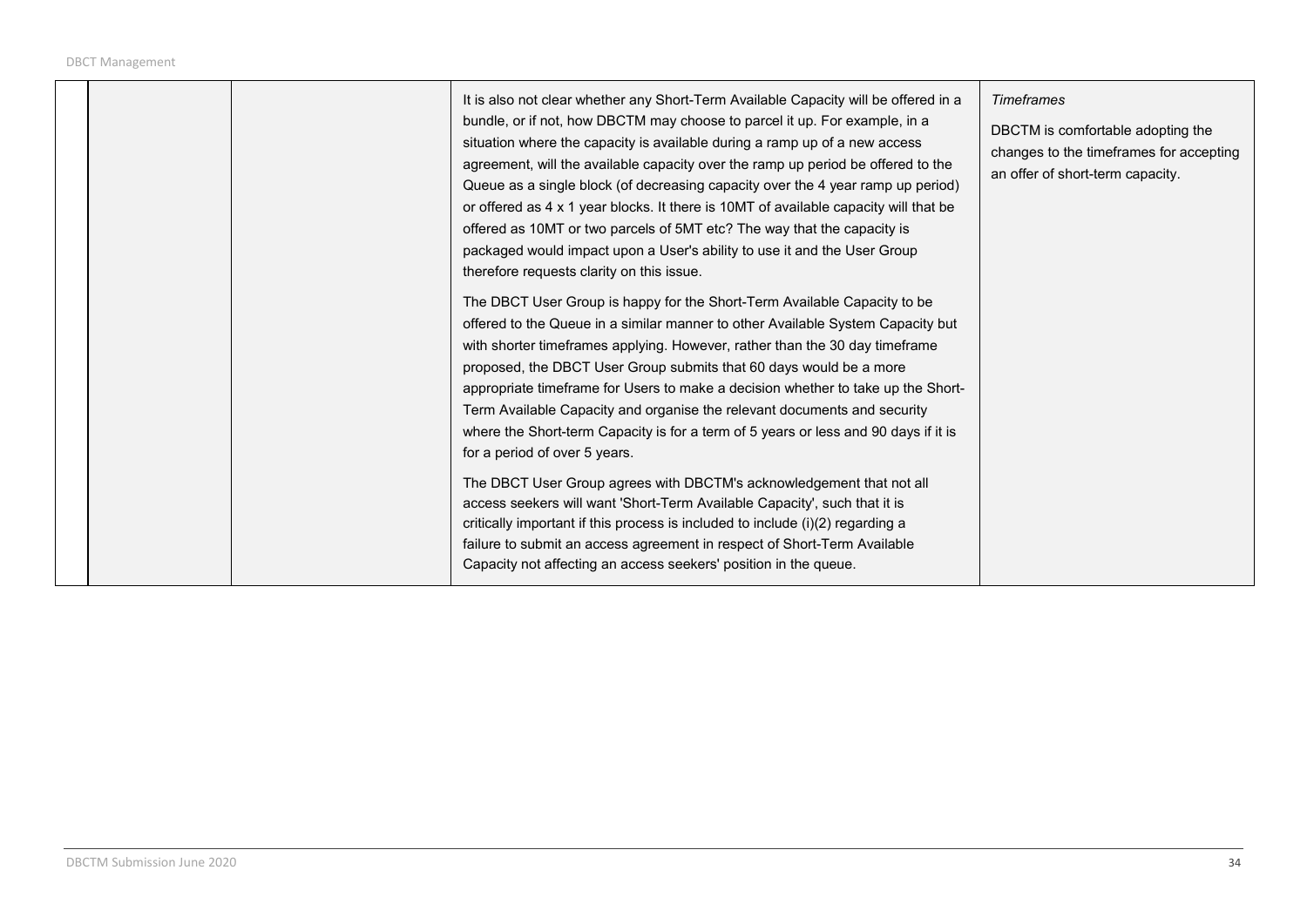| 8. | $5.4(e)(1) -$<br>Notifying<br><b>Access Seeker</b><br>date for<br>commencement<br>of Access | To promote the efficient<br>allocation of Available<br>Capacity to Access Seekers<br>in the Queue, the 2019 DAU<br>has removed the<br>requirement for a Notifying<br>Access Seeker to seek<br>Access at a date which 6<br>months earlier than that of<br>the Access Seeker who is<br>first in the Queue. A Notifying<br>Access Seeker need only<br>seek Access from a date that<br>is earlier than that of the<br>Access Seeker who is first in<br>the Queue. | The DBCT User Group supports the concept that the Notifying Access Seeker<br>does not need to nominate a date that is at least 6 months before the access<br>seeker which is then first in the queue - but considers that it should be made<br>clear that the notifying access seeker:<br>cannot nominate a date in the past (given that to obtain access, other<br>$\bullet$<br>access seekers in the queue have to match the commencement date<br>sought); and<br>will be deemed to have sought access from a date earlier than that of the<br>first access seeker if it seeks access commencing within 3 months of giving<br>the notice that triggers the notifying access seeker process if for any<br>reason the access seeker that is first in the queue has a date for<br>commencing access that is already in the past                                                                                                                                                                                                                   | <b>Discuss</b><br>DBCTM is comfortable with the<br>changes proposed by the User<br>Group, however, it considers that 6<br>month period makes more sense<br>from a commercial perspective.<br>DBCTM proposes to discuss an<br>appropriate time period with the User<br>Group.                                                                                                                                   |
|----|---------------------------------------------------------------------------------------------|---------------------------------------------------------------------------------------------------------------------------------------------------------------------------------------------------------------------------------------------------------------------------------------------------------------------------------------------------------------------------------------------------------------------------------------------------------------|--------------------------------------------------------------------------------------------------------------------------------------------------------------------------------------------------------------------------------------------------------------------------------------------------------------------------------------------------------------------------------------------------------------------------------------------------------------------------------------------------------------------------------------------------------------------------------------------------------------------------------------------------------------------------------------------------------------------------------------------------------------------------------------------------------------------------------------------------------------------------------------------------------------------------------------------------------------------------------------------------------------------------------------------------|----------------------------------------------------------------------------------------------------------------------------------------------------------------------------------------------------------------------------------------------------------------------------------------------------------------------------------------------------------------------------------------------------------------|
| 9. | $5.4(e)(4) -$<br>Notifying<br><b>Access Seekers</b><br>and the Queue                        | The 2019 DAU provides that<br>all Access Seekers in the<br>Queue are to be notified when<br>a Notifying Access Seeker<br>requests Access. This will<br>mean that all Access Seekers<br>in the Queue (and not just<br>those higher in the Queue) will<br>be 'Notified Access Seekers'.                                                                                                                                                                         | The DBCT User Group supports the principle that all access seekers in the<br>queue should be notified.<br>However, the DBCT User Group submits that:<br>DBCTM's amendments appear to unintentionally mean that all access seekers<br>in the queue (who by this amendment are Notified Access Seekers) would<br>have priority over the Notifying Access Seeker - which should not be the<br>case if the Notifying Access Seeker is already in the queue (unless they are<br>actually last in the queue). Priority should be based on order in the queue -<br>which means that the Notifying Access Seeker should have priority over<br>those access seekers who are behind them in the queue (if any). This<br>would require some consequential amendments.<br>DBCTM's proposed Security requirements should be included in the notice<br>to permit interested Users to consider these obligations in connection of<br>its assessment whether to take up the offered capacity and obtain any<br>required Security within the relevant timeframes. | <b>Partial Adoption / Rejection</b><br>DBCTM agrees with the issue<br>identified in the first point and<br>proposes to make amendments to<br>address this issue.<br>DBCTM does not consider that the<br>suggestion in the second point is<br>practically workable, however<br>DBCTM is willing to engage with<br>access seekers on a case-by-case<br>basis to discuss DBCTM's likely<br>security requirements. |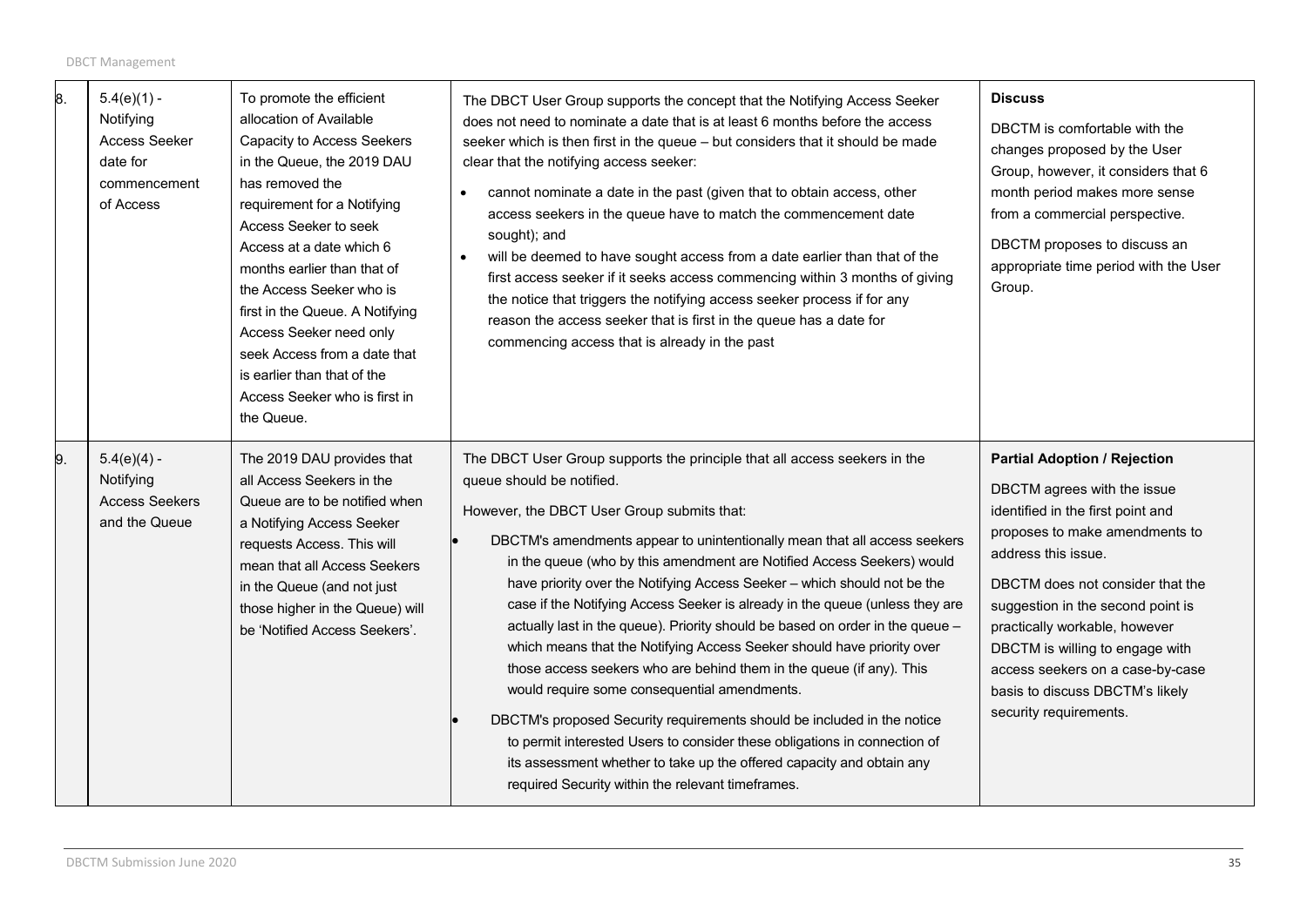| 10. | $5.4(f)(3) - Start$<br>date for access<br>in NAS process | Section 5.4(f)(3) provides<br>that if the NAS notification<br>period of three months spans<br>two financial years, the<br>earliest possible<br>commencement date for<br>Access for both the Notifying<br>Access Seeker and all<br>Notified Access Seekers will<br>be deemed to be the first day<br>of the new Financial Year.<br>DBCTM considers this a<br>reasonable outcome in<br>circumstances where the<br>relevant Notified or Notifying<br>Access Seeker has not<br>actually received access<br>during the relevant Financial<br>Year. Practically, because of<br>the annual true up<br>mechanisms for Access<br>charges under the Standard<br>Access Agreements, it is not<br>possible for DBCTM to later<br>enter into a contract that has<br>a commencement date in the | The DBCT User Group supports this amendment and agrees with the<br>practicalities of calculation that DBCTM has raised. | No issue |
|-----|----------------------------------------------------------|----------------------------------------------------------------------------------------------------------------------------------------------------------------------------------------------------------------------------------------------------------------------------------------------------------------------------------------------------------------------------------------------------------------------------------------------------------------------------------------------------------------------------------------------------------------------------------------------------------------------------------------------------------------------------------------------------------------------------------------------------------------------------------|-------------------------------------------------------------------------------------------------------------------------|----------|
|     |                                                          | previous Financial Year, as<br>this would impact the<br>charges paid by all Access<br>Holders.                                                                                                                                                                                                                                                                                                                                                                                                                                                                                                                                                                                                                                                                                   |                                                                                                                         |          |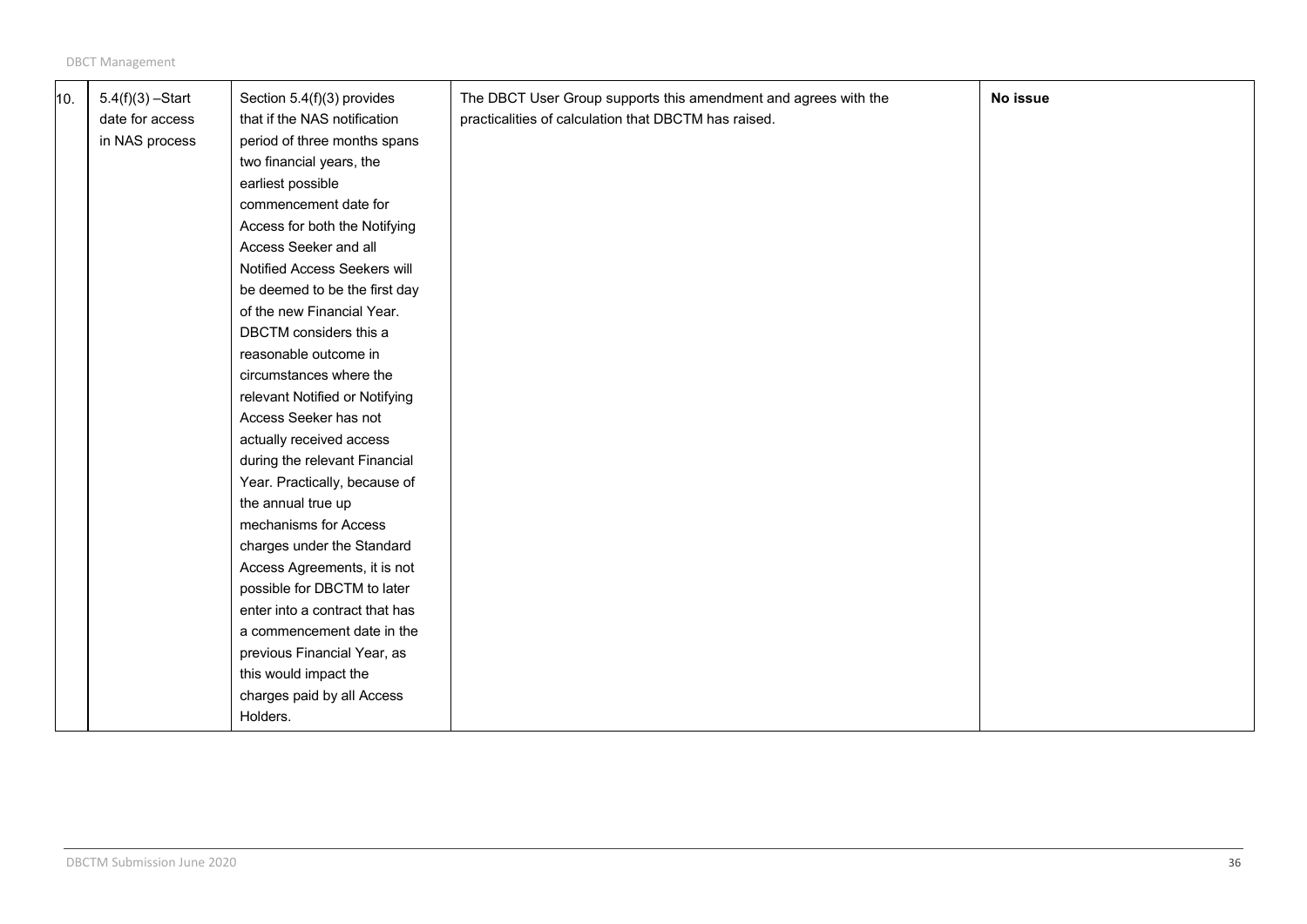| 11. | $5.4(f)$ – grounds<br>to cease<br>negotiations<br>with Notified or<br>Notifying<br><b>Access Seeker</b> | The 2019 DAU clarifies that<br>DBCTM should not be obliged<br>to enter into an Access<br>Agreement with a Notified<br>Access Seeker in<br>circumstances where, had the<br>normal Indicative Access<br>Proposal process been followed<br>in accordance with Sections<br>5.6-5.8, DBCTM would be<br>entitled to cease negotiations<br>under Section 5.8. | In principle, the DBCT User Group supports this amendment, because as a<br>matter of principle the ability to cease negotiations should be equal between<br>these circumstances. However, as set out below, the DBCT User Group is not<br>supportive of all of DBCTM's proposed amendments to section 5.8 which go<br>further than the issues described here.<br>As mentioned above in item 9, in order for required Security to be obtained within<br>the required timeframe under clause 5.4(f)(2) DBCT should be obliged to notify its<br>Security requirements to each Notified Access Seeker at the time of issue of the<br>Notice under clause 5.4(e)(4). | No issue<br>No issue with this specific provision.<br>DBCTM does not have sufficient<br>information available at the time it<br>issues the notice to be able to advise<br>of the security requirements, so<br>cannot adopt this suggestion |
|-----|---------------------------------------------------------------------------------------------------------|--------------------------------------------------------------------------------------------------------------------------------------------------------------------------------------------------------------------------------------------------------------------------------------------------------------------------------------------------------|-----------------------------------------------------------------------------------------------------------------------------------------------------------------------------------------------------------------------------------------------------------------------------------------------------------------------------------------------------------------------------------------------------------------------------------------------------------------------------------------------------------------------------------------------------------------------------------------------------------------------------------------------------------------|--------------------------------------------------------------------------------------------------------------------------------------------------------------------------------------------------------------------------------------------|
| 12. | $5.4(g)$ - Issues<br>with provision of<br>Security                                                      | To promote the timely<br>negotiation and conclusion of<br>Access Agreements if an<br>Access Seeker has an issue<br>with the Security requested by<br>DBCTM, the Access Seeker<br>should raise the dispute within<br>14 days of receiving notice of<br>such Security requirement.                                                                       | The DBCT User Group supports this amendment but prefers that the timeframe<br>be specified as 10 Business Days rather than 14 days (in case this process is<br>triggered at a time of year when there are numerous public holidays and the<br>timeframe is effectively less working days than anticipated).                                                                                                                                                                                                                                                                                                                                                     | Adopt<br>DBCTM is comfortable with the User<br>Group's proposed alternative<br>timeline.                                                                                                                                                   |
| 13. | $5.4(h) - time$<br>period for<br>acceptance of<br>offer by<br>Notifying<br><b>Access Seeker</b>         | 2019 DAU includes a time<br>period for a Notifying Access<br>Seeker to accept an offer and<br>enter into an Access<br><b>Agreement for Capacity</b><br>remaining at the end of the<br>NAS process.                                                                                                                                                     | The DBCT User Group supports this change, subject to the Notifying Access<br>Seeker being afforded the same rights to dispute the required Security and<br>additional timeframe to obtain Security as afforded to Notified Access Seekers<br>under clause 5.4(g).                                                                                                                                                                                                                                                                                                                                                                                               | Adopt<br>DBCTM is comfortable with this<br>proposed change.                                                                                                                                                                                |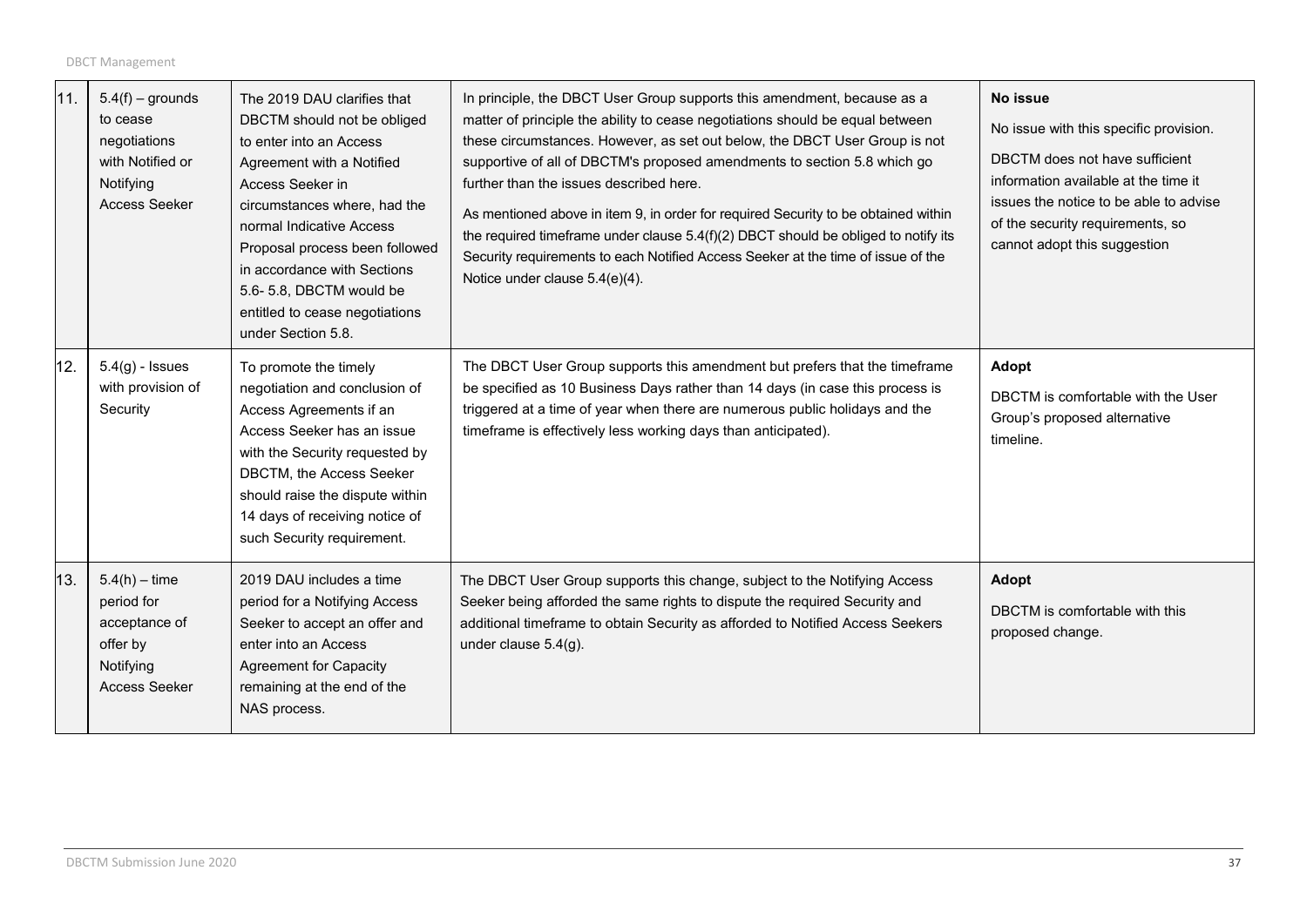| 14. | $5.4(i)(1) -$                                                   | To promote the efficient                                                                                                                                                                                                                                                                                                                                                                                                                                                                                                                                             | The DBCT User Group supports efforts to provide clearer and more                                                                                                                                                                                                                                                                                                                                                                                                                                                                                                                                                                                                                                                                                                                                                                                                                                                                                                                                                                                                                                                                                                                                                                                                                                                                                                                                                                                                                                                                            | <b>Adopt / Discuss</b>                                                                                                                                                                                                                                                                                                                                                                                                                                                                                                                                                                                                                                                                                                                                                                                                             |
|-----|-----------------------------------------------------------------|----------------------------------------------------------------------------------------------------------------------------------------------------------------------------------------------------------------------------------------------------------------------------------------------------------------------------------------------------------------------------------------------------------------------------------------------------------------------------------------------------------------------------------------------------------------------|---------------------------------------------------------------------------------------------------------------------------------------------------------------------------------------------------------------------------------------------------------------------------------------------------------------------------------------------------------------------------------------------------------------------------------------------------------------------------------------------------------------------------------------------------------------------------------------------------------------------------------------------------------------------------------------------------------------------------------------------------------------------------------------------------------------------------------------------------------------------------------------------------------------------------------------------------------------------------------------------------------------------------------------------------------------------------------------------------------------------------------------------------------------------------------------------------------------------------------------------------------------------------------------------------------------------------------------------------------------------------------------------------------------------------------------------------------------------------------------------------------------------------------------------|------------------------------------------------------------------------------------------------------------------------------------------------------------------------------------------------------------------------------------------------------------------------------------------------------------------------------------------------------------------------------------------------------------------------------------------------------------------------------------------------------------------------------------------------------------------------------------------------------------------------------------------------------------------------------------------------------------------------------------------------------------------------------------------------------------------------------------|
|     | Position in                                                     | operation of the Queue and                                                                                                                                                                                                                                                                                                                                                                                                                                                                                                                                           | objective rules (and therefore greater certainty to all participants) as to                                                                                                                                                                                                                                                                                                                                                                                                                                                                                                                                                                                                                                                                                                                                                                                                                                                                                                                                                                                                                                                                                                                                                                                                                                                                                                                                                                                                                                                                 | Timeframe                                                                                                                                                                                                                                                                                                                                                                                                                                                                                                                                                                                                                                                                                                                                                                                                                          |
|     | Queue may be<br>lost by not<br>executing<br>Access<br>Agreement | the efficient allocation of<br>capacity, the 2019 DAU<br>provides that Notified<br>Access Seekers:<br>with a<br>commencement date<br>that is within 2 years<br>of the Notifying<br>Access Seeker's<br>nominated start date:<br>$\overline{2}$<br>who do not respond with<br>a signed Access<br>Agreement within the 3-<br>month notification<br>period,<br>may be removed from the<br>Queue.<br>The ability to remove Access<br>Seekers from the Queue does<br>not apply where an Access<br>Seeker has not accepted an<br>offer of Short-Term Available<br>Capacity. | which access seekers would be removed from the queue in these<br>circumstances.<br>The DBCT User Group also supports the ability to remove a Notified Access<br>Seeker from the Queue if they do not take up capacity with a commencement<br>date within only a short timeframe in advance of their proposed access<br>commencement date. However, the DBCT User Group considers that 12 months,<br>rather than 2 years, is a more appropriate timeframe in this situation as an<br>additional 2 years of charges is so significant a cost that refusal to take on that<br>obligation should not result in removal from the queue. The requirement that a<br>dispute be 'bona fide' should be removed from this clause. Any dispute (whether<br>or not in DBCTM's view it is bona fide) should have to be resolved before an<br>Access Seeker is removed from the queue.<br>The DBCT User Group requests that a clarification should be included to<br>confirm that if a Notified Access Seeker responds with a signed Access<br>Agreement in respect of a lower Tonnage, or shorter term than their Access<br>Application, they will retain their place in the Queue in respect of the<br>remaining Tonnage or term applied for.<br>In addition, the DBCT User Group is concerned that when clause 5.4(i)(1) refers<br>to execution of an access agreement it does not confine that to one that has a<br>start date sufficient to give the Notified Access Seeker priority under clause<br>5.4(f) (which is presumably what was intended). | DBCTM is comfortable reducing the<br>timeframe to 1 year<br>Bona fide disputes<br>DBCTM is comfortable removing the<br>reference to the access dispute being<br>'bona-fide'.<br>Queue position for lower tonnages<br>DBCTM is reluctant to make this<br>amendment/clarification. DBCTM is<br>concerned that this change could<br>create an incentive for access<br>seekers to mount very large access<br>applications to reserve places in the<br>queue for tonnage not contracted for<br>in the first tranche(s). DBCTM<br>proposes to discuss this issue and<br>potential solutions with the User<br>Group.<br>Start date<br>DBCTM is comfortable clarifying the<br>reference to the execution of an<br>access agreement is confined to<br>where the start date is sufficient to<br>give the Notified Access Seeker<br>priority. |
|     |                                                                 |                                                                                                                                                                                                                                                                                                                                                                                                                                                                                                                                                                      |                                                                                                                                                                                                                                                                                                                                                                                                                                                                                                                                                                                                                                                                                                                                                                                                                                                                                                                                                                                                                                                                                                                                                                                                                                                                                                                                                                                                                                                                                                                                             |                                                                                                                                                                                                                                                                                                                                                                                                                                                                                                                                                                                                                                                                                                                                                                                                                                    |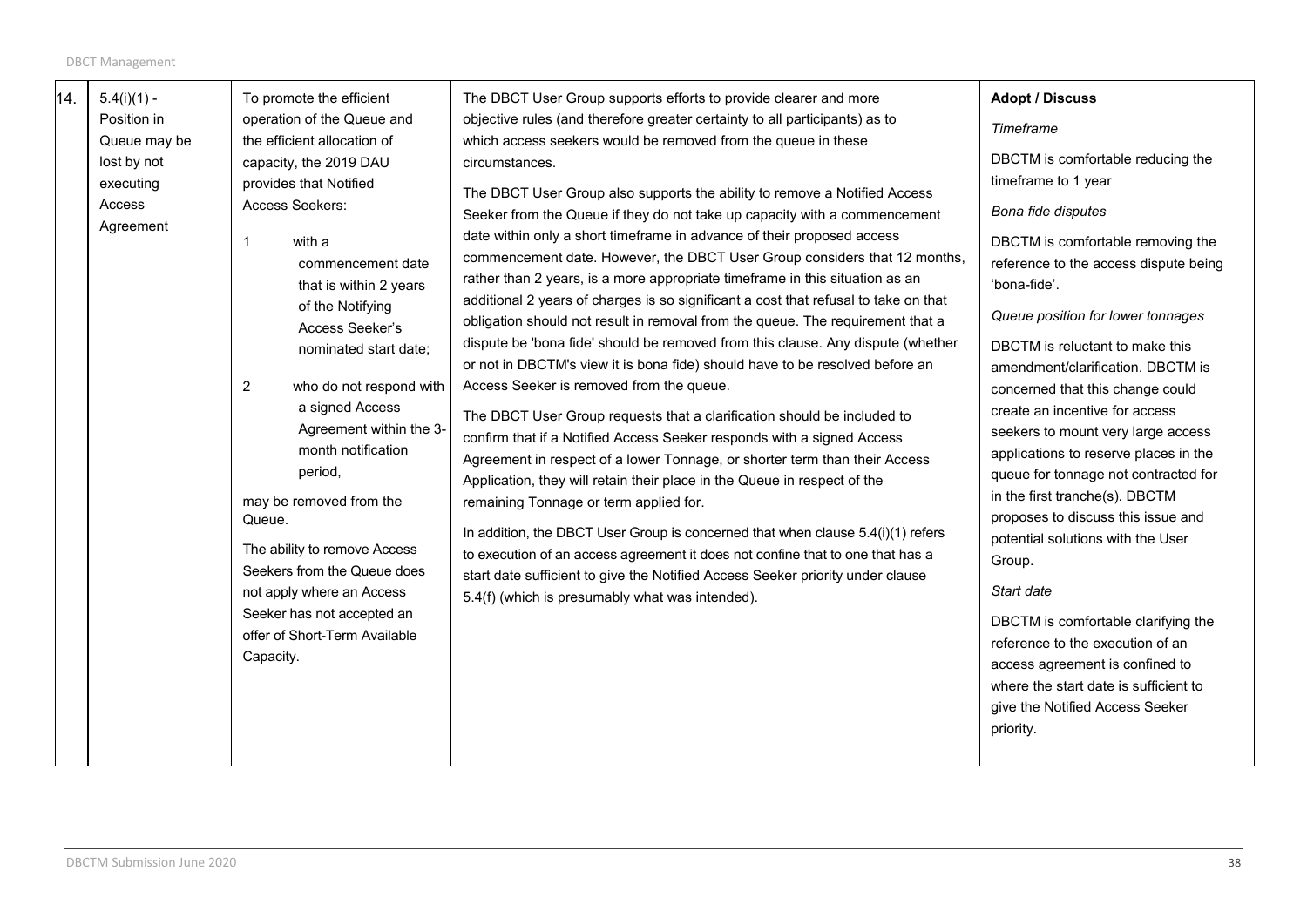| 15. | $5.4(i)(5) -$<br>Access Seeker<br>may accept<br>lesser tonnage if<br>insufficient<br>capacity for<br>tonnage applied<br>for | The 2019 DAU includes a time<br>period for an Access Seeker to<br>accept an offer and enter into<br>an Access Agreement for<br>capacity if the available<br>Capacity is less than that<br>required in the Access Seeker's<br>Access Application. | The DBCT User Group supports the introduction of a timeframe for<br>accepting offers of lesser capacity.<br>However, the DBCT User Group does not consider it appropriate for DBCTM to<br>be able to remove an Access Seeker from the Queue if they do not take up an<br>offer for a lesser amount than sought in an Access Application as proposed in<br>clause 5,4(i)(6). It may be, for example, that access for the full amount is<br>necessary to support a greenfield mine development or mine expansion and the<br>lesser amount is not sufficient and is therefore not accepted (even though the<br>access seeker remains genuinely interested in the greater volume of capacity<br>applied for). Such a right may be appropriate only if the tonnage offered was not<br>materially lesser than the tonnage sought and DBCTM was obliged to act<br>reasonably and provide the Access Seeker with an opportunity to justify why it<br>should not be removed from the queue. | <b>Adopt</b><br>DBCTM is comfortable removing its<br>ability to remove an access seeker<br>from the queue where it does not take<br>up a lesser amount than it was<br>seeking in its access application.                                                                                                                                                                                                                                                                                                                                                                                                                                                                                                 |
|-----|-----------------------------------------------------------------------------------------------------------------------------|--------------------------------------------------------------------------------------------------------------------------------------------------------------------------------------------------------------------------------------------------|------------------------------------------------------------------------------------------------------------------------------------------------------------------------------------------------------------------------------------------------------------------------------------------------------------------------------------------------------------------------------------------------------------------------------------------------------------------------------------------------------------------------------------------------------------------------------------------------------------------------------------------------------------------------------------------------------------------------------------------------------------------------------------------------------------------------------------------------------------------------------------------------------------------------------------------------------------------------------------|----------------------------------------------------------------------------------------------------------------------------------------------------------------------------------------------------------------------------------------------------------------------------------------------------------------------------------------------------------------------------------------------------------------------------------------------------------------------------------------------------------------------------------------------------------------------------------------------------------------------------------------------------------------------------------------------------------|
| 15a |                                                                                                                             |                                                                                                                                                                                                                                                  | The DBCT User Group notes the insertion of the new clauses 5.4(j) and (k) and<br>(I)(15) but has not commented on those clauses in this submission given the<br>DBCT User Group's submission that the TIC should clearly remain regulated by<br>reference tariffs (which would make these provisions unnecessary).<br>If anything, these provisions demonstrate the real practical difficulties created by<br>the removal of reference tariffs - as they involve parties being forced to sign up<br>to long term take or pay agreements without knowing the price at which they are<br>doing so. That evidently supports the DBCT User Group's submission that the<br>TIC should remain regulated by reference tariffs.                                                                                                                                                                                                                                                            | <b>Discuss</b><br>The provisions referred to by the User<br>Group have been included to ensure<br>that the pricing model without a<br>reference tariff is practically workable,<br>it does not demonstrate that it is not.<br>DBCTM welcomes any feedback from<br>the User Group on how these<br>provisions could be made more<br>practically workable. DBCTM<br>understands the User Group's<br>position regarding the removal of the<br>reference tariff. DBCTM does not<br>consider that it will prejudice the User<br>Group's position if it collaborates with<br>DBCTM on how to make the AU<br>workable in the event that the QCA<br>decides that it is appropriate without a<br>reference tariff. |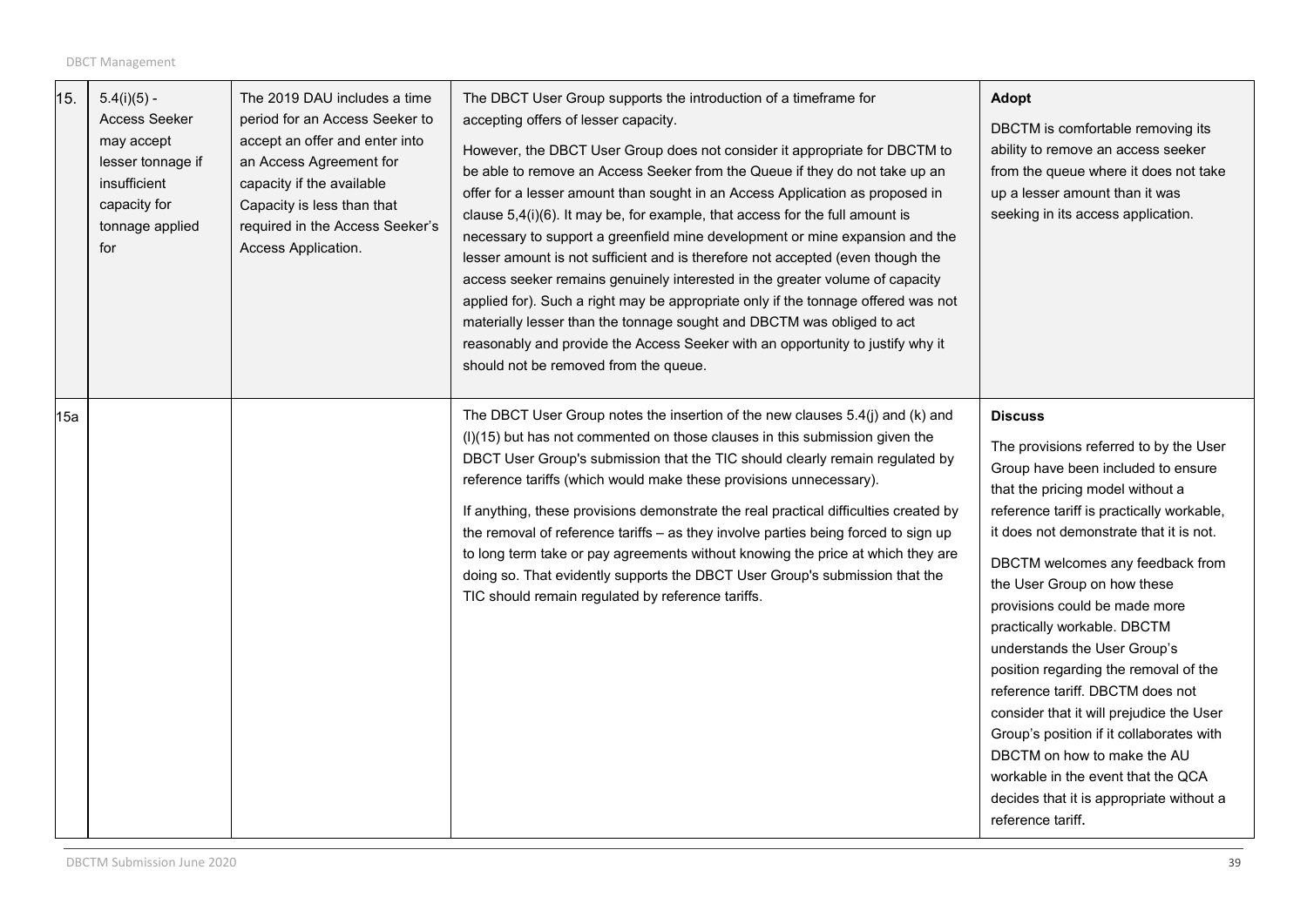| 16. | $5.4(w)$ - Dispute<br>in relation to<br>reordering of a<br>queue                                        | The 2019 DAU requires that<br>any dispute in relation to the<br>re-ordering of a queue be<br>raised by an Access Seeker<br>within 15 Business Days after<br>receiving notice of the re-<br>ordering. This will allow any<br>Dispute to be raised and<br>resolved in a timely manner<br>which is to the benefit of all<br>Access Seekers. | The DBCT User Group supports this amendment.                                                                                                                                                                                                                                                                | No issue |
|-----|---------------------------------------------------------------------------------------------------------|------------------------------------------------------------------------------------------------------------------------------------------------------------------------------------------------------------------------------------------------------------------------------------------------------------------------------------------|-------------------------------------------------------------------------------------------------------------------------------------------------------------------------------------------------------------------------------------------------------------------------------------------------------------|----------|
| 17. | $5.6(a) -$<br>Response to<br>IAP for Short-<br><b>Term Available</b><br>Capacity                        | The 2019 DAU includes a<br>requirement for Access<br>Seekers to notify DBCTM of<br>any intention to progress an<br>Access Application for Short-<br>Term Available Capacity within<br>14 days after receiving the<br>Indicative Access Proposal<br>$(IAP)$ .                                                                             | The DBCT User Group supports this amendment but prefers that the timeframe<br>be specified as 10 Business Days rather than 14 days (in case this process is<br>triggered at a time of year when there are numerous public holidays and the<br>timeframe is effectively less working days than anticipated). | Adopt    |
| 18. | $5.7(a)$ - Parties<br>to negotiate if<br><b>Access Seeker</b><br>wishes to enter<br>Access<br>Agreement | The 2019 DAU requires Access<br>Seekers to commence<br>negotiations within 14 days of<br>indicating an intention to<br>progress an Access Application<br>on the basis of an Indicative<br>Access Proposal.                                                                                                                               | The DBCT User Group supports this amendment but prefers that the timeframe<br>be specified as 10 Business Days rather than 14 days (in case this process is<br>triggered at a time of year when there are numerous public holidays and the<br>timeframe is effectively less working days than anticipated). | Adopt    |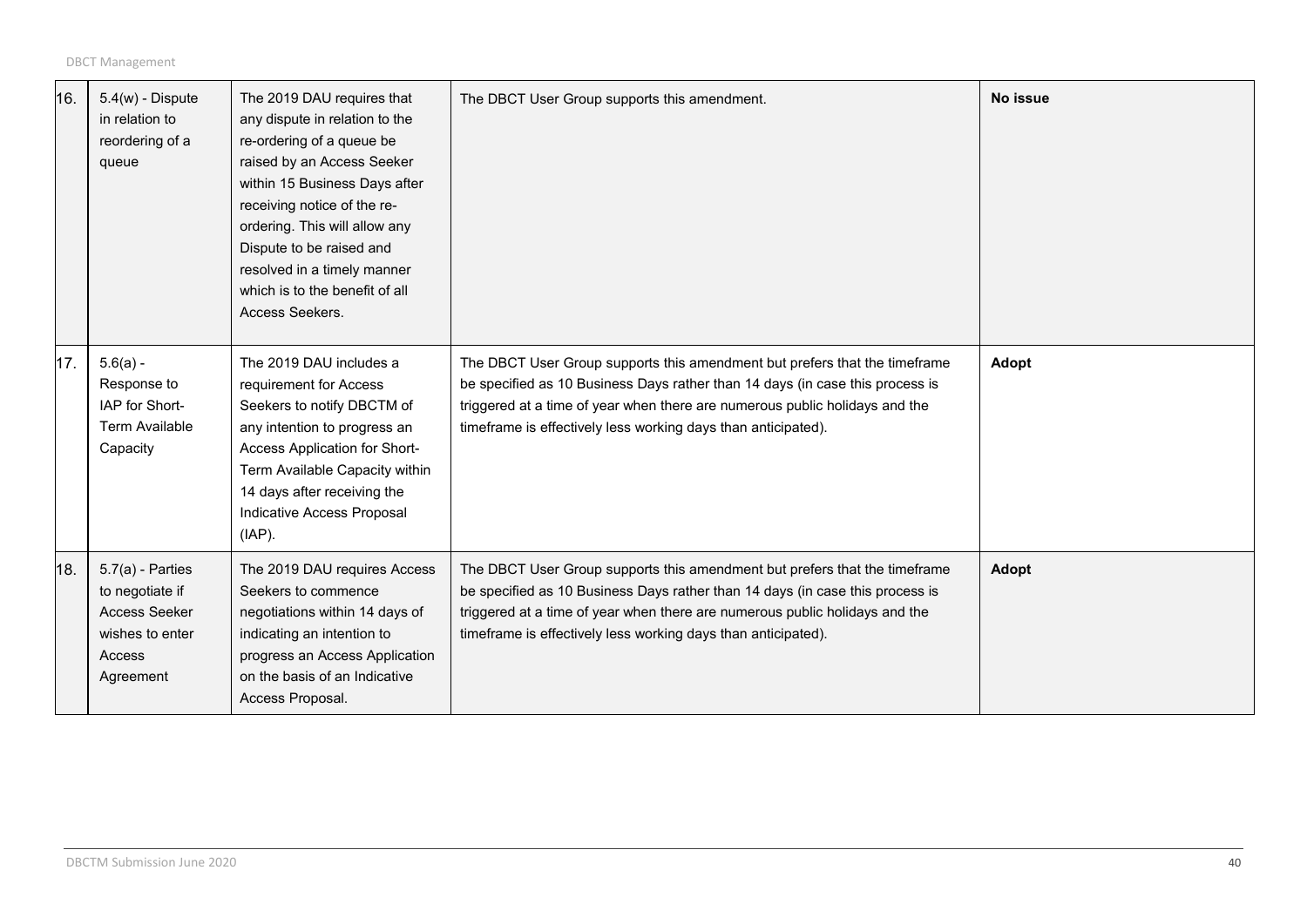| 19. | 5.8 Negotiation<br>Cessation<br>Notice | In order to promote efficient<br>negotiation with Access<br>Seekers, the 2019 DAU allows<br>for additional grounds to cease<br>negotiation with those Access<br>Seekers who do not have the<br>ability to utilise the capacity<br>sought from the nominated<br>commencement date or who are<br>not willing to provide the<br>necessary Security required by<br>DBCTM. The 2019 DAU<br>includes the broader definition of<br>"Related Entity". | While the User Group understands the intention behind these amendments, the<br>wording should recognise that many factors may impact upon the date of<br>commencement of shipping and a User's position in relation to financing over<br>the period that an Access Seeker is negotiating access. The following wording is<br>proposed:<br>5.8(a)(3) amend proposed wording as follows "or within a reasonable period<br>after from the nominated commencement date for Access;"<br>5.8(a)(4) amend proposed wording as follows: "or that the Access Seeker is not<br>willing or able to provide security reasonably requested by DBCT Management in<br>accordance with Section 5.9 by the time that Security is required to be provided in<br>accordance with an Access Agreement" | <b>Adopt / Discuss</b><br>DBCTM is comfortable adopting the<br>first amendment proposed by the<br>User Group.<br>DBCTM proposes to discuss the<br>second proposed amendment. The<br>purpose of the second amendment is<br>unclear, and does not seem workable<br>from a practical perspective given<br>that negotiations will occur prior to<br>entering into an Access Agreement. |
|-----|----------------------------------------|-----------------------------------------------------------------------------------------------------------------------------------------------------------------------------------------------------------------------------------------------------------------------------------------------------------------------------------------------------------------------------------------------------------------------------------------------|------------------------------------------------------------------------------------------------------------------------------------------------------------------------------------------------------------------------------------------------------------------------------------------------------------------------------------------------------------------------------------------------------------------------------------------------------------------------------------------------------------------------------------------------------------------------------------------------------------------------------------------------------------------------------------------------------------------------------------------------------------------------------------|------------------------------------------------------------------------------------------------------------------------------------------------------------------------------------------------------------------------------------------------------------------------------------------------------------------------------------------------------------------------------------|
| 20. | $5.13 - Access$<br>Transfers           | The 2019 DAU's criteria in<br>Section $5.13(a)(1)$ and $(2)$<br>are drafted as alternatives,<br>and not cumulative, criteria.<br>DBCTM considers this was<br>the intended operation of<br>the section in the current<br>access undertaking                                                                                                                                                                                                    | While the previous drafting did not include either an 'and' or an 'or' between the<br>subsections, the DBCT User Group agrees the intent was for these to be<br>alternatives, and accepts that it is appropriate that DBCTM is not required to<br>consent to an access transfer where either the assignor is in material breach of<br>their access agreement or one of the matters in subsection (2) about financial<br>standing, capability to perform or matching of below rail entitlements applies.                                                                                                                                                                                                                                                                            | No issue                                                                                                                                                                                                                                                                                                                                                                           |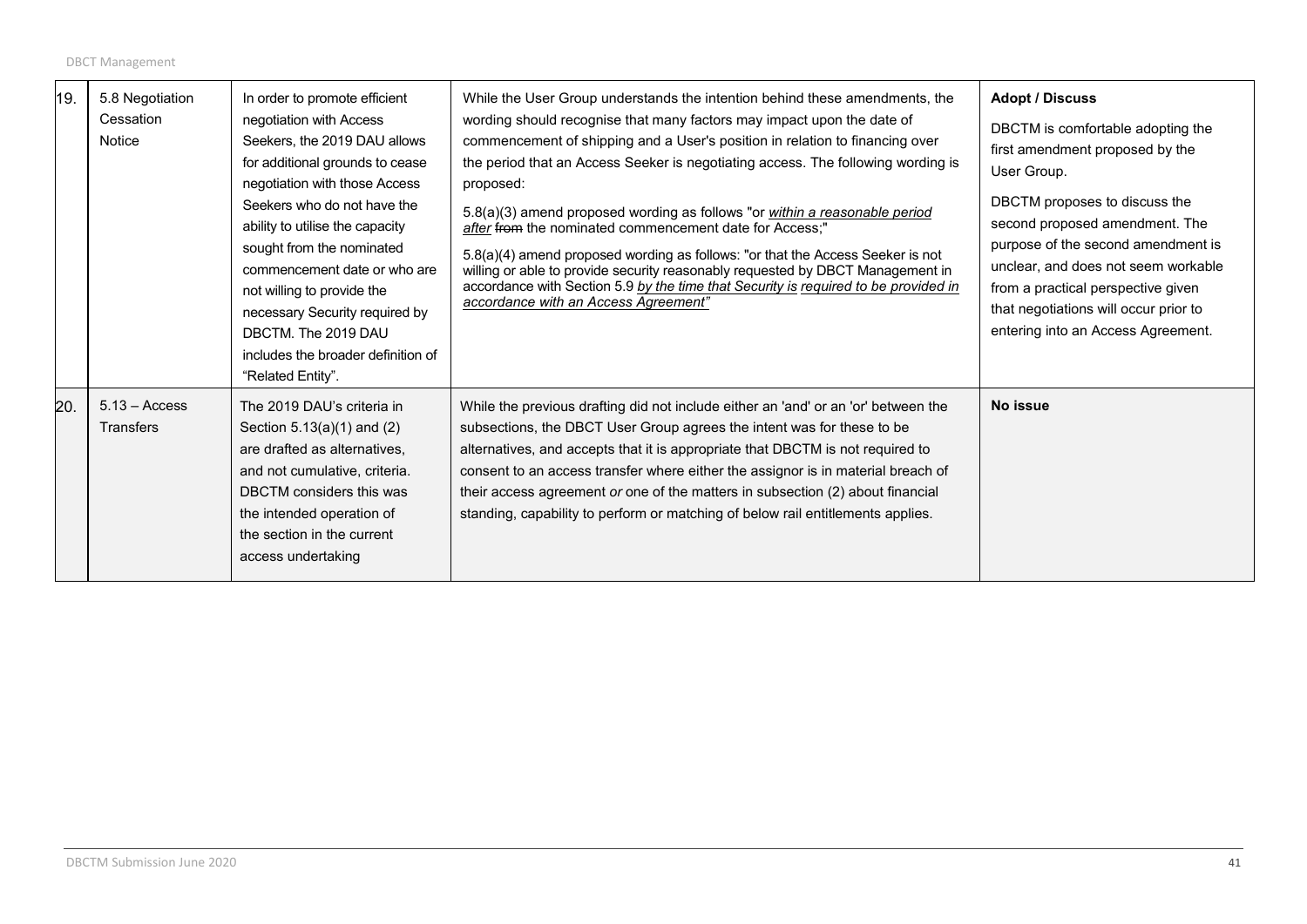| 21 | 8.4 - Reporting<br>of aggregated<br>information | In order to promote the efficient<br>operation of the rail network and<br>capacity at DBCT, the 2019<br>DAU provides DBCTM the ability<br>to provide the rail network<br>provider with notice when an<br>Access Holder does not renew<br>its Annual Contract Tonnage in<br>whole or in part (noting that<br>exercise of options to extend<br>generally occur 1 year out from<br>the expiry date). | The DBCT User Group is willing to support provision of aggregated information to<br>the rail network provider but not information on individual Users who do not<br>extend or renew in whole or part. While, the DBCT User Group understand the<br>intention of trying to produce greater alignment - the terminal regulatory<br>framework already has measures which seek to address that (by making rail<br>capability part of the access application process and having the capacity<br>available for contracting based on system capacity for example). The appropriate<br>place for managing the misalignment is the Aurizon Network access undertaking<br>where port capacity should be being demonstrated before rail capacity is<br>contracted. | <b>Discuss</b><br>The provision of aggregated<br>information as proposed by the User<br>Group would hinder DBCTM's ability<br>to achieve its objective of supply<br>chain alignment. DBCTM considers it<br>will produce better outcomes if it is<br>able to identify relevant Access<br>Holders in order to improve the<br>efficiency of the system.<br>DBCTM proposes to discuss this<br>issue with the User Group, in order to<br>form a clear problem definition.<br>DBCTM will then consider if there are<br>alternative protections that can be put<br>in place to address the User Group's<br>concerns, that do not come at the<br>cost of supply chain efficiency. |
|----|-------------------------------------------------|---------------------------------------------------------------------------------------------------------------------------------------------------------------------------------------------------------------------------------------------------------------------------------------------------------------------------------------------------------------------------------------------------|---------------------------------------------------------------------------------------------------------------------------------------------------------------------------------------------------------------------------------------------------------------------------------------------------------------------------------------------------------------------------------------------------------------------------------------------------------------------------------------------------------------------------------------------------------------------------------------------------------------------------------------------------------------------------------------------------------------------------------------------------------|---------------------------------------------------------------------------------------------------------------------------------------------------------------------------------------------------------------------------------------------------------------------------------------------------------------------------------------------------------------------------------------------------------------------------------------------------------------------------------------------------------------------------------------------------------------------------------------------------------------------------------------------------------------------------|
|----|-------------------------------------------------|---------------------------------------------------------------------------------------------------------------------------------------------------------------------------------------------------------------------------------------------------------------------------------------------------------------------------------------------------------------------------------------------------|---------------------------------------------------------------------------------------------------------------------------------------------------------------------------------------------------------------------------------------------------------------------------------------------------------------------------------------------------------------------------------------------------------------------------------------------------------------------------------------------------------------------------------------------------------------------------------------------------------------------------------------------------------------------------------------------------------------------------------------------------------|---------------------------------------------------------------------------------------------------------------------------------------------------------------------------------------------------------------------------------------------------------------------------------------------------------------------------------------------------------------------------------------------------------------------------------------------------------------------------------------------------------------------------------------------------------------------------------------------------------------------------------------------------------------------------|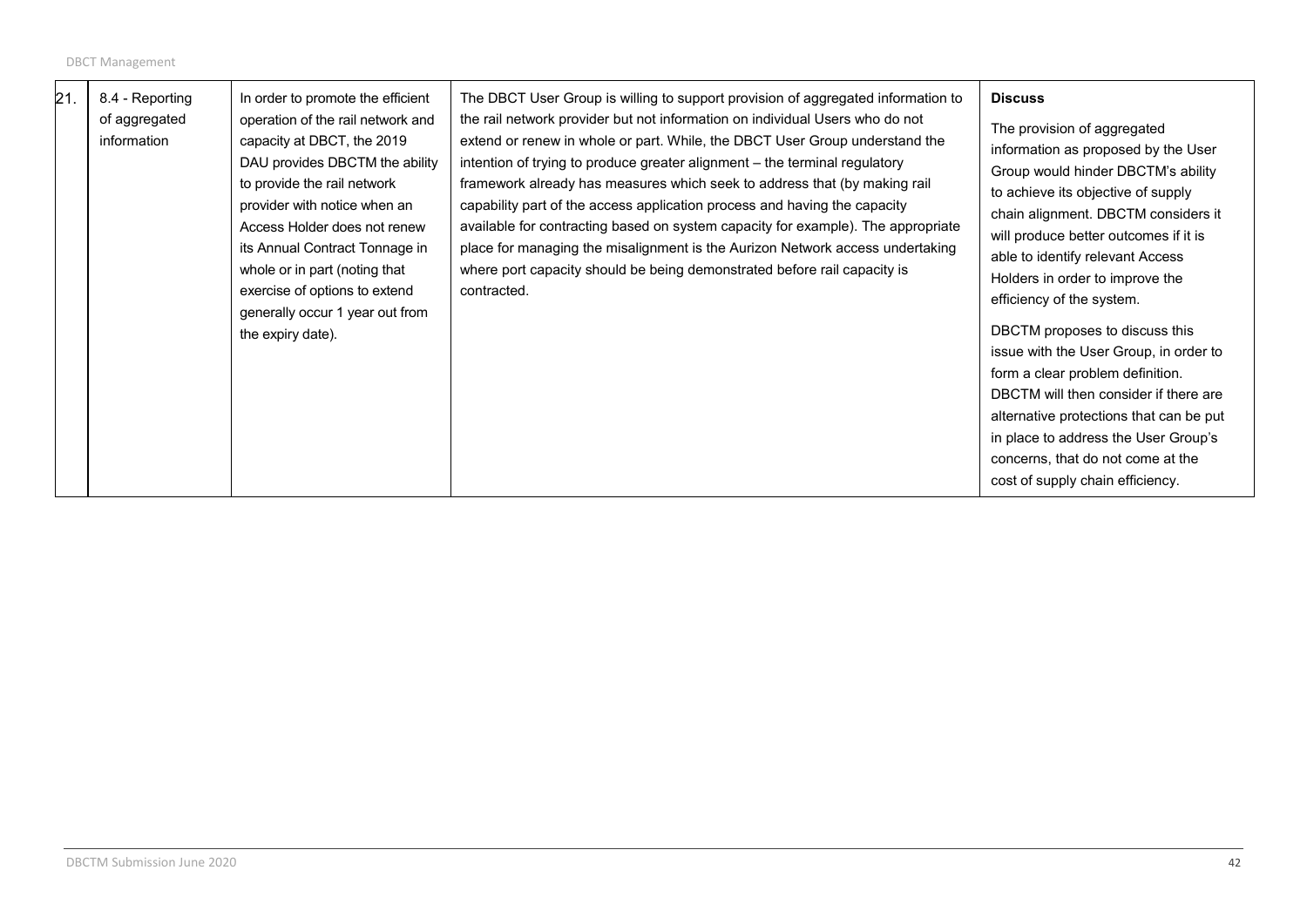| 22. | $9 - Ring$<br>Fencing                           | DBCTM will de-register the<br>Trading SCB prior to the<br>effective date of the 2019<br>DAU and has removed all<br>references to the Trading<br>SCB, including the<br>consequential amendments to<br>Section 9.                                                            | The DBCT User Group is willing to support this amendment provided the<br>ultimate undertaking contains a clear commitment from DBCTM and its Related<br>Bodies Corporate not to own Supply Chain Businesses (which in turn is defined<br>widely enough to include an entity like the Trading SCB).<br>It would be appropriate for DBCTM to be required to prove that it has deregistered<br>the Trading SCB and ceased all of its operations before any changes of this nature<br>are made (given that DBCTM promised this would occur in the declaration review<br>processes but based on DBCTM's submission in this process it appears that it may<br>not yet have occurred despite a long time having passed since DBCTM announced<br>this intention). | Adopt<br>DBCTM is comfortable to make a<br>commitment not to own a Supply<br>Chain Business, recognising that<br>amendments to the Access<br>Undertaking may be required in<br>circumstances where ownership of<br>DBCTM changed.<br>If the QCA requires, DBCTM will<br>produce clear evidence that all<br>operations of the Trading SCB have<br>long since ceased. DBCTM has<br>almost completed the process of the<br>official deregistering of the Trading<br>SCB (and can provide evidence of<br>such), but notes the remarkably<br>drawn out process involved in<br>dissolving an entity |
|-----|-------------------------------------------------|----------------------------------------------------------------------------------------------------------------------------------------------------------------------------------------------------------------------------------------------------------------------------|-----------------------------------------------------------------------------------------------------------------------------------------------------------------------------------------------------------------------------------------------------------------------------------------------------------------------------------------------------------------------------------------------------------------------------------------------------------------------------------------------------------------------------------------------------------------------------------------------------------------------------------------------------------------------------------------------------------------------------------------------------------|-----------------------------------------------------------------------------------------------------------------------------------------------------------------------------------------------------------------------------------------------------------------------------------------------------------------------------------------------------------------------------------------------------------------------------------------------------------------------------------------------------------------------------------------------------------------------------------------------|
| 23. | $12.1(h) -$<br>Independent<br>expert to consult | Given the make-up of the ILC,<br>if the ILC is the independent<br>expert in respect of a capacity<br>estimation, DBCTM considers<br>it reasonable to assume that<br>the membership of the ILC will<br>be have been consulted as<br>necessary for any ILC<br>determination. | The User Group opposes this change.<br>The Integrated Logistics Company (ILC) is intended to be an independent supply<br>chain body. It cannot be assumed that all entities that are members will have<br>been consulted when the ILC is engaged by DBCTM to provide capacity<br>estimates.<br>The DBCT User Group also notes that the membership of the ILC can change<br>(noting some users have withdrawn from their membership of the ILC in recent<br>years). Given consultation can occur with the User Group in capacity forums<br>together - it is not clear how DBCTM's position would reduce the time and<br>process involved in consultation in any case.                                                                                      | <b>Discuss</b><br>DBCTM proposes to discuss this<br>change with the User Group.<br>This change was intended to improve<br>the efficiency of the process, by<br>avoiding duplication in the<br>consultation process. A requirement<br>for all access holders to be consulted<br>could extend timeframes significantly,<br>potentially resulting in periods of time<br>where DBCTM is unable to contract<br>capacity when it otherwise could.                                                                                                                                                   |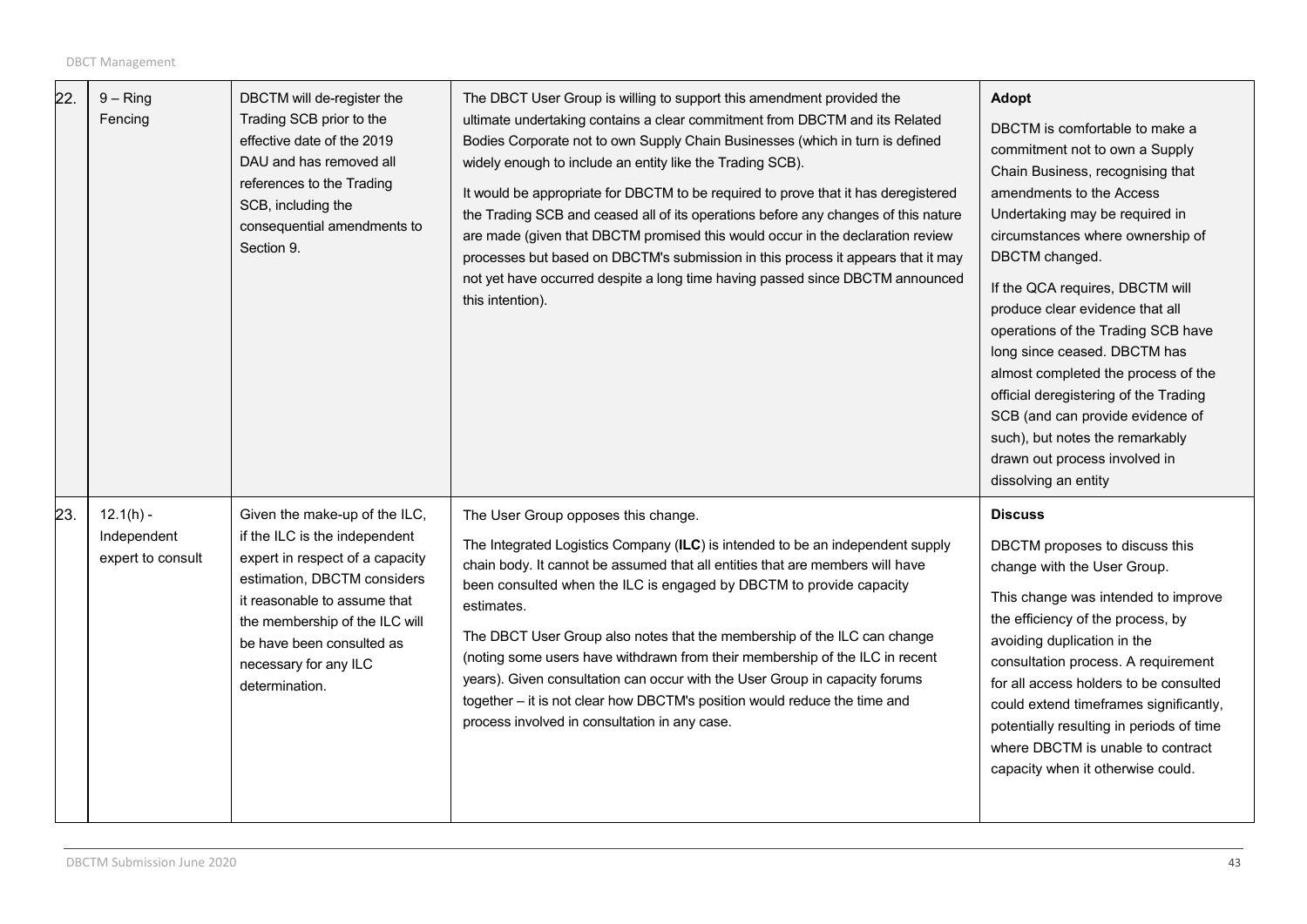| 24. | $12.1(i) -$<br>Objection to<br>estimation by<br>independent<br>expert | To promote certainty and to<br>ensure there are no<br>unnecessary challenges to<br>the independent expert's<br>decision, the 2019 DAU<br>provides that the only grounds<br>of objection to the capacity<br>assessment undertaken by an<br>independent expert should be<br>that it is made in breach of the<br>AU or an Access Agreement<br>or in manifest error. | The User Group opposes this change.<br>No justification of any merit has been provided as to why determinations made<br>in bad faith should not be able to be disputed (which is one of the outcomes of<br>DBCTM's changes).<br>In addition, the DBCT User Group continues to consider that it is appropriate<br>that where a material volume of Users (by tonnage) object on similar grounds -<br>as was the case under the previous drafting of clause $12.1(i)$ – that there is an<br>ability to dispute the estimate.<br>Manifest error is too high and unclear a standard for these purposes. All of the<br>changes to this provision should therefore be rejected. | Adopt<br>The proposed changes were<br>designed to improve efficiency by<br>removing the ability to make ambit<br>challenges that would likely result in<br>the QCA ruling against the challenger<br>in any event.<br>DBCTM is content to reinstate the<br>original drafting of this clause, given<br>the User Group's concerns. |
|-----|-----------------------------------------------------------------------|------------------------------------------------------------------------------------------------------------------------------------------------------------------------------------------------------------------------------------------------------------------------------------------------------------------------------------------------------------------|--------------------------------------------------------------------------------------------------------------------------------------------------------------------------------------------------------------------------------------------------------------------------------------------------------------------------------------------------------------------------------------------------------------------------------------------------------------------------------------------------------------------------------------------------------------------------------------------------------------------------------------------------------------------------|---------------------------------------------------------------------------------------------------------------------------------------------------------------------------------------------------------------------------------------------------------------------------------------------------------------------------------|
| 25. | Schedule A                                                            | The 2019 DAU updates the<br>form of the Access Application<br>and Renewal Application<br>contained in Schedule A.                                                                                                                                                                                                                                                | The DBCT User Group accepts that for the most part these updates are simply<br>clarifications or consequential changes and does not object to them except as set<br>out in Item 6 above.                                                                                                                                                                                                                                                                                                                                                                                                                                                                                 | No issue                                                                                                                                                                                                                                                                                                                        |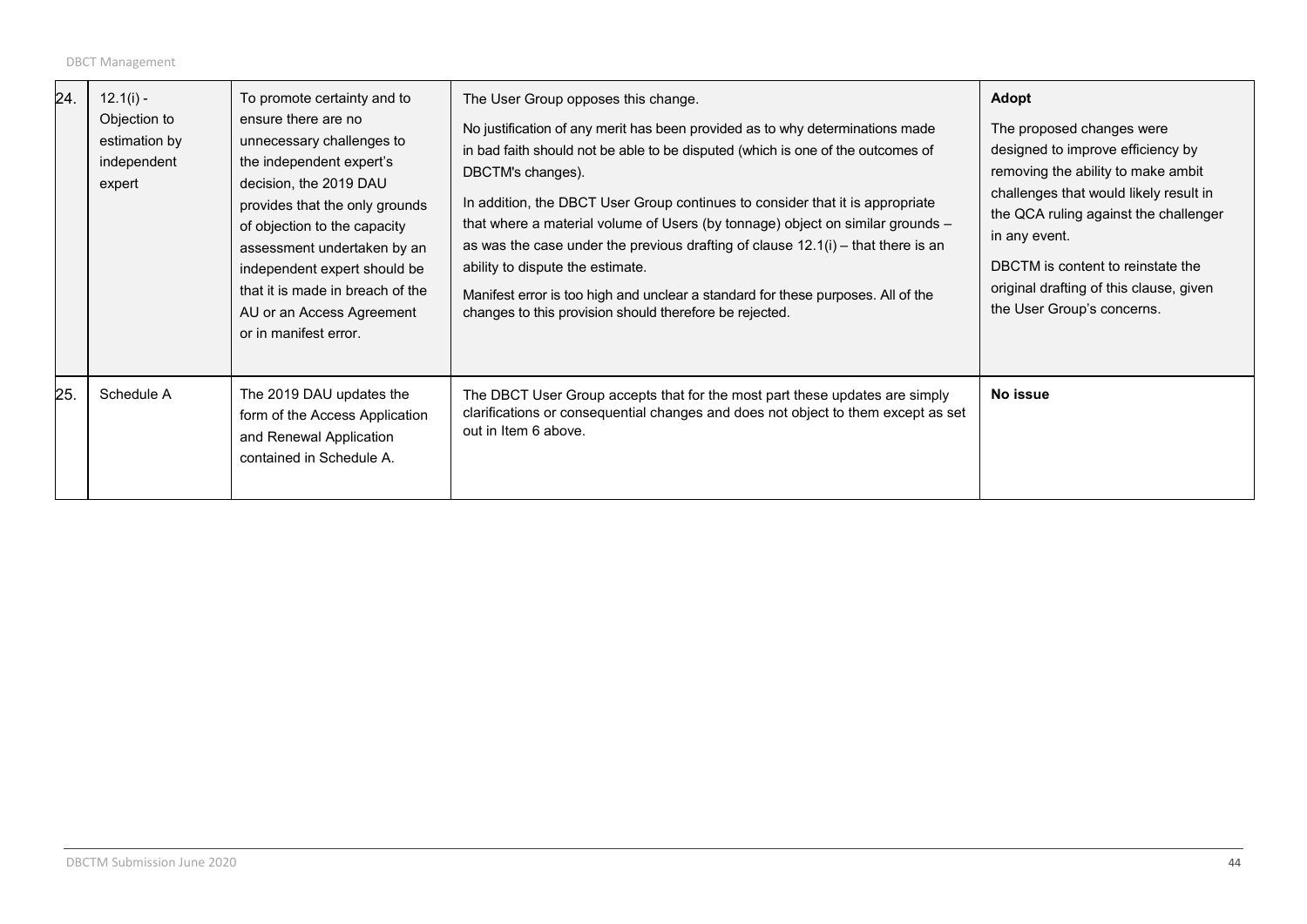#### <span id="page-44-0"></span>**Appendix 2 Contract Profile & Access Seekers**

- 1 DBCTM confirmed in its April submission that the terminal is currently contracted to its System Capacity of 84.2Mtpa.<sup>[91](#page-44-1)</sup> DBCTM can further confirm that a long term contract for 0.13Mtpa (which was being finalised at the time of the April submission) was executed and that the terminal is unconditionally contracted to its System Capacity of 84.2Mtpa.
- 2 In the same submission, DBCTM noted that it is fully contracted to 84.2Mtpa until at the earliest 30 June 2028, following the contract extensions exercised by users under the clause 20(b) process. The users did not waive any extensions, and consequently no existing capacity is available to the access queue.<sup>[92](#page-44-2)</sup> Access Seekers will therefore have to contract 8X expansion capacity.<sup>93</sup>
- 3 DBCTM received signed Conditional Access Agreements (CAAs) as part of the 8X expansion study totalling 27.0Mtpa (at peak). In February 2020, Access Seekers were requested to submit signed Standard Underwriting Agreements (SUAs) to DBCTM in order to underwrite the FEL 2 feasibility studies required for the expansion.
- 4 In May 2020, DBCTM received signed SUAs from Access Seekers supporting CAAs for 14.87Mtpa, which is 1.57Mtpa more than the total capacity (13.30Mtpa) provided by all four phases of the 8X expansion.
- 5 Access Seekers that did not submit a CAA or SUA were removed from the access queue in May 2020, effectively maintaining 14.87Mtpa of demand in the new queue. Subsequent to their removal from the queue, three Access Seekers submitted new Access Applications, increasing total demand in the new queue to 23.9Mtpa (at peak) as at 1 June 2020. The new queue is summarised below.

| <b>Position</b> | <b>Access Seeker</b> | <b>Mine</b> | Access Type <sup>94</sup> | Max Mtpa | Term (years) |
|-----------------|----------------------|-------------|---------------------------|----------|--------------|
|                 |                      |             | CAA & SUA                 |          | 10.0         |
|                 |                      |             | CAA & SUA                 |          | 10.0         |
|                 |                      |             | CAA & SUA                 |          | 10.0         |
|                 |                      |             | CAA & SUA                 |          | 10.0         |
|                 |                      |             | CAA & SUA <sup>95</sup>   |          | 10.0         |
| 6               |                      |             | <b>Access Application</b> |          | 10.0         |
|                 |                      |             | <b>Access Application</b> |          | 10.0         |
|                 |                      |             | <b>Access Application</b> |          | 10.0         |
| <b>Total</b>    |                      |             |                           | 23.87    |              |

- 6 The Access Seekers in the new queue either signed CAAs & SUAs (thereby oversubscribing the 8X expansion) or submitted Access Applications to DBCTM recently - with the uncertainty of whether DBCT would be regulated or not, whether or not a reference tariff would apply, and in knowledge of the proposed 2019 DAU.
- 7 The above facts are compelling evidence that Access Seekers are resilient to high levels of uncertainty. This directly refutes the misleading assertions made by the DBCT User Group in its April submission, some of which are:

A reference tariff is the only method by which upfront certainty can be provided.<sup>[96](#page-44-6)</sup>

<span id="page-44-6"></span><span id="page-44-5"></span><span id="page-44-4"></span><span id="page-44-3"></span><span id="page-44-2"></span><span id="page-44-1"></span>

| <sup>91</sup> DBCTM April 2020 submission, p. 46                                                |  |  |
|-------------------------------------------------------------------------------------------------|--|--|
| 92 l                                                                                            |  |  |
|                                                                                                 |  |  |
| 93 DBCTM April 2020 submission, pp. 46-47                                                       |  |  |
| <sup>94</sup> Access Type CAA & SUA – as supported by signed CAAs and SUAs for the 8X expansion |  |  |
| 95                                                                                              |  |  |
| <sup>96</sup> User Group April 2020 submission, p. 24                                           |  |  |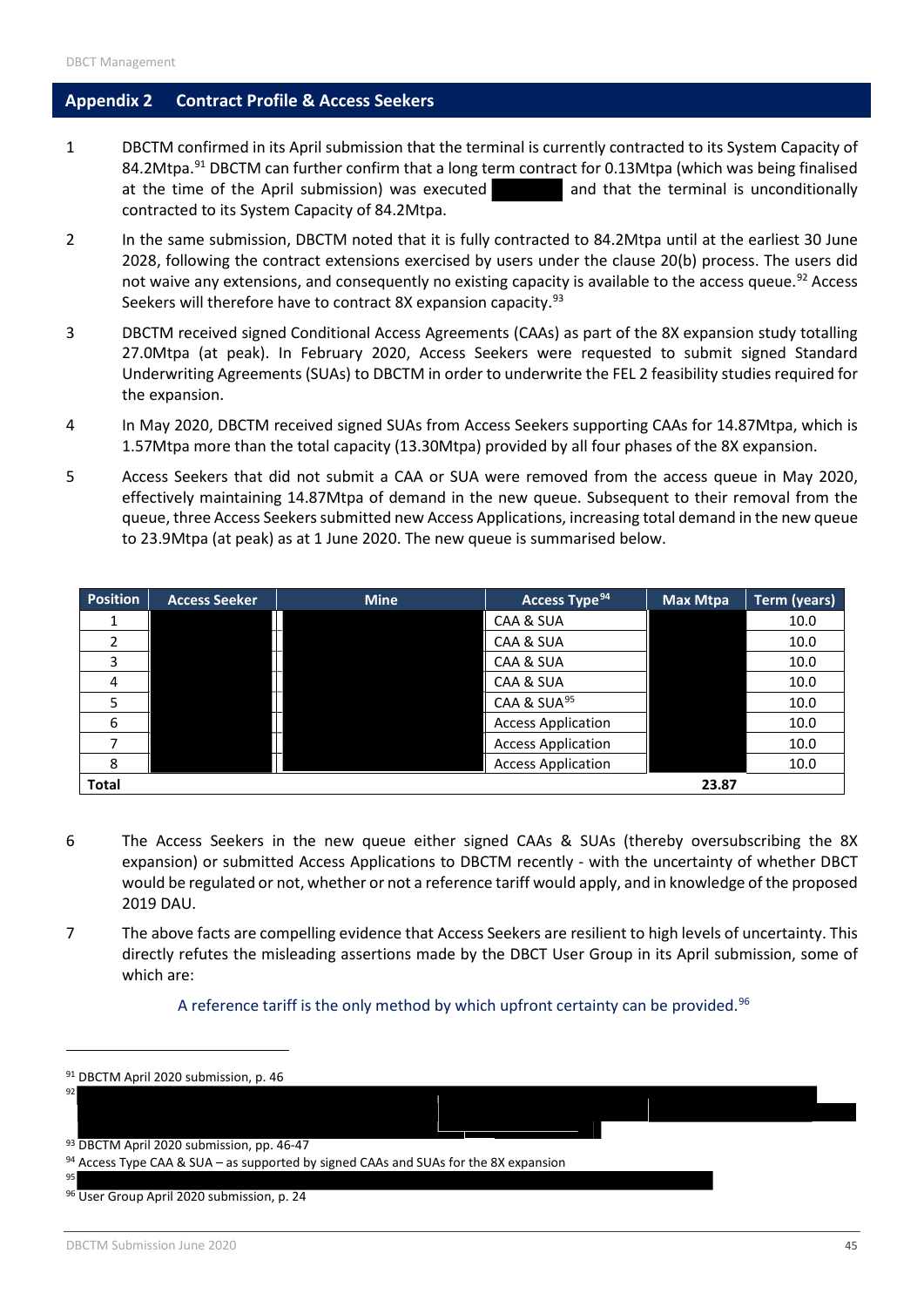That position will be significantly exacerbated in the absence of a reference tariff as that would produce even greater uncertainty as to the potential charges that an access seeker would be committing to. It is highly inappropriate that access seekers are being required to commit to expansion capacity without even knowing whether reference tariffs will remain applicable at the time of any expansion being developed.<sup>[97](#page-45-0)</sup>

8 The graph below has been updated since the April submission to illustrate the latest contract profile, demand in the queue, the 8X expansion capacity and the Regulatory Period under review.



 $\overline{a}$ 

<span id="page-45-0"></span><sup>97</sup> User Group April 2020 submission, p. 39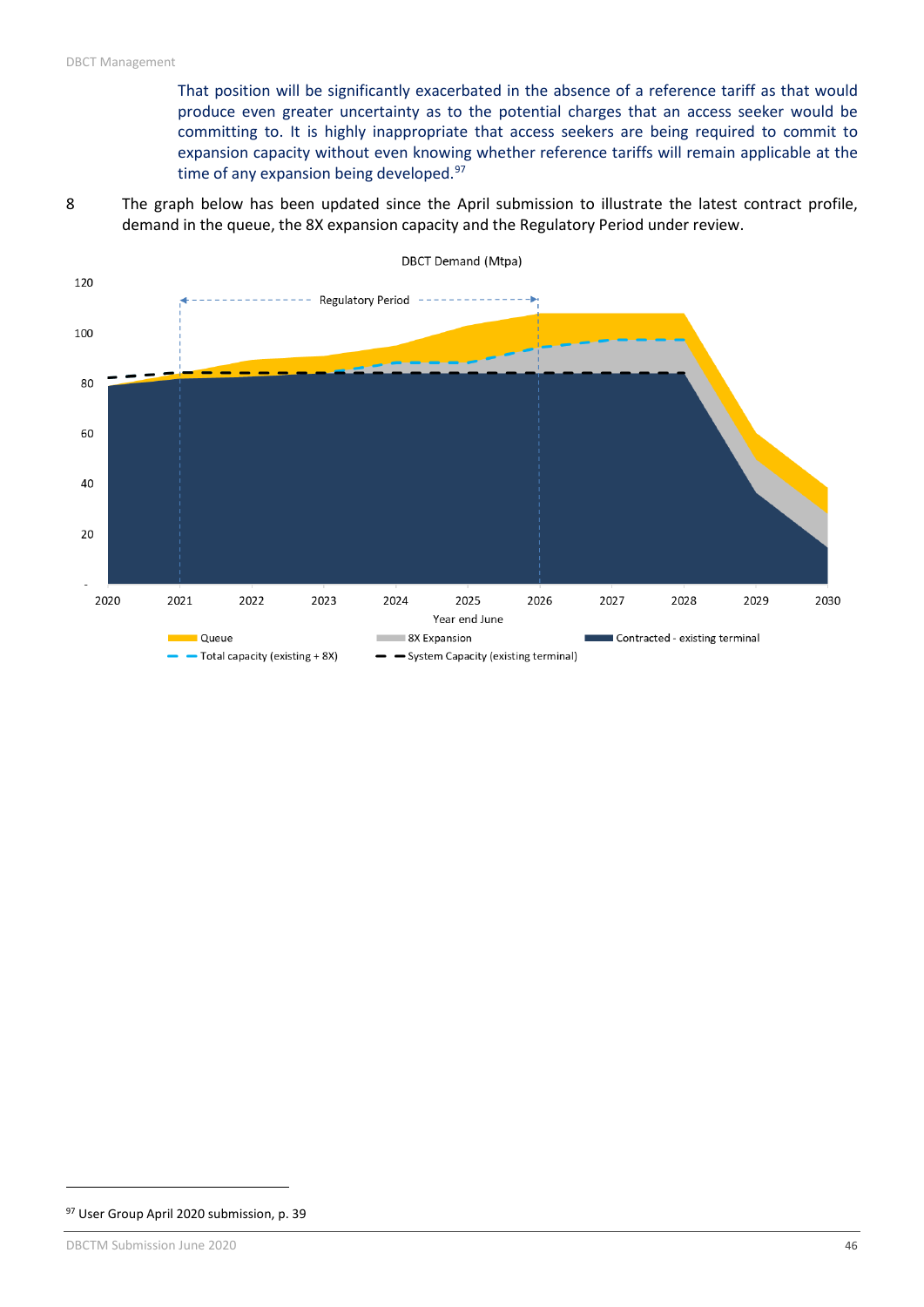## <span id="page-46-0"></span>**Appendix 3 Expansion Notice and Conditional Access Agreement**

Redacted